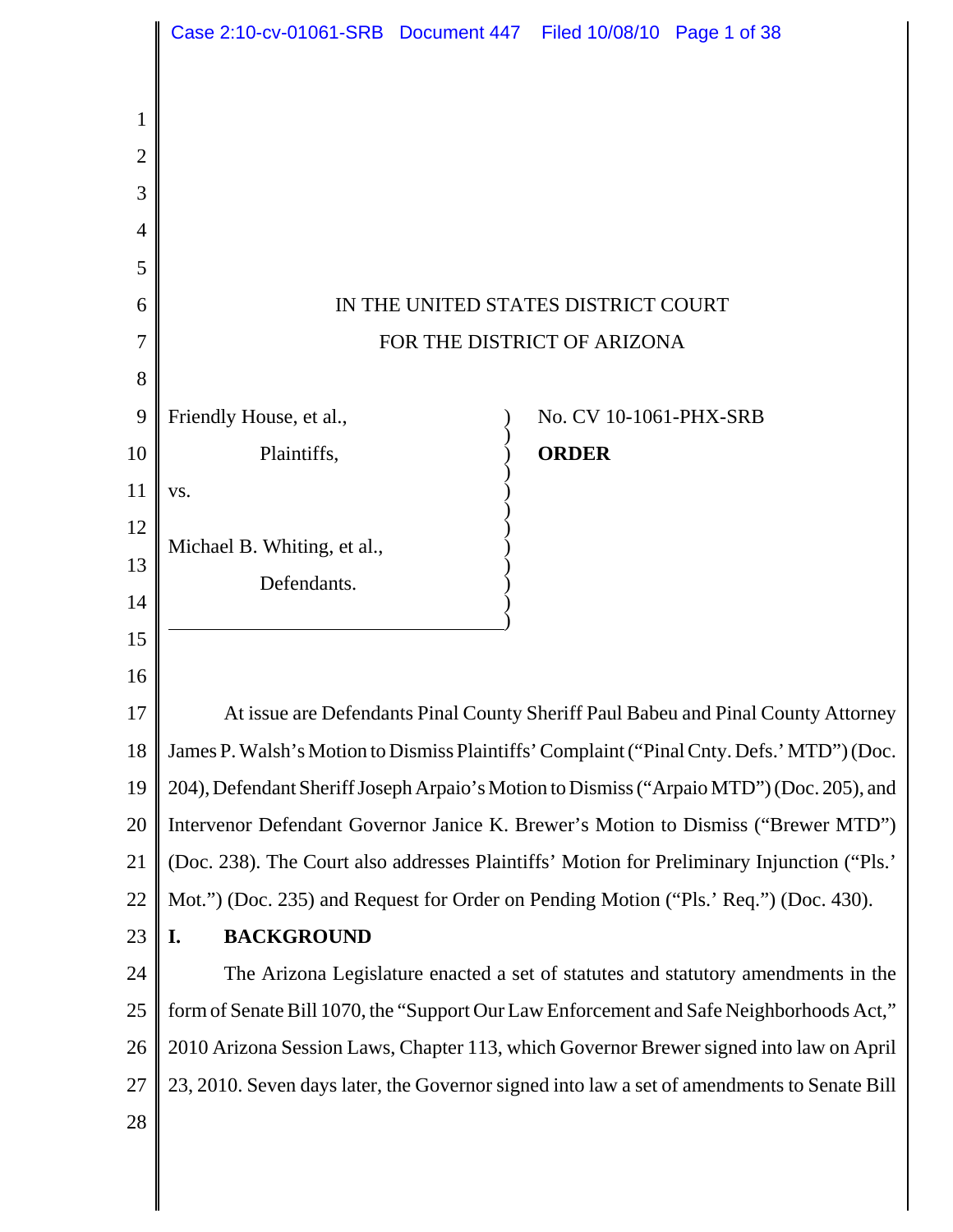1 2 3 4 5 6 1070 in the form of House Bill 2162, 2010 Arizona Session Laws, Chapter 211.<sup>1</sup> S.B. 1070 had an effective date of July 29, 2010. On July 28, 2010, the Court entered a preliminary injunction in the related case *United States v. Arizona*, CV 10-1413-PHX-SRB. (*See United States v. Arizona*, CV 10-1413-PHX-SRB, Doc. 87, Order Granting Prelim. Inj. ("USA Order").) In the USA Order, the Court preliminarily enjoined certain provisions of S.B. 1070. (*Id.* at 4.)

7 8 9 10 11 12 13 14 15 16 Plaintiffs challenge S.B. 1070 in its entirety.<sup>2</sup> (Compl.  $\P$  183, Prayer for Relief  $\P$  b.) Plaintiffs also raise specific challenges to Sections 2, 3, 5, and 6 of S.B. 1070. (Compl. ¶¶ 180-218.) Section 2 of S.B. 1070 adds Arizona Revised Statute ("A.R.S.") § 11-1051, which requires law enforcement officials to check a person's immigration status under certain circumstances. Plaintiff principally contests the constitutionality of Subsection 2(B) of S.B. 1070, which requires officers to make a reasonable attempt, when practicable, to determine an individual's immigration status during any lawful stop, detention, or arrest where reasonable suspicion exists that the person is unlawfully present in the United States. A.R.S. § 11-1051(B). Subsection 2(B) also provides that all persons who are arrested must have their immigration status verified prior to release. *Id.*

17 18 Section 3 of S.B. 1070 adds A.R.S. § 13-1509, which provides that "a person is guilty

<sup>19</sup> 20 <sup>1</sup> In this Order, unless otherwise specified, the Court refers to Senate Bill 1070 and House Bill 2162 collectively as "S.B. 1070," describing the April 23, 2010, enactment as modified by the April 30, 2010, amendments.

<sup>21</sup> 22 23 24 25 26 27 28 <sup>2</sup> As noted in the USA Order, the Court cannot "declare an entire statute unconstitutional if the constitutional portions can be severed from those which are unconstitutional." *State v. Ramsey*, 831 P.2d 408, 413 (Ariz. Ct. App. 1992) (citing *State v. Prentiss*, 786 P.2d 932, 937 (Ariz. 1989)). In determining whether potentially unconstitutional provisions of S.B. 1070 may be severed from the remainder of the enactment, the primary concern is legislative intent. *See id.* at 715-16 (citing *City of Mesa v. Killingsworth*, 394 P.2d 410, 413 (Ariz. 1964)). Section 12(A) of S.B. 1070 demonstrates that the Arizona Legislature intended the provisions of the enactment to be severable in order to preserve the constitutional provisions of the Act. S.B. 1070, § 12(A). The Court will not ignore S.B. 1070's severability clause or the obligation to preserve the constitutional provisions of a state legislative enactment. The Court thus evaluates the constitutionality of the individual provisions of S.B. 1070 challenged by Plaintiffs.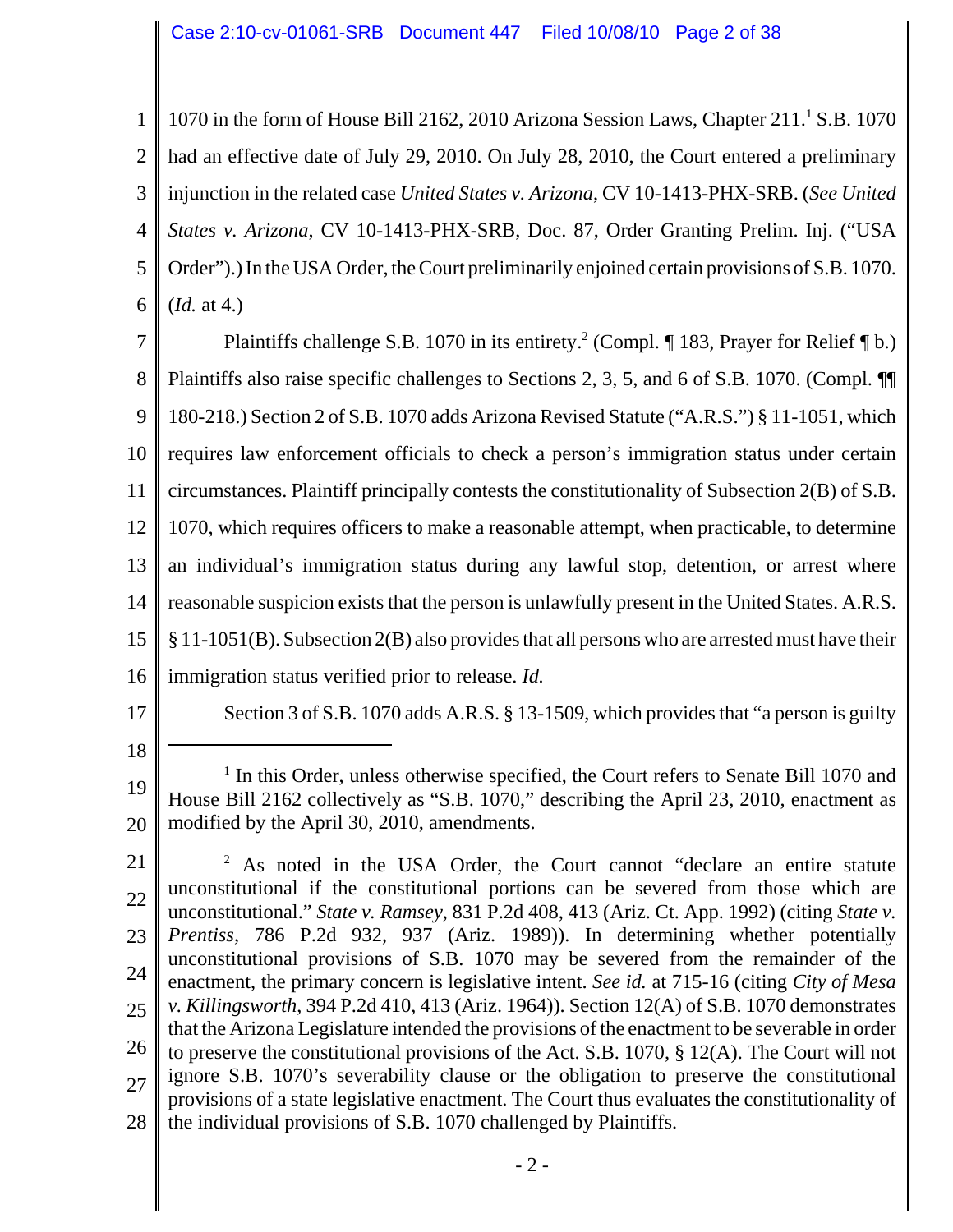1 2 3 4 5 6 7 8 9 10 11 12 13 14 15 16 17 18 of willful failure to complete or carry an alien registration document if the person is in violation of [8 U.S.C. §§] 1304(e) or 1306(a)," federal statutes that require aliens to carry documentation of registration and penalize the willful failure to register. *Id.* § 13-1509(A). Section 5 of S.B. 1070 adds two provisions to the Arizona Criminal Code, A.R.S. §§ 13-2928 and 13-2929. A.R.S. § 13-2928(A) makes it unlawful for an occupant of a motor vehicle that is stopped on a street, roadway, or highway and is impeding traffic to attempt to hire a person for work at another location. Similarly, A.R.S. § 13-2928(B) provides that it is unlawful for a person to enter a motor vehicle in order to be hired if the vehicle is stopped on a street, roadway, or highway and is impeding traffic. A.R.S. § 13-2928(C) provides that it is unlawful "for a person who is unlawfully present in the United States and who is an unauthorized alien to knowingly apply for work, solicit work in a public place or perform work as an employee or independent contractor in this state." A.R.S. § 13-2929 makes it unlawful for a person, knowing or in reckless disregard of the fact that an alien is unlawfully present in the United States, who is in violation of a criminal offense to: (1) transport or move or attempt to transport or move the alien in Arizona in furtherance of the alien's unlawful presence in the United States; (2) conceal, harbor, or shield or attempt to conceal, harbor, or shield the alien from detection in Arizona; or (3) encourage or induce the alien to come to or live in Arizona. *Id.* § 13-2929(A)(1)-(3).

19 20 21 22 Finally, Section 6 of S.B. 1070 amends A.R.S. § 13-3883 to permit an officer to arrest a person without a warrant if the officer has probable cause to believe that "the person to be arrested has committed any public offense that makes the person removable from the United States." *Id.* § 13-3883(A)(5).

23

24 25 26 27 28 Plaintiffs filed the instant suit as a class action on May 17, 2010, asserting six causes of action under 42 U.S.C. § 1983 for violations of the following provisions of the United States Constitution: (Count 1) the Supremacy Clause; (Count 2) the Equal Protection Clause; (Count 3) the First Amendment; (Count 4) the Fourth Amendment; (Count 6) the Due Process Clause; and (Count 7) the Right to Travel under the Privileges and Immunities Clause. (Compl. ¶¶ 198, 204-214.) Plaintiffs also claim that S.B. 1070 violates Article II, §

- 3 -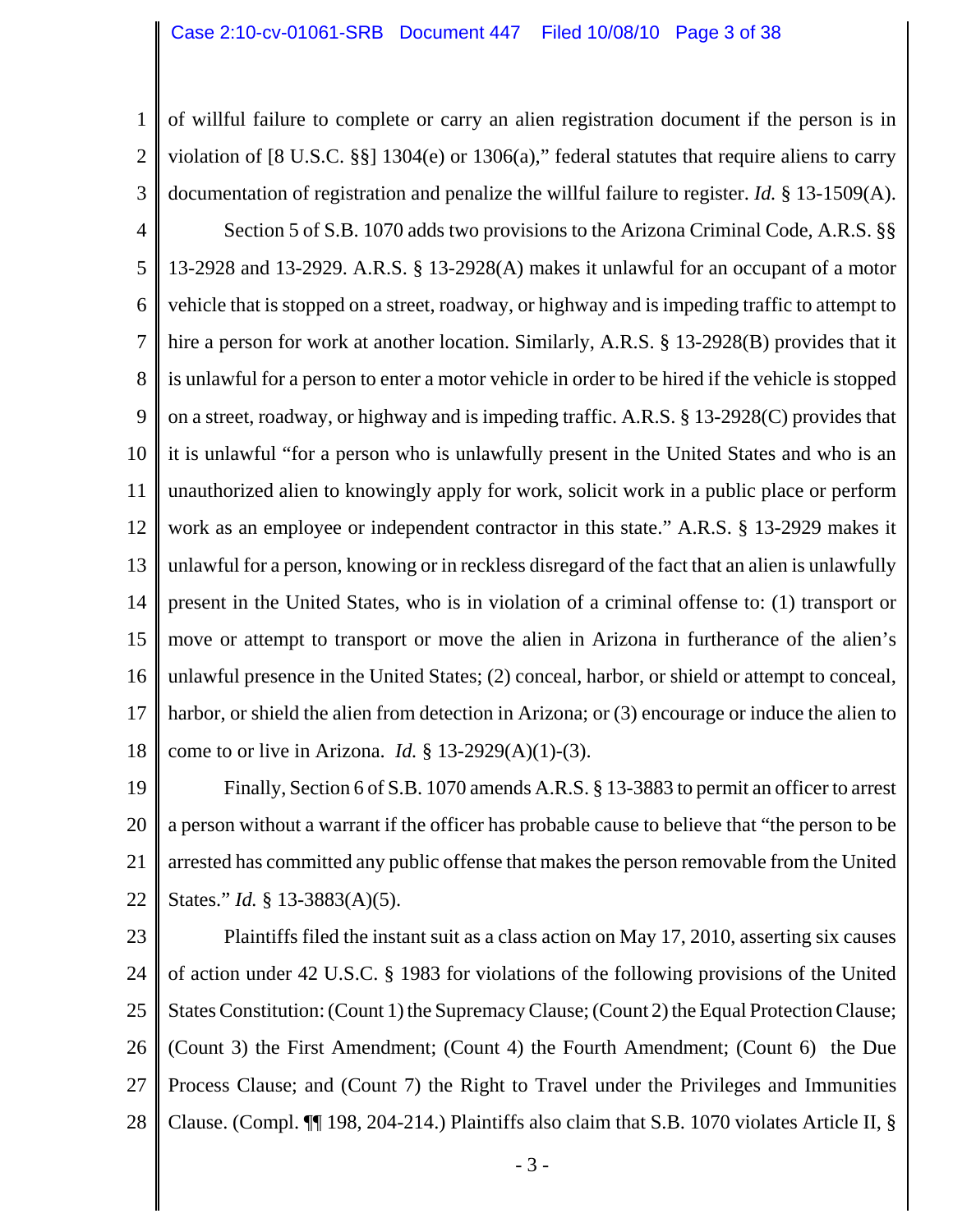1 2 3 4 5 8 of the Arizona Constitution (Count 5) and 42 U.S.C. § 1981 (Count 8). (*Id.* ¶¶ 199-203, 215-18.) Defendants Babeu and Walsh, Defendant Arpaio, and Intervenor Defendant Brewer now move to dismiss Plaintiffs' Complaint pursuant to Federal Rules of Civil Procedure 12(b)(1) and 12(b)(6), arguing that Plaintiffs lack standing and have failed to state a claim upon which relief may be granted. $3$ 

6 7

8

# **II. LEGAL STANDARDS AND ANALYSIS**

**A. Motions to Dismiss Pursuant to Federal Rule of Civil Procedure 12(b)(1)**

# **1. Standing**

9 10 11 12 13 14 15 16 17 18 19 20 21 22 The Pinal County Defendants, Defendant Arpaio and Intervenor Defendant Brewer move to dismiss Plaintiffs' Complaint pursuant to Federal Rule of Civil Procedure 12(b)(1), arguing that Plaintiffs do not have standing to bring this action. (Pinal Cnty. Defs.' MTD at 4-6; Arpaio MTD at 2-5; Brewer MTD at 4-12.) "Article III of the Constitution limits the judicial power of the United States to the resolution of [c]ases and [c]ontroversies, and Article III standing . . . enforces the Constitution's case-or-controversy requirement." *Hein v. Freedom from Religion Found.,Inc.*, 551 U.S. 587, 597-98 (2007) (internal quotations and citations omitted). An analysis of standing requires an examination of "whether the particular plaintiff is entitled to an adjudication of the particular claims asserted." *Allen v. Wright*, 468 U.S. 737, 752 (1984). "'[A] plaintiff must demonstrate standing for each claim he seeks to press' and 'for each form of relief' that is sought." *Davis v. F.E.C.*, 128 S. Ct. 2759, 2769 (2008)(quoting *DaimlerChryslerCorp. v.Cuno*, 547 U.S. 332, 352 (2006));*see also Oregon v. Legal Servs. Corp.*, 552 F.3d 965, 969 (9th Cir. 2009). Where claims are raised by one plaintiff who has standing, the court need not determine whether other plaintiffs asserting the

23

<sup>24</sup> 25 26 27 28 <sup>3</sup> Defendants Babeu, Walsh and Arpaio also argue that Plaintiffs' claims are not ripe for adjudication. (Pinal Cnty. Defs.' MTD at 6-7; Arpaio MTD at 5-7.) In addition, Defendant Arpaio asserts that designation of the suit as a class action is inappropriate. (Arpaio MTD at 9-10.) Defendants Babeu and Walsh also assert that Plaintiffs have failed to plead a short and plain statement of the claim as required by Federal Rule of Civil Procedure 8 and that Plaintiffs lack standing to bring claims against Babeu and Walsh specifically. (Pinal Cnty. Defs.' MTD at 3-6.)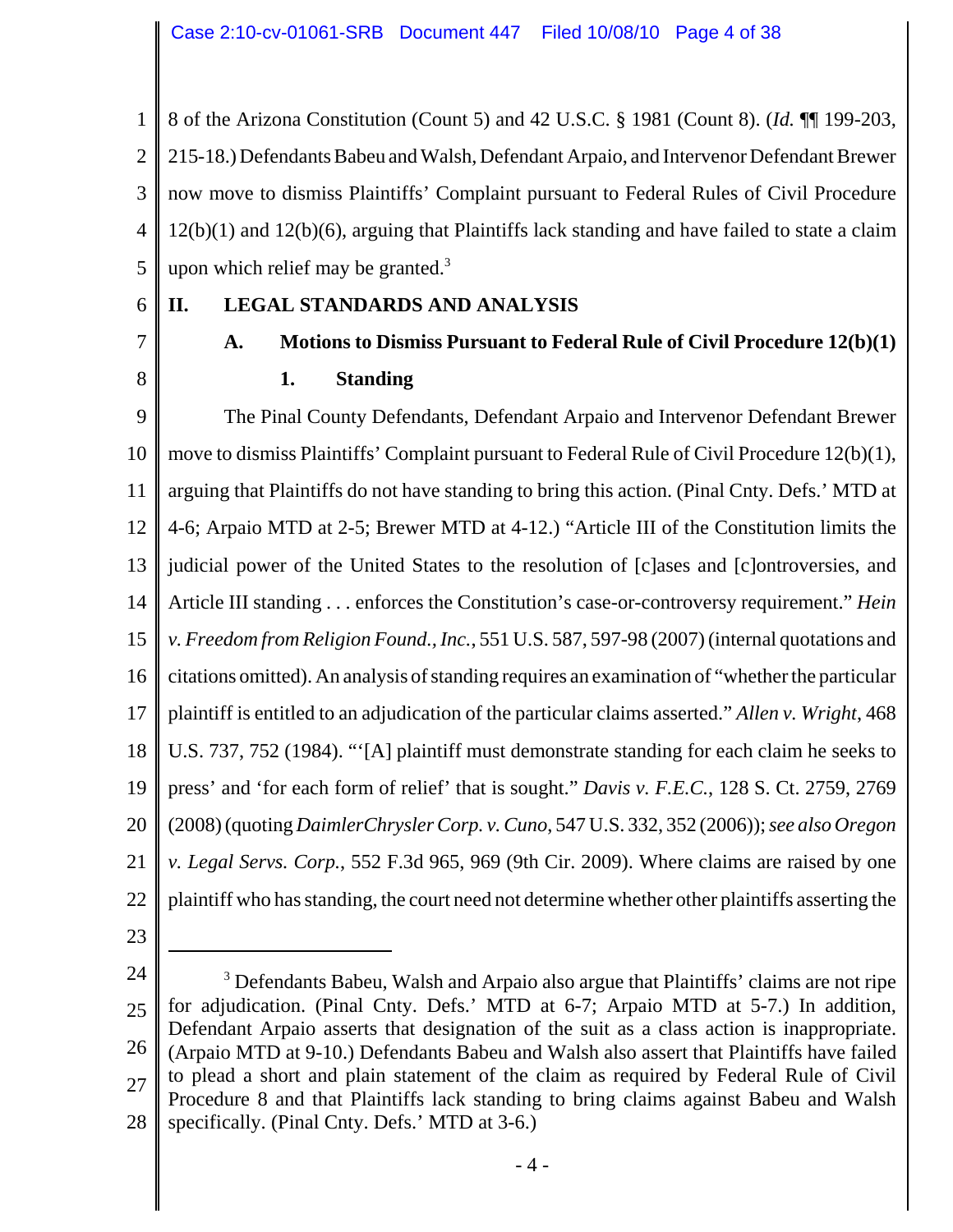1 2 3 4 5 same claims also have standing. *See, e.g.*, *Watt v. Energy Action Educ. Found.*, 454 U.S. 151, 160 (1981); *Comite de Jornaleros de Redondo Beach v. City of Redondo Beach*, 607 F.3d 1178, 1183 (9th Cir. 2010); *see also Bates v. UPS, Inc.*, 511 F.3d 974, 985 (9th Cir. 2007) ("In a class action, standing is satisfied if at least one named plaintiff meets the requirements.").<sup>4</sup>

6 7 8 9 10 11 12 In evaluating standing, courts must accept all material allegations in the complaint as true and construe the complaint in favor of the plaintiff. *Graham v. FEMA*, 149 F.3d 997, 1001 (9th Cir. 1998) (citing *Warth v. Seldin*, 422 U.S. 490, 501 (1975)). The plaintiff hasthe burden of establishing standing and must "'allege[] such a personal stake in the outcome of the controversy' as to warrant [the] invocation of federal-court jurisdiction and . . . justify exercise of the court's remedial powers." *Warth*, 422 U.S. at 498-99 (quoting *Baker v. Carr*, 369 U.S. 186, 204 (1962)).

13 14 15 16 17 18 In order to have standing pursuant to Article III, a plaintiff must show (1) an "injury in fact" that is concrete and particularized and actual or imminent (not conjectural or hypothetical); (2) that the injury is fairly traceable to the challenged action of the defendant; and (3) that it is likely, as opposed to merely speculative, that the injury will be redressed by a favorable decision. *Lujan v. Defenders of Wildlife*, 504 U.S. 555, 560-61 (1992); *see also Summers v. Earth Island Inst.*, 129 S. Ct. 1142, 1149 (2009). Even when the constitutional

19

<sup>20</sup> 21 22 23 24 25 26 27 28 <sup>4</sup> The Court notes that there is some authority suggesting that this limitation on standing analysis applies only to appellate review. *See Planned Parenthood of Idaho, Inc. v. Wasden*, 376 F.3d 908, 918 n.6 (9th Cir. 2004) (noting that "on remand, when the district court enters the appropriate injunctive relief against enforcement of the statute, it may need to decide whether Planned Parenthood is a proper plaintiff . . . [because] [o]nly a proper party to an action can enforce an injunction that results from a final judgment"); *see also Town of Southold v. Town of E. Hampton*, 406 F. Supp. 2d 227, 235 n.5 (E.D.N.Y. 2005). However, appellate courts generally have the same obligation to address standing as the trial courts, and several district courts have applied this limited standing analysis at the trial court level. *See Sierra Club v. El Paso Props., Inc.*, No. 01-cv-02163-BNB-MEH, 2007 WL 45985, at \*3 (D. Colo. Jan. 5, 2007) (collecting cases). At this stage in this putative class action, the standing inquiry is required to establish this Court's jurisdiction. The Court has jurisdiction to consider the merits of Plaintiffs' claims if at least one Plaintiff has standing to bring each claim.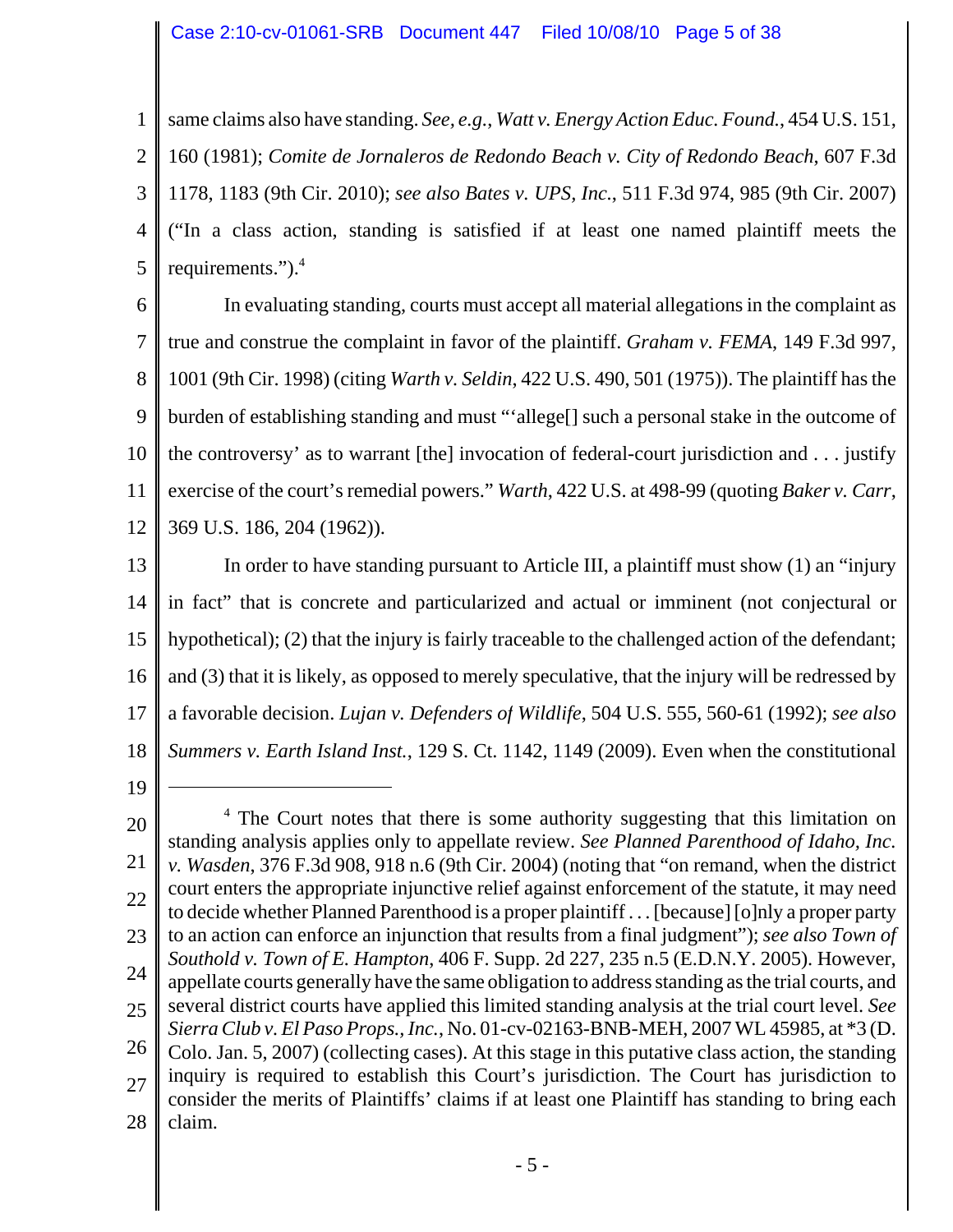1 2 3 4 5 6 7 8 9 minima of standing are present, prudential concerns may impose additional limitations. *Elk Grove Unified Sch. Dist. v. Newdow*, 542 U.S. 1, 11-12 (2004). Prudential standing limitations embody "'judicially self-imposed limits on the exercise of federal jurisdiction'" and include "the general prohibition on a litigant's raising another person's legal rights, the rule barring adjudication of generalized grievances more appropriately addressed in the representative branches, and the requirement that a plaintiff's complaint fall within the zone of interests protected by the law invoked.'" *Id.* at 12 (quoting *Allen*, 468 U.S. at 750-51); *see also Alaska Right to Life Political Action Comm. v. Feldman*, 504 F.3d 840, 848-49 (9th Cir. 2007).

10 11 12 13 14 15 16 17 18 19 20 21 22 23 24 25 26 27 28 An organization has standing "to seek judicial relief from injury to itself and to vindicate whatever rights and immunities the association itself may enjoy." *Warth*, 422 U.S. at 511. "An organization may establish a sufficient injury in fact if . . . a challenged statute or policy frustrates the organization's goals and requires the organization 'to expend resources in representing clients they otherwise would spend in other ways.'" *Redondo Beach*, 607 F.3d at 1183 (quoting *El Rescate Legal Servs.,Inc. v. Exec. Office ofImmigration Review*, 959 F.2d 742, 748 (9th Cir. 1992)); *see also Havens Realty Corp. v. Coleman*, 455 U.S. 363, 379 (1982). Where a statute "perceptibly impair[s]" an organization's ability to provide the services the organization was formed to provide, "there can be no question that the organization has suffered [an] injury in fact. Such concrete and demonstrable injury to the organization's activities–with the consequent drain on the organization's resources–constitutes far more than simply a setback to the organization's abstract social interests." *Havens*, 455 U.S. at 379. An organization also has "associational standing" to bring suit on behalf of its members "when its members would otherwise have standing to sue in their own right, the interests at stake are germane to the organization's purpose, and neither the claim asserted nor the relief requested requires the participation of individual membersin the lawsuit." *Friends of the Earth, Inc. v. Laidlaw Envtl. Servs. (TOC), Inc.*, 528 U.S. 167, 181 (2000) (*citing Hunt v. Wash. State Apple Adver. Comm'n*, 432 U.S. 333, 343 (1977)).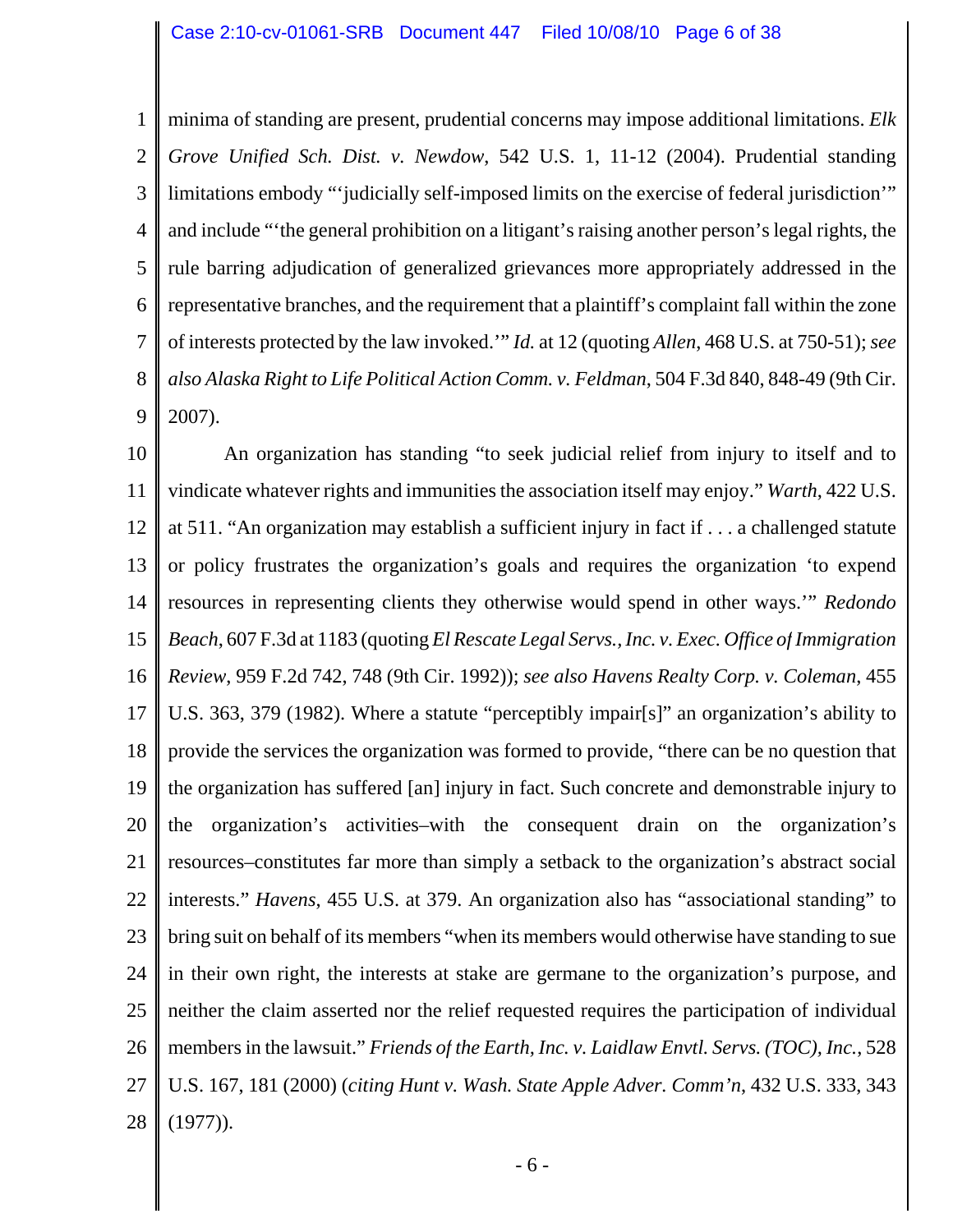1 2 3 4 5 6 7 8 9 10 11 12 13 14 Plaintiffs assert various injuries arising from the future operation and enforcement of S.B. 1070. (Compl. ¶¶ 7-30.) "A plaintiff who challenges a statute must demonstrate a realistic danger of sustaining a direct injury as a result of the statute's operation or enforcement." *Babbitt v. United Farm Workers Nat'l Union*, 442 U.S. 289, 298 (1979) (citation omitted). However, "[o]ne does not have to await the consummation of threatened injury to obtain preventive relief. If the injury is certainly impending that is enough." *Id.* (internal quotation and citation omitted). Similarly, "'it is not necessary that [a plaintiff] first expose himself to actual arrest or prosecution to be entitled to challenge [a criminal] statute that he claims deters the exercise of his constitutional rights.'" *Id.* (quoting *Steffel v. Thompson*, 415 U.S. 452, 459 (1974)). In order to have standing to challenge a criminal statute prior to the statute's enforcement, a plaintiff must allege "an intention to engage in a course of conduct arguably affected with a constitutional interest, but proscribed by a statute," and that a "credible threat" of prosecution exists. *Id.*; *see also San Diego Gun Rights Comm. v. Reno*, 98 F.3d 1121, 1126-27 (9th Cir. 1996).

15

#### **a. Injury in Fact**

16 17 18 19 20 21 22 23 Plaintiffs must have standing to bring each claim asserted. *See Davis*, 128 S. Ct. at 2769 (citing *DaimlerChrysler*, 547 U.S. at 352). In order to have standing to bring a particular claim, Plaintiffs must allege an injury in fact arising from the challenged conduct. *See Lewis v. Casey*, 518 U.S. 343, 358 n.6 (1996) (noting that "standing is not dispensed in gross" and that "'a plaintiff who has been subject to injurious conduct of one kind [does not] possess by virtue of that injury the necessary stake in litigating conduct of another kind, although similar, to which he has not been subject'" (quoting *Blum v. Yaretsky*, 457 U.S. 991, 999 (1982)). The Court evaluates the alleged injuries as they relate to the asserted claims.

24

#### **i. Civil Rights Violations (Counts 2, 4-6, 8)**

25 26 27 28 Plaintiffs assert various claims for violations of their civil rights arising from the enforcement and operation of S.B. 1070 as written. Several organizations allege injuries on their own behalf, asserting that S.B. 1070 will impair their ability to pursue their organizational missions. (Compl. ¶¶ 7-20 (alleging injuries to the organizational missions of

- 7 -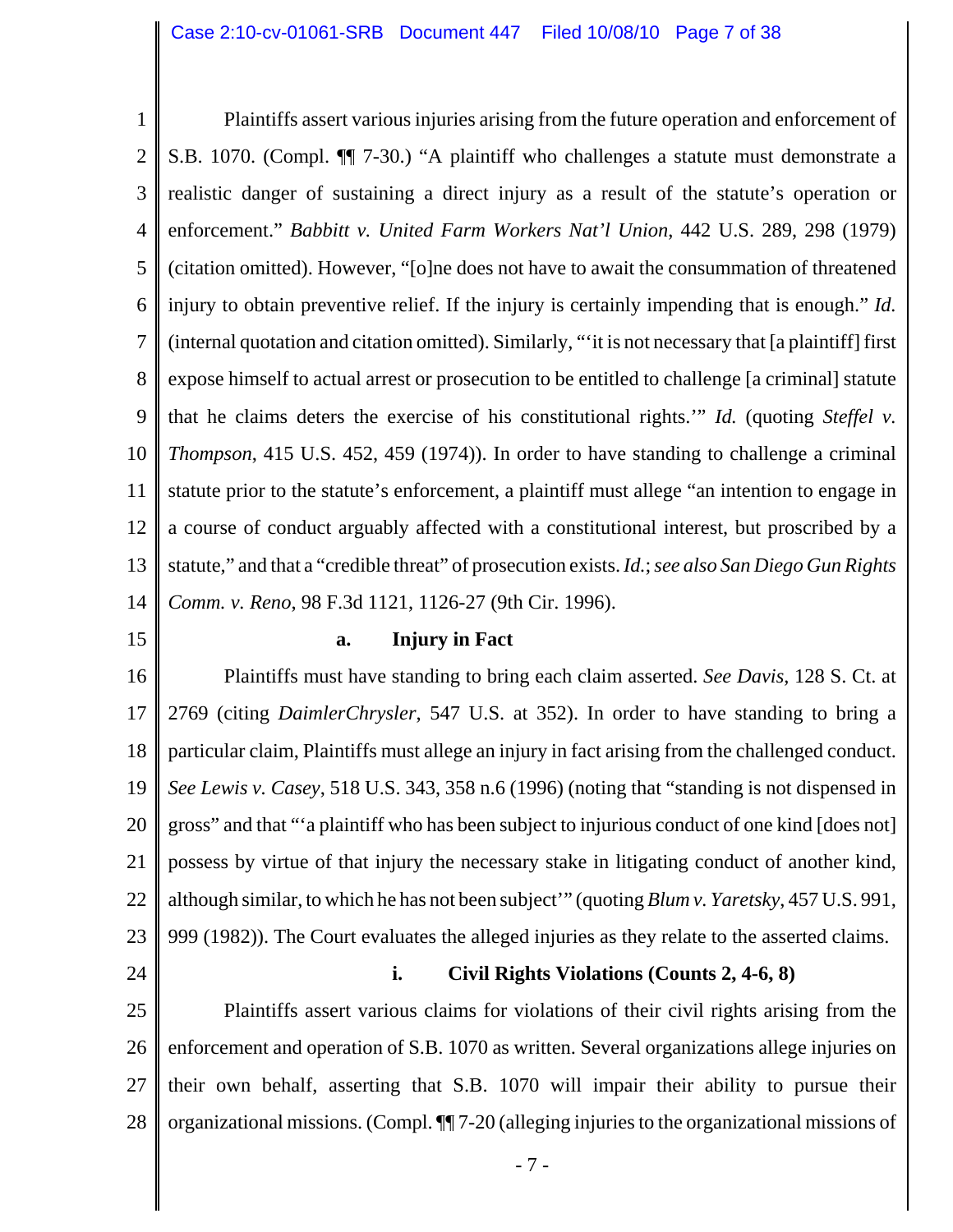1 2 3 4 5 6 7 8 9 10 11 12 Plaintiffs Friendly House, Service Employees International Union ("SEIU"), Service Employees International Union Local 5 ("SEIU Arizona"), United Food and Commercial Workers International Union ("UFCW"), Arizona South Asians for Safe Families ("ASAFSF"), Southside Presbyterian Church ("Southside"), Arizona Hispanic Chamber of Commerce ("AZHCC"), Asian Chamber of Commerce ("ACC"), Border Action Network ("BAN"), Tonatierra Community Development Institute ("Tonatierra"), Muslim American Society ("MAS"), Japanese American Citizens League ("JACL"), Valle del Sol, and Coalicion de Derechos Humanos ("Derechos Humanos")).) Governor Brewer argues that the organizational Plaintiffs have not "alleged facts sufficient to establish that [S.B. 1070] adversely impacts their mission, nor have they diverted resources in a manner that establishes a 'concrete and demonstrable injury.'" (Brewer MTD at 10 (quoting *Havens*, 455 U.S. at 379).)

13 14 15 16 17 18 19 20 21 Plaintiffs allege that several of the organizational Plaintiffs' missions involve promoting and protecting immigrant and minority rights, preventing discrimination, and educating and providing assistance to immigrant or minority populations. (*See, e.g.*, Compl. ¶ 7 (asserting that Plaintiff Friendly House is a non-profit organization that provides immigration services, including assistance with asylum applications); *id.* ¶ 20 (stating that Plaintiff Derechos Humanos's mission is to promote human rights in the U.S.-Mexico border region); *id.* ¶¶ 12, 16 (asserting that Plaintiffs Southside and Tonatierra operate day laborer centers).) Plaintiffs assert that S.B. 1070 will frustrate the missions of the organizational Plaintiffs in several ways.

22 23 24 25 26 27 28 First, Plaintiffs allege that several Plaintiff organizations will have to divert resources, or already have diverted resources, in order to educate and assist community members affected by S.B. 1070 and address the fear and confusion created by S.B. 1070. (*See, e.g.*, *id.* ¶¶ 12, 14, 17-19; *id.* ¶ 20 (alleging that Plaintiff "Derechos Humanos has already been forced to suspend most of its work relating to community education . . . to respond to inquiries from the community about S.B. 1070").) Plaintiffs also allege that S.B. 1070 will create fear and confusion, harming several of the organizational Plaintiffs' missions by deterring clients and

- 8 -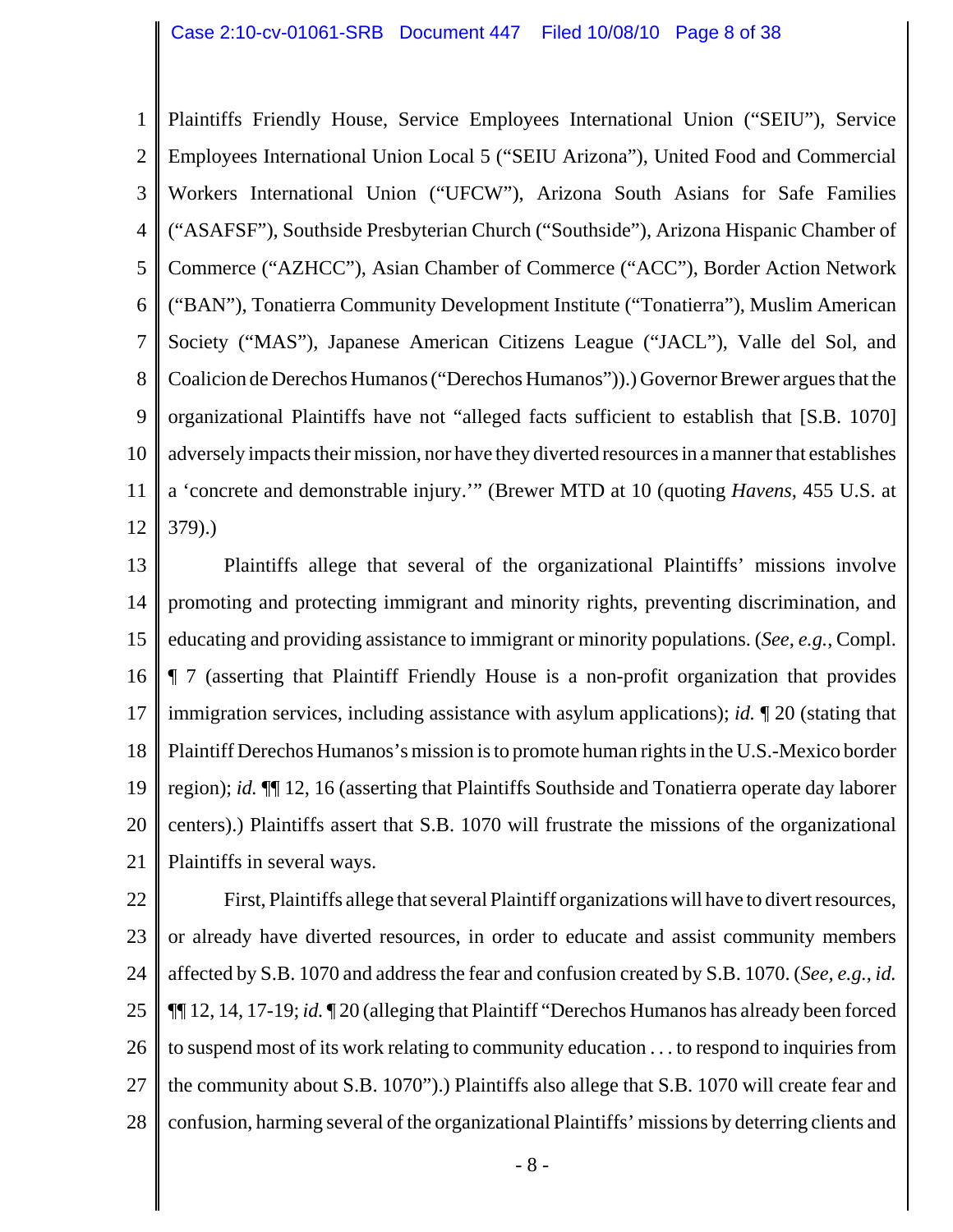1 2 3 4 5 6 7 8 9 10 11 12 13 14 15 members from participating in the organizations' programs out of fear of being stopped under S.B. 1070. (*Id.* ¶¶ 7-11, 13, 17-20.) In addition, the organizational Plaintiffs assert that the potential for criminal prosecutions will deter participation by members and frustrate their organizational purpose. (*Id.* ¶ 11 (alleging that Plaintiff ASAFSF's volunteers face an imminent risk of prosecution and that this risk harms ASAFSF's mission); *id.* ¶ 12 (alleging that Southside employees and volunteers would be at risk of prosecution while performing their work in furtherance of Southside's mission); *id.* ¶ 15 (alleging that, as a result of the risk of criminal prosecutions, Plaintiff BAN will have to divert resources to educate members about their rights and responsibilities under the law and address fears and concerns).) Plaintiffs also allege that S.B. 1070 will frustrate the organizational purpose of day laborer centers by criminalizing the expressive activity of members who are not authorized to work and chilling the expressive activity of members who are authorized to work. (*Id.* ¶ 16.) Finally, Plaintiffs allege that S.B. 1070 will deter business, cause economic harm within the state, and make it more difficult for some organizations to retain members as a result of members leaving the state. (*Id.* ¶¶ 13-15.)

16 17 18 19 20 21 22 23 24 25 The Complaint contains sufficient allegations that S.B. 1070 "perceptibly impair[s]" the ability of the organizational Plaintiffs to provide the services that the organizations were formed to provide, and, as a result, "there can be no question that the organization[s] ha[ve] suffered [an] injury in fact." *See Havens*, 455 U.S. at 379. While Governor Brewer correctly points out that, for the most part, the organizational Plaintiffs' allegations involve threats of future harm, the threat of future harm is sufficiently imminent. *See Babbitt*, 442 U.S. at 298 ("A plaintiff who challenges a statute must demonstrate a realistic danger of sustaining a direct injury as a result of the statute's operation or enforcement . . . . [and] does not have to await the consummation of threatened injury to obtain preventive relief. If the injury is certainly impending that is enough." (internal quotation and citation omitted)).

26 27 28 The harms alleged by the organizational Plaintiffs do not result from any hypothetical unlawful enforcement or application of S.B. 1070. The alleged harm to the organizational Plaintiffs will occur if S.B. 1070 goes into effect, regardless of how it is enforced or applied.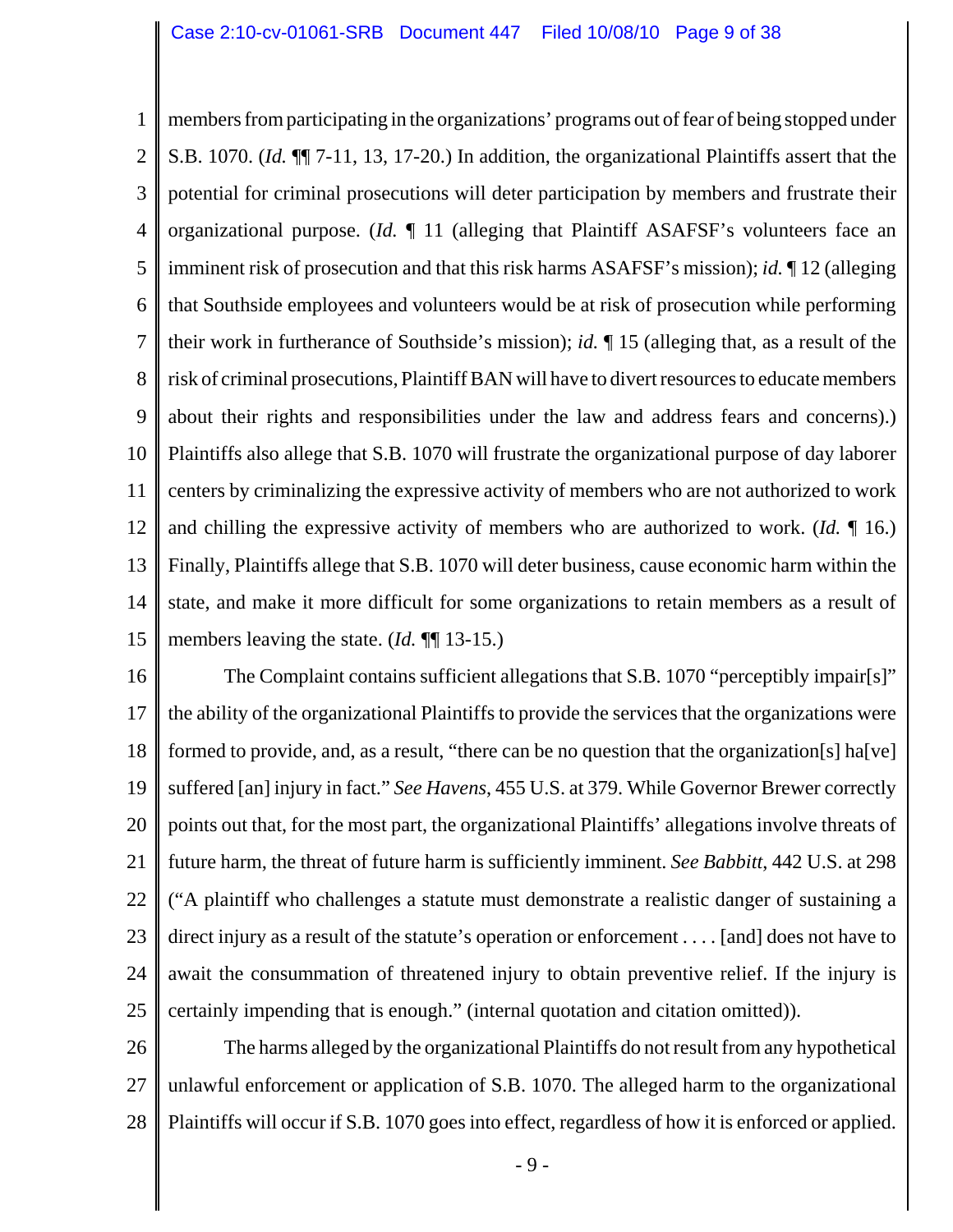1 2 3 4 5 6 7 8 9 10 11 12 13 The organizations allege that they will have to divert resources to educate and assist members, staff, and clients faced with the purportedly unconstitutional S.B. 1070. (Compl. ¶¶ 12, 14, 17-20.) Similarly, Plaintiffs allege that S.B. 1070 will deter clients and members from participating in the organizational Plaintiffs' programs. (*See id.* ¶¶ 7-11, 13, 17-20.) In order to continue providing services to their clientele, these organizations would presumably have to divert resources to reach the same individuals. (*See id.*  $\P$  12, 14, 17-19.) In addition, Plaintiffs allege that Plaintiff Derechos Humanos "has already been forced to suspend most of its work relating to community education on border deaths and leadership development to respond to inquiries from the community about S.B. 1070." (*Id.* ¶ 20.) The organizational Plaintiffs have sufficiently alleged that the civil rights violations they claim will result from S.B. 1070 will require, or have already required, them to divert resources and that the violations will injure their organizational missions. Plaintiffs have alleged a sufficient injury in fact for purposes of standing to raise their civil rights claims (Counts 2, 4-6, 8).

14

## **ii. First Amendment (Count 3)**

15 16 17 18 19 20 21 22 23 24 25 26 27 28 Plaintiffs' allegations of injury to their First Amendment rights include two distinct injuries. First, Plaintiff Tonatierra alleges that it operates a day laborer center and that S.B. 1070's provisions prohibiting the solicitation of employment frustrate its mission "to empower workers and protect them from exploitation" by preventing day laborers from expressing their ability to work. (*Id.* ¶ 16.) Plaintiffs' allegations are sufficient to support an injury in fact. Where an organization's mission is to assist and protect clients in performing a specific activity, the organization's mission is "perceptibly impaired" by a statute criminalizing or chilling the clients' activity. *See Havens*, 455 U.S. at 379; *see also Redondo Beach*, 607 F.3d at 1183 (finding an organization whose mission was to strengthen and expand the work of day laborers had standing to challenge an ordinance preventing the solicitation of work). Here, Tonatierra alleges that its mission is to protect and assist day laborers and that S.B. 1070's regulation of employment solicitation frustrates this mission. Plaintiff Tonatierra has alleged a sufficient injury in fact resulting from an alleged First Amendment violation. *See Redondo Beach*, 607 F.3d at 1183.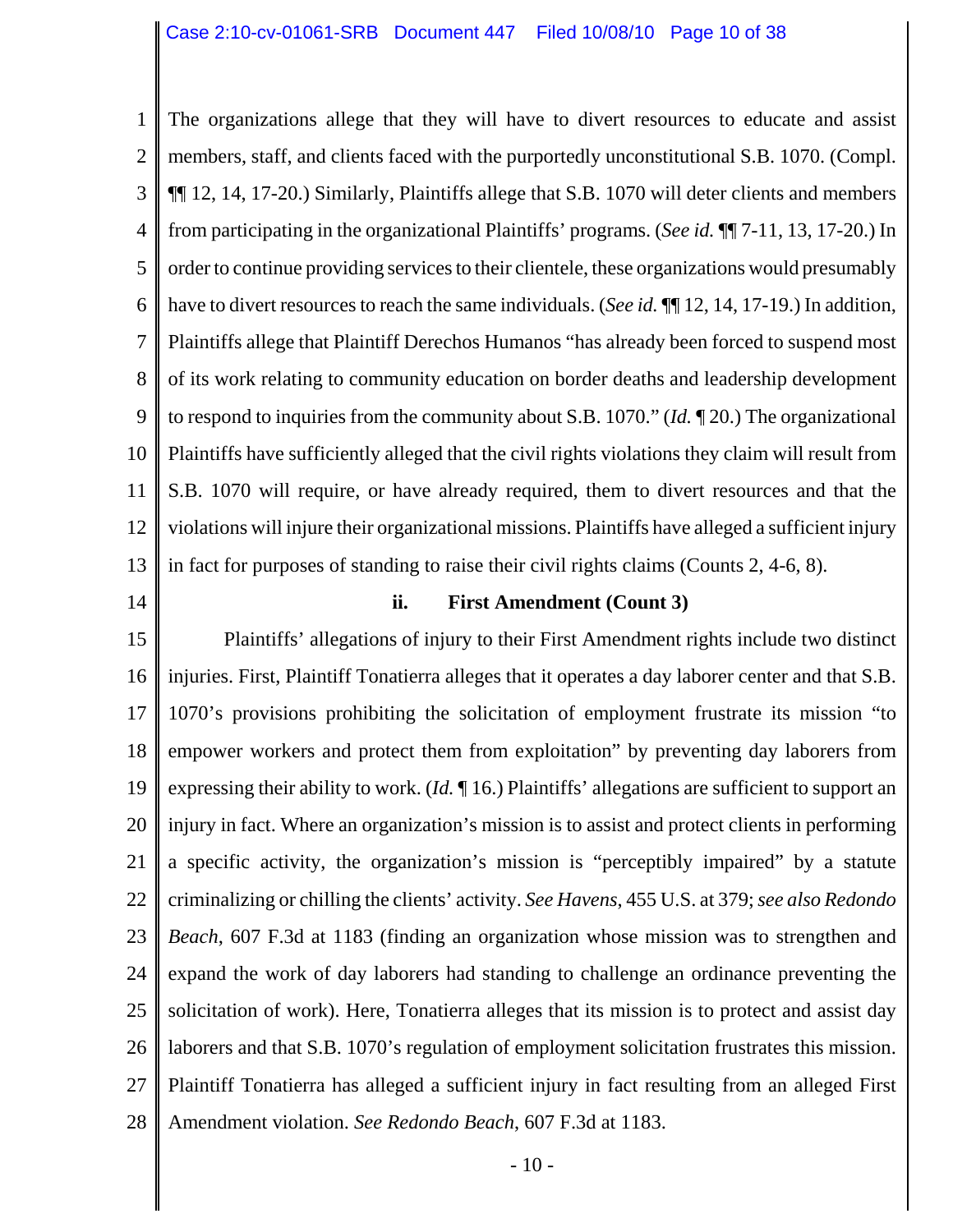1 2 3 4 5 6 7 8 9 10 11 12 13 14 15 16 Second, the Complaint also alleges that individual Plaintiffs and members of the organizational Plaintiffs are afraid to speak a foreign language or accented English around law enforcement officers and that this fear results in a chilling of their First Amendment rights. (*See, e.g.*, *id.* ¶¶ 8-9, 13, 22, 23.) These allegations are not sufficiently imminent for purposes of standing. In the First Amendment context, self-censorship is "a harm that can be realized even without an actual prosecution." *Virginia v. Am. Booksellers Ass'n*, 484 U.S. 383, 393 (1988). However, "[t]he potential plaintiff must have 'an actual and well-founded fear that the law will be enforced against [him or her]' [and] such a fear of prosecution will only inure if the plaintiff's intended speech arguably falls within the statute's reach." *Cal. Pro-Life Council, Inc. v. Getman*, 328 F.3d 1088, 1095 (9th Cir. 2003) (quoting *Am. Booksellers*, 484 U.S. at 393). In addition, "[a]llegations of a subjective 'chill' are not an adequate substitute for a claim of specific present objective harm or a threat of specific future harm." *Laird v. Tatum*, 408 U.S. 1, 13-14 (1972). Here, S.B. 1070 does not purport to limit the rights of individuals to speak. Plaintiffs' allegations are of only a "subjective chill" and do not give rise to an injury in fact resulting from a First Amendment violation for standing purposes.

17

## **iii. Right to Travel (Count 7)**

18 19 20 21 22 23 24 25 26 27 28 Individual Plaintiffs Vicki Gaubeca and Jesus Cuauhtemoc Villa also allege that, as residents of New Mexico possessing only New Mexico driver's licenses, they face an imminent threat of detention pursuant to S.B. 1070 because their driver's licenses do not dispel reasonable suspicion of unlawful presence. (Compl. ¶¶ 22, 27.) Subsection 2(B) of S.B. 1070 provides for a presumption of lawful presence where an individual can provide identification from any state or local government that "requires proof of legal presence in the United States before issuance." A.R.S. § 11-1051(B). Plaintiffs allege that New Mexico does not require such proof prior to issuing identification. However, Plaintiffs Gaubeca and Cuauhtemoc Villa do not allege that they will be deterred from traveling to or in Arizona. (*See* Compl. ¶¶ 22, 27.) Rather, both Plaintiffs allege only that they believe or fear that they could be detained after being pulled over "because [their] New Mexico driver's license will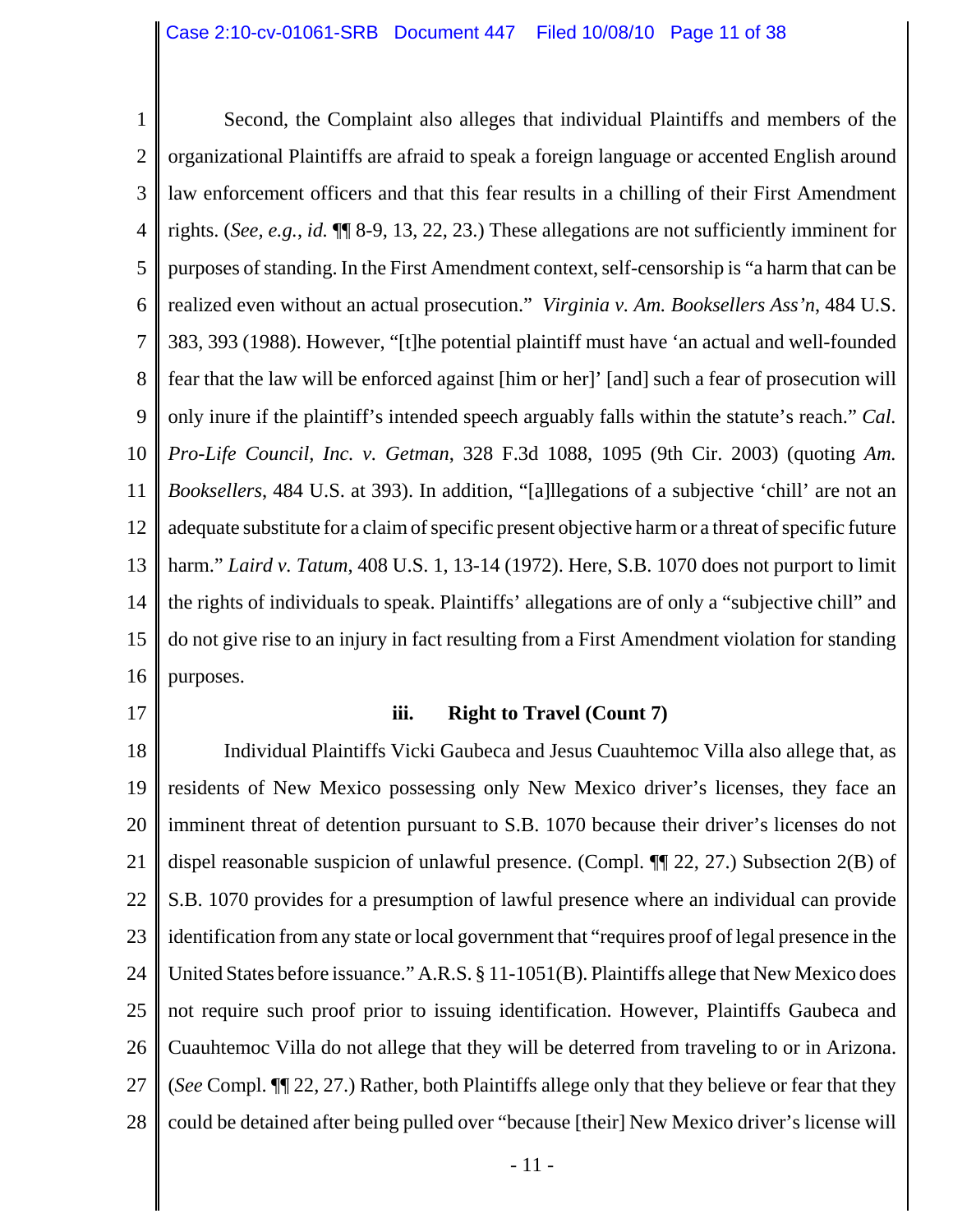1 2 3 4 5 6 7 8 9 not be accepted to dispel suspicion that [they are] 'unlawfully present' in the United States." (*Id.* ¶ 22; *see also id.* ¶ 27.) An injury in fact cannot be based on a "chain of speculative contingencies." *Lee v. Oregon*, 107 F.3d 1382, 1388 (1997). In order for the alleged injury to arise, Plaintiffs would have to be lawfully stopped by a law enforcement officer, the officer would then have to develop reasonable suspicion that Plaintiffs were unlawfully present in the United States, and then the stop would have to result in an unlawful detention. This hypothetical chain of events is too speculative to support an injury in fact for purposes of standing on a claim for violations of the right to travel. Defendants' Rule 12(b)(1) Motions to Dismiss are granted as to Plaintiffs' right to travel claim (Count 7).

10

#### **b. Causation**

11 12 13 14 15 16 The alleged injury in fact must also be fairly traceable to the challenged action. *Lujan*, 504 U.S. at 560. Plaintiffs' alleged injuries arise from the impact that Sections 2, 3, 5 and 6, have on the Plaintiffs. (*See* Compl. ¶¶ 7-30.) Defendants do not argue that the alleged injuries are not fairly traceable to the provisions of S.B. 1070. Plaintiffs' Complaint contains adequate allegations making the alleged injuries fairly traceable to the enactment and enforcement of S.B. 1070.

17

#### **c. Redressability**

18 19 20 Finally, Plaintiffs' alleged injuries would likely be redressed by a favorable decision. *See Lujan*, 504 U.S. at 561. Relief preventing the enforcement of S.B. 1070 or declaring S.B. 1070 unconstitutional would alleviate the organizational Plaintiffs' alleged injuries.

21

#### **d. Prudential Standing Considerations**

22 23 24 25 26 27 28 Prudential standing limitations prevent courts from looking at generalized grievances, claims brought on behalf of third-parties, and claims that do not fall within the zone of interests protected by the law invoked. *Newdow*, 542 U.S. at 12. Governor Brewer argues that Plaintiffs "allege general concern about [S.B. 1070] rather than a specific, concrete injury" and that the Court should "refrain 'from adjudicating abstract questions of wide public significance which amount to generalized grievances, pervasively shared and most appropriately addressed in the representative branches." (Brewer MTD at 11 (quoting *Valley*

- 12 -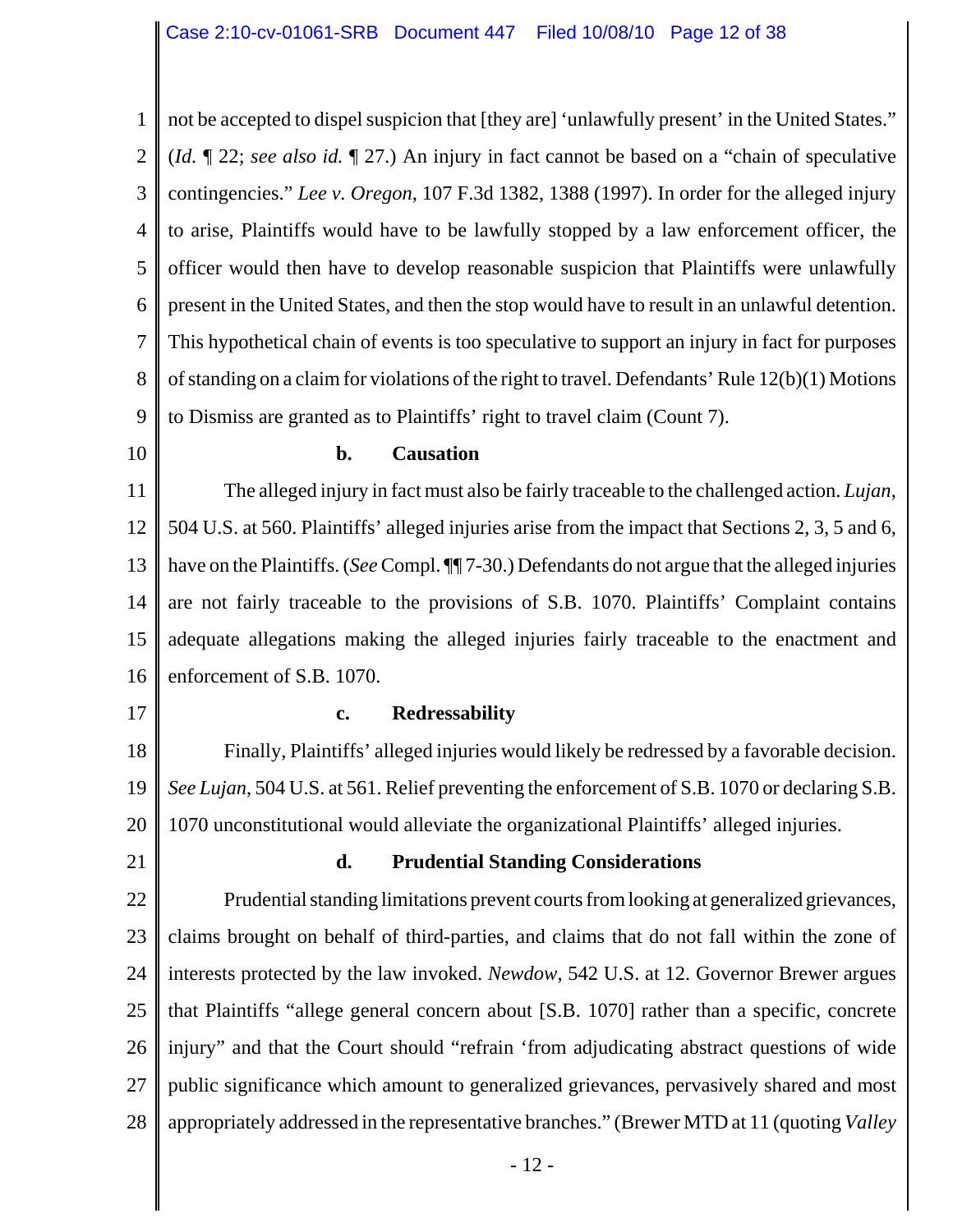1 2 3 4 5 6 *Forge Christian Coll. v. Ams. United for Separation of Church & State, Inc.*, 454 U.S. 464, 475 (1982) (internal quotations and citations omitted)).) The organizational Plaintiffs allege injuries specific to their organizational missions. (*See* Compl. ¶¶ 7-20.) The alleged injuries are not "pervasively shared" by the public. *See Valley Forge*, 454 U.S. at 475. In addition, the alleged injuries giving rise to standing are injuries suffered by the organizational Plaintiffs. The claims are not impermissibly asserted on behalf of third-parties.<sup>5</sup>

7

## **2. Ripeness**

8 9 10 11 12 13 14 15 16 17 18 19 20 Defendants Babeu, Walsh, and Arpaio also argue that Plaintiffs' Complaint is not ripe for adjudication. (Pinal Cnty. Defs.' MTD at 6-7; Arpaio MTD at 5-7.) Ripeness has both constitutional and prudential components. *Portman v. Cnty. of Santa Clara*, 995 F.2d 898, 902 (9th Cir. 1993). "The constitutional component of ripeness overlaps with the 'injury in fact' analysis for Article III standing . . . [and] [w]hether framed as an issue of standing or ripeness, the inquiry is largely the same: whether the issues presented are 'definite and concrete, not hypothetical or abstract.'" *Wolfson v. Brammer*, No. 09-15298, 2010 WL 3191159, at \*7 (9th Cir. Aug. 13, 2010) (quoting *Thomas v. Anchorage Equal Rights Comm'n*, 220 F.3d 1134, 1139 (9th Cir. 2000)); *see also Getman*, 328 F.3d at 1093-94 (noting that in many cases, the analysis of ripeness and standing are the same). Analysis of the prudential component weighs "the fitness of the issues for judicial decision and the hardship to the parties of withholding court consideration." *Abbott Labs. v. Gardner*, 387 U.S. 136, 148-49 (1967), *overruled on other grounds by Califano v. Sanders*, 430 U.S. 99,

21

22 23 24 25 26 27 28 <sup>5</sup> Defendants Babeu and Walsh also argue "the [C]omplaint alleges no facts specific to either Pinal County Sheriff Babeu or Pinal County Attorney Walsh to establish that any of the . . . [P]laintiffs have met the standing requirements." (Pinal Cnty. Defs.' MTD at 5.) Officials with a direct role in the enforcement of challenged provisions are proper defendants in a suit challenging the validity of a legislative enactment. *Wasden*, 376 F.3d at 919-20. As the Pinal County Sheriff and County Attorney, Defendants Babeu and Walsh will be tasked with enforcing S.B. 1070. Plaintiffs here seek an injunction prohibiting this enforcement, and it is appropriate to seek such an injunction against officials with a direct role in enforcement. *See id.* The organizational Plaintiffs' allegations of injury are sufficient to sustain claims against officials tasked with enforcing S.B. 1070.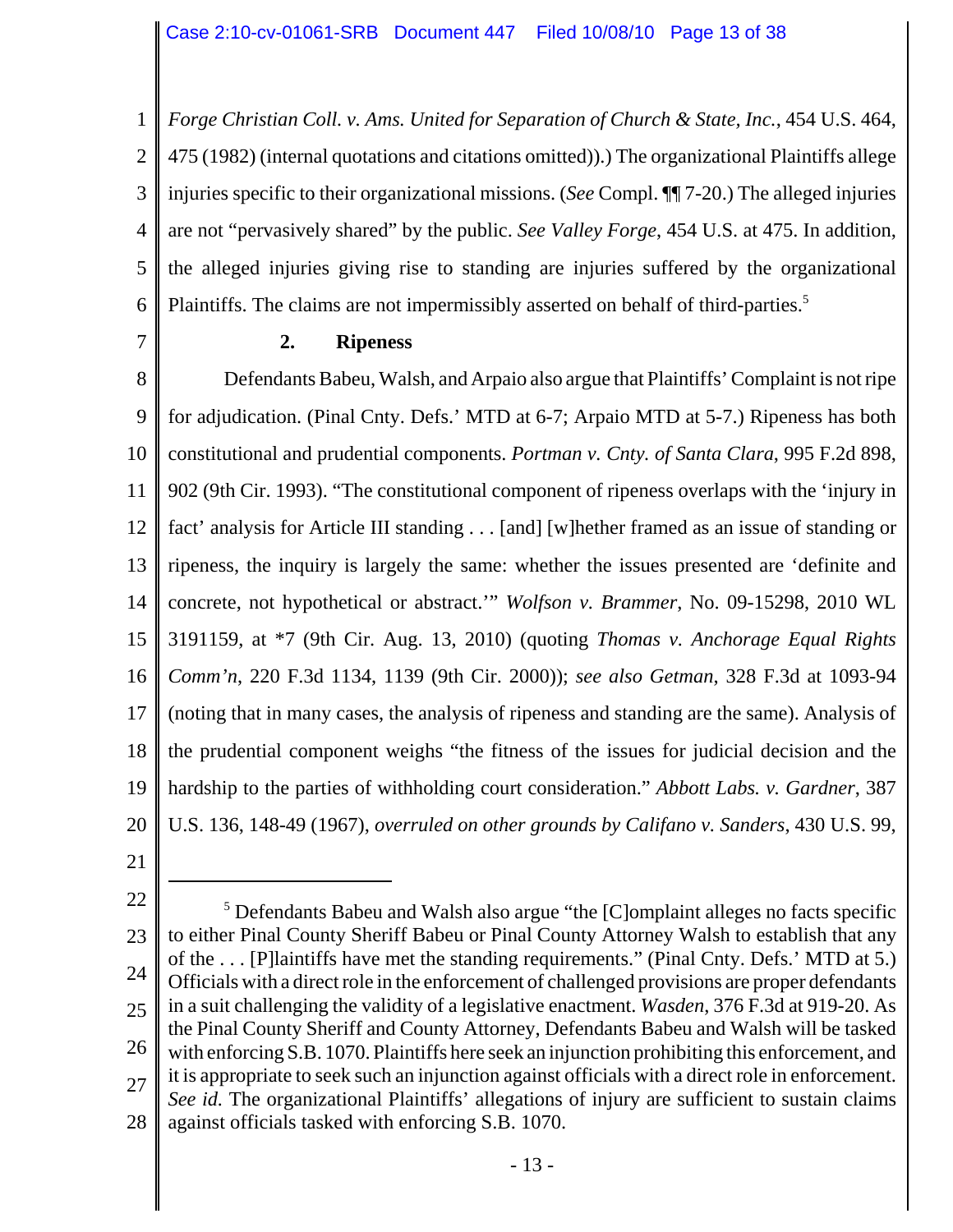1 105 (1977).

2 3 4 5 6 7 8 9 10 11 12 13 14 Here, the Court has already determined that Plaintiffs have alleged definite and concrete injuries. Plaintiffs have also satisfied the prudential component of ripeness. "A claim is fit for decision if the issues raised are primarily legal, do not require further factual development, and the challenged action is final." *Standard Alaska Prod. Co. v. Schaible*, 874 F.2d 624, 627 (9th Cir. 1989). Plaintiffs assert that S.B. 1070 is unconstitutional on its face; the issues raised are primarily legal and do not require further factual development. Moreover, "[t]o meet the hardship requirement, a litigant must show that withholding review would result in direct and immediate hardship and would entail more than possible financial loss." *Winter v. Cal. Med. Review, Inc.*, 900 F.2d 1322, 1325 (9th Cir. 1990) (internal quotation and citation omitted). The organizational Plaintiffs allege that they will be subject to an organizational injury as a result of the enforcement of an unconstitutional enactment if S.B. 1070 goes into effect. (*See* Compl. ¶¶ 7-11, 13, 17-20.) These are sufficient allegations of hardship for the purposes of ripeness.

# 15

16

**B. Motions to Dismiss Pursuant to Federal Rule of Civil Procedure 12(b)(6)**

# **1. Standard for Dismissal**

17 18 19 20 21 22 23 Plaintiffs assert causes of action for violations of: (1) the Supremacy Clause;  $(2)$  the Equal Protection Clause; (3) the First Amendment; (4) the Fourth Amendment; (5) Article II, § 8 of the Arizona Constitution; (6) the Due Process Clause; (7) the Right to Travel; and (8) 42 U.S.C. § 1981. (Compl. ¶¶ 180-218.) Defendants Brewer, Arpaio, Babeu and Walsh ("Defendants") move to dismiss all eight causes of action, asserting that Plaintiffs have failed to state a claim for which relief can be granted. The Court addresses each of Plaintiffs' claims in turn.

- 24 25 The Federal Rules of Civil Procedure require "only 'a short and plain statement of the claim showing that the pleader is entitled to relief,' in order to 'give the defendant fair notice
- 26

<sup>27</sup> 28 <sup>6</sup> The Court does not address Plaintiffs' claim alleging a violation of the supremacy clause as the Court already thoroughly addressed this issue in the USA Order.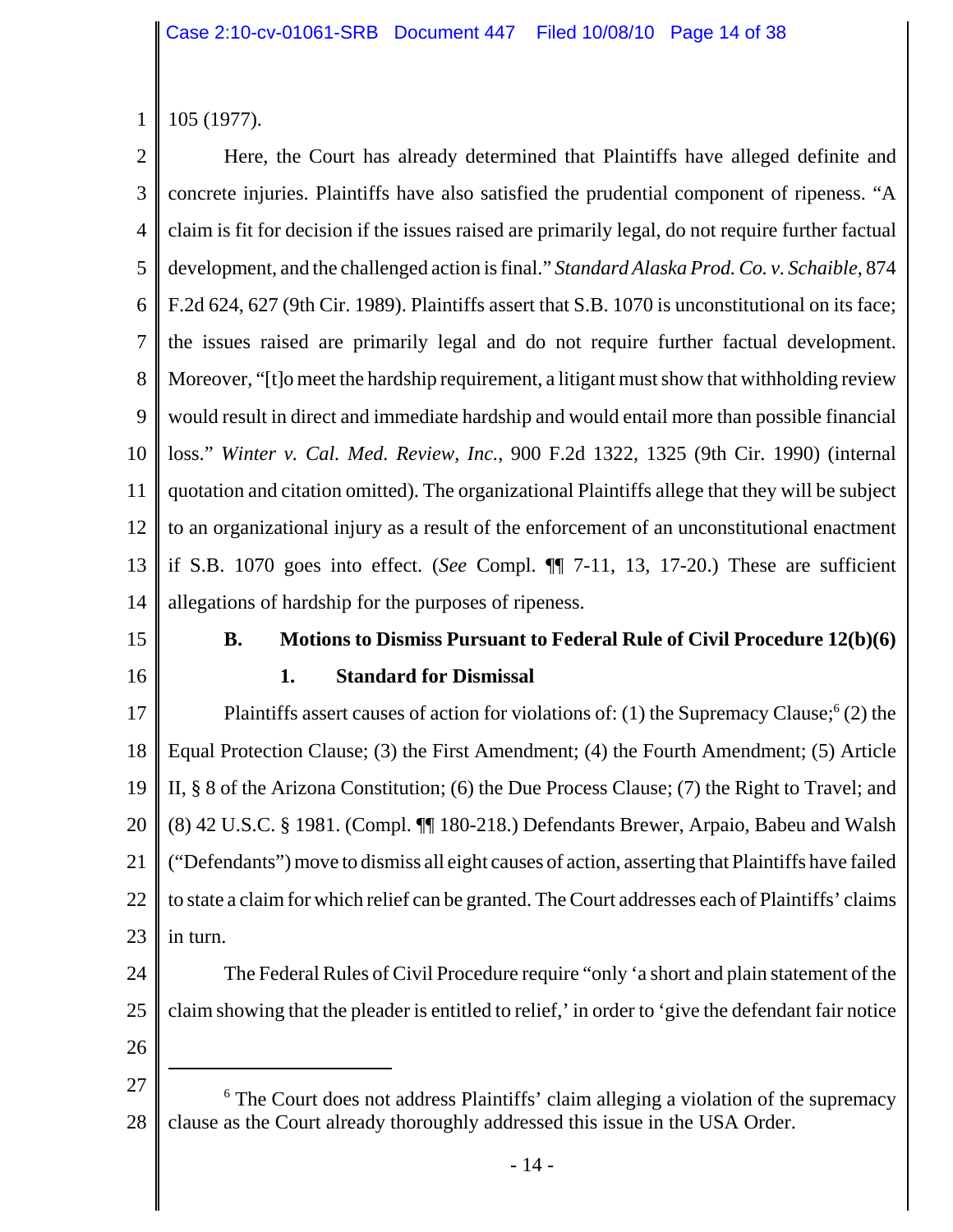1 2 3 4 5 6 7 8 9 10 11 12 of what the . . . claim is and the grounds upon which it rests.'" *Bell Atl. Corp. v. Twombly*, 550 U.S. 544, 555 (2007) (quoting *Conley v. Gibson*, 355 U.S. 41, 47 (1957)); *see also* Fed. R. Civ. P. 8(a)(2). Thus, dismissal for insufficiency of a complaint is proper if the complaint fails to state a claim on its face. *Lucas v. Bechtel Corp.*, 633 F.2d 757, 759 (9th Cir. 1980). "While a complaint attacked by a Rule 12(b)(6) motion does not need detailed factual allegations, a plaintiff's obligation to provide the 'grounds' of his 'entitle[ment] to relief' requires more than labels and conclusions, and a formulaic recitation of the elements of a cause of action will not do." *Twombly*, 550 U.S. at 555 (citations omitted). A Rule 12(b)(6) dismissal for failure to state a claim can be based on either: (1) the lack of a cognizable legal theory; or (2) insufficient facts to support a cognizable legal claim. *Balistreri v. Pacifica Police Dep't*, 901 F.2d 696, 699 (9th Cir. 1990); *Robertson v. Dean Witter Reynolds, Inc.*, 749 F.2d 530, 534 (9th Cir. 1984).

13 14 15 16 17 18 19 20 21 22 23 24 25 In determining whether an asserted claim can be sustained, all allegations of material fact are taken as true and construed in the light most favorable to the non-moving party. *Clegg v. Cult Awareness Network*, 18 F.3d 752, 754 (9th Cir. 1994). This presumption applies only to facts and "is inapplicable to legal conclusions." *Ashcroft v. Iqbal*, 129 S. Ct. 1937, 1949 (2009). "[A] well-pleaded complaint may proceed even if it strikes a savvy judge that actual proof of those facts is improbable, and that 'recovery is very remote and unlikely.'" *Twombly*, 550 U.S. at 556 (quoting *Scheuer v. Rhodes*, 416 U.S. 232, 236 (1974)). However, "for a complaint to survive a motion to dismiss, the non-conclusory 'factual content,' and reasonable inferences from that content, must be plausibly suggestive of a claim entitling the plaintiff to relief." *Moss v. U.S. Secret Serv.*, 572 F.3d 962, 969 (9th Cir. 2009) (quoting *Iqbal*, 129 S. Ct. at 1952). In other words, the complaint must contain enough factual content "to raise a reasonable expectation that discovery will reveal evidence" of the claim. *Twombly*, 550 U.S. at 556.

26 27 28 **2. Equal Protection Clause and 42 U.S.C. § 1981 (Counts 2 and 8)** Plaintiffs allege that S.B. 1070 violates their rights under the Equal Protection Clause (Count 2) and 42 U.S.C. § 1981 (Count 8). (Compl. ¶¶ 185-90, 215-18.) Plaintiffs assert that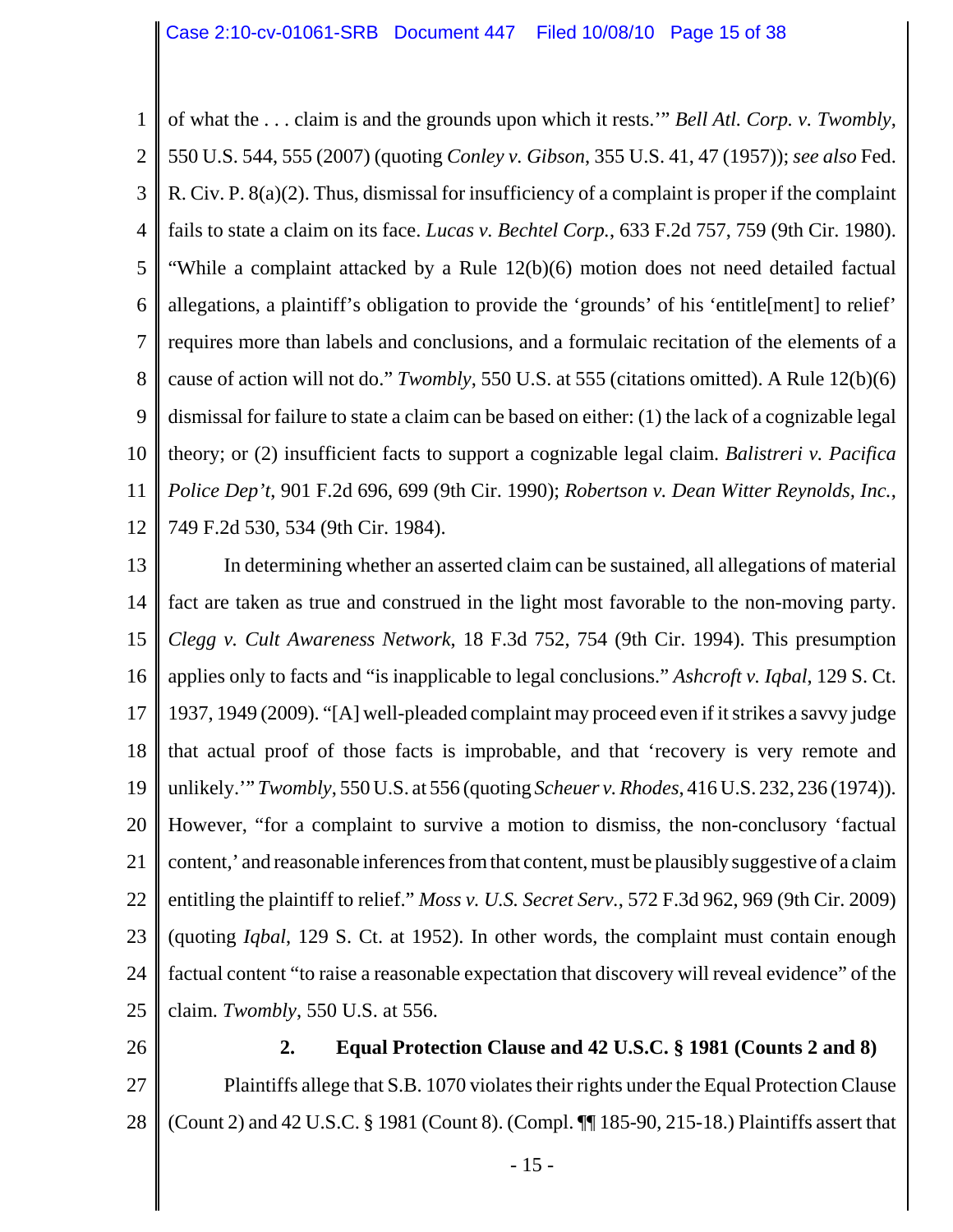1 2 3 4 5 6 7 8 9 10 S.B. 1070 "was enacted with the purpose and intent to discriminate against racial and national origin minorities, including Latinos, on the basis of race and national origin." (*Id.* ¶ 187.) Plaintiffs also allege that S.B. 1070 "impermissibly and invidiously targets Plaintiffs who are racial and national origin minorities . . . and subjects them to stops, detentions, questioning, and arrests because of their race and/or national origin," and that Section 3 of S.B. 1070 "impermissibly discriminates against non-citizen Plaintiffs on the basis of alienage and deprives them of the equal protection of the laws." (*Id.* ¶ 190.) Plaintiffs similarly allege that S.B. 1070 "impermissibly discriminates against persons within the State of Arizona on the basis of alienage and national origin and race" in violation of 42 U.S.C. § 1981. (*Id.* ¶ 218.)

11 12 13 14 15 16 17 18 19 20 21 22 23 24 25 26 The Equal Protection Clause of the Fourteenth Amendment "commands that no State shall deny to any person . . . the equal protection of the laws, which is essentially a direction that all persons similarly situated should be treated alike." *City of Cleburne v. Cleburne Living Ctr., Inc.*, 473 U.S. 432, 439 (1985) (internal quotation and citation omitted). Similarly, 42 U.S.C. § 1981 prohibits discrimination under color of state law based on race, "ancestry[,] or ethnic characteristics." *Saint Francis Coll. v. Al-Khazraji*, 481 U.S. 604, 613 (1987); *see also Manatt v. Bank of Am., NA*, 339 F.3d 792, 798 (9th Cir. 2003) (noting that "when Congress enacted § 1981, it intended 'race' to be defined broadly, to cover discrimination against ethnic groups" (citing *Al-Khazraji*, 481 U.S. at 613)). Where a plaintiff alleges that facially neutral legislation is unconstitutional in violation of the Equal Protection Clause and also that he or she is entitled to relief under 42 U.S.C. § 1981, the claims are "indistinguishable . . . and the analysis is the same . . . . [because] [u]nder either theory, the [plaintiff] must prove [he or she is] deprived of equal protection of the laws, which requires a showing of discriminatory intent." *Hispanic Taco Vendors of Wash. v. City of Pasco*, 994 F.2d 676, 679 n.3 (9th Cir. 1993). The Court addresses the sufficiency of Plaintiffs' Equal Protection Clause and § 1981 claims together.

27 28 Generally, "legislation is presumed to be valid and will be sustained if the classification drawn by the statute is rationally related to a legitimate state interest."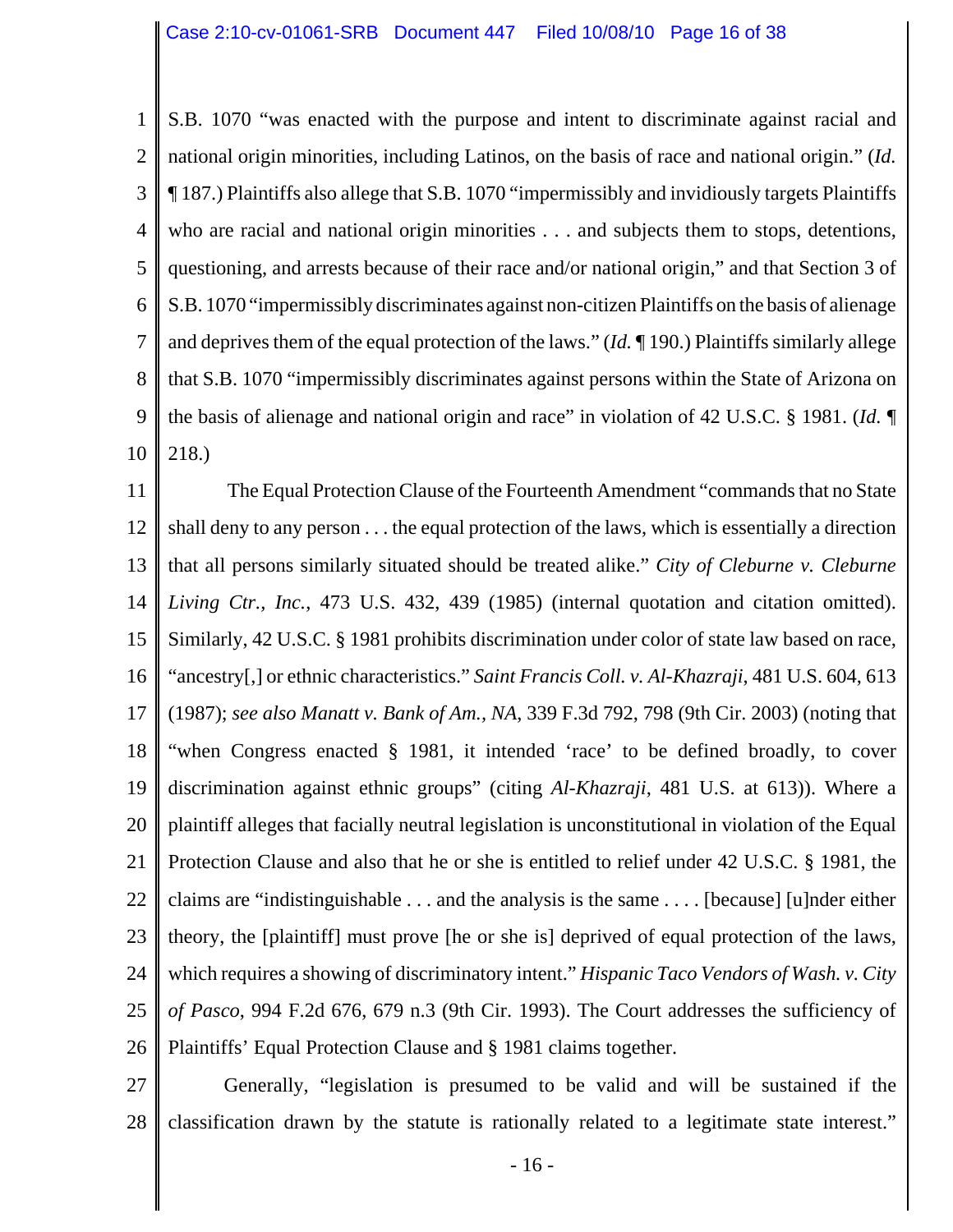1 2 3 4 5 6 7 8 9 10 11 12 13 14 15 *Cleburne*, 473 U.S. at 440; *see also United States v. Flores-Villar*, 536 F.3d 990, 997 (9th Cir. 2008). However, under the Equal Protection Clause, certain classifications, including classifications based on race, alienage, and national origin, are subject to strict scrutiny and will be sustained only if they are suitably tailored to serve a compelling state interest. *Cleburne*, 473 U.S. at 440. Classifications that appear neutral but are a pretext for racial discrimination are also subject to strict scrutiny. *Personnel Adm'r of Mass. v. Feeney*, 442 U.S. 256, 272 (1979) (noting that strict scrutiny applies to "a classification that is ostensibly neutral but is an obvious pretext for racial discrimination" (citing *Yick Wo v. Hopkins*, 118 U.S. 356 (1886); *Guinn v. United States*, 238 U.S. 347 (1915)); *see also Valeria v. Davis*, 307 F.3d 1036, 1039 (9th Cir. 2002) (noting that "governmental actions . . . that are facially neutral but motivated by discriminatory racial purpose . . . are subject to strict scrutiny"). "Determining whether invidious discriminatory purpose was a motivating factor demands a sensitive inquiry into such circumstantial and direct evidence of intent as may be available." *Village of Arlington Heights v. Metro. Hous. Dev. Corp.*, 429 U.S. 252, 266 (1977); *see also Hispanic Taco Vendors*, 994 F.2d at 679-80.

16 17 18 19 20 21 22 23 24 25 Here, Plaintiffs assert that "racial discrimination was a motivating factor for [S.B.] 1070's enactment." (Pls.' Resp. to Mots. to Dismiss ("Pls.' Resp.") at 37; Compl. ¶ 187.) In addition, Plaintiffs assert that Section 3 of S.B. 1070 explicitly discriminates on the basis of alienage. (Compl. ¶ 190; Pls.' Resp. at 38-39.) Plaintiffs allege that it is "widely understood that [S.B. 1070] is motivated by . . . discrimination against Latinos and other racial minorities in Arizona on the basis of their race and national origin." (Compl. ¶ 73.) Plaintiffs also allege that Arizona State Senators made statements indicating that S.B. 1070 was likely to result in increased discrimination and racial profiling.7 (*See* Compl. ¶¶ 68-69.) Similarly, Plaintiffs allege that the sponsor of S.B. 1070 has a history of making racially insensitive remarks and sponsoring legislation in Arizona related to race and national origin. (*Id.* ¶¶ 70-71.) Finally,

26

27 28 <sup>7</sup> "[W]hen the adverse consequences of a law upon an identifiable group are  $\dots$ inevitable . . . a strong inference that the adverse effects were desired can reasonably be drawn." *Feeney*, 442 U.S. at 279 n.25.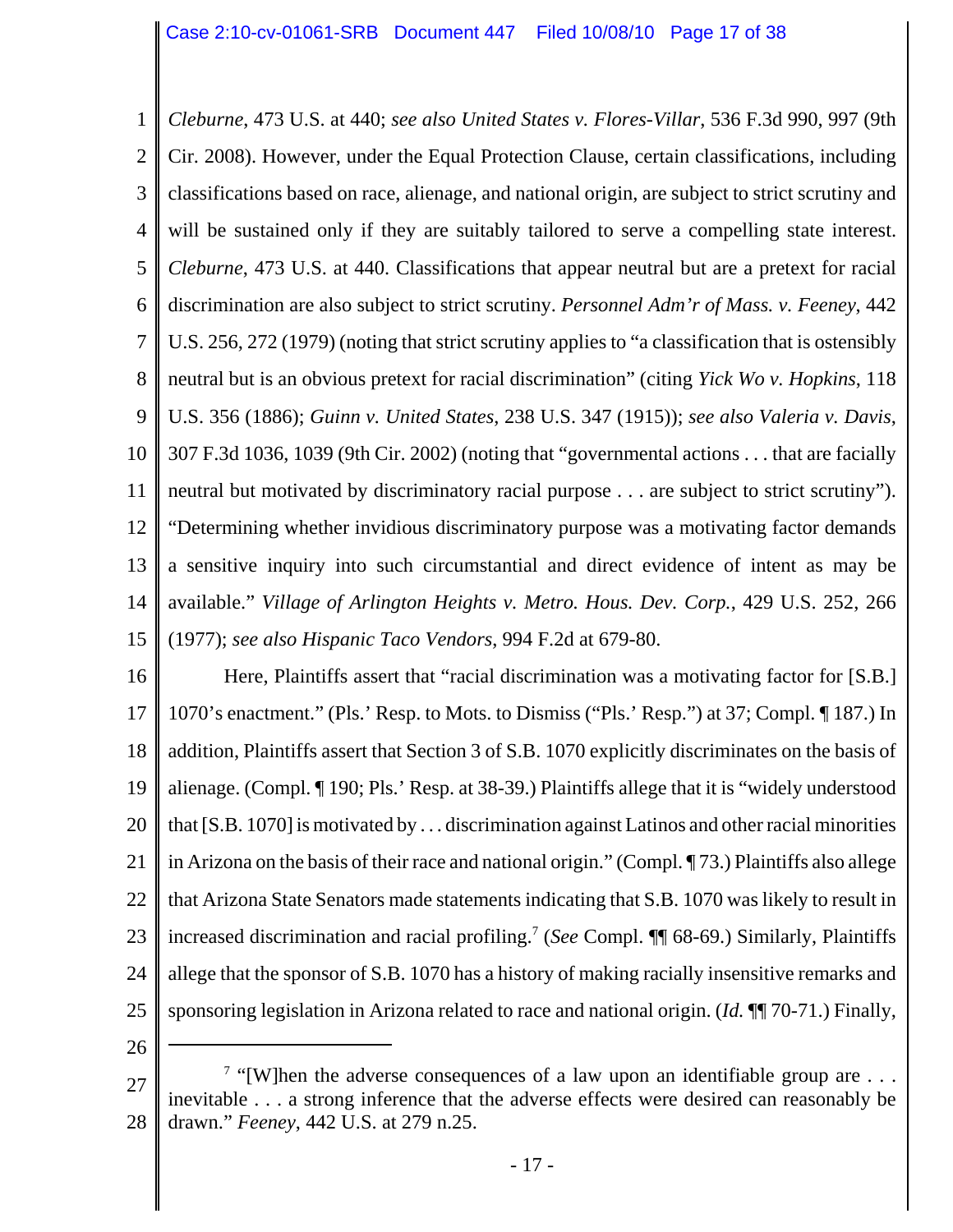1 2 3 4 5 6 7 8 9 10 Plaintiffs also allege that, on its face, S.B. 1070 targets and discriminates against minorities. (*Id.* ¶¶ 188, 190, 218.) The Complaint contains adequate allegations that race, alienage, or national origin discrimination was a motivating factor in the enactment of S.B. 1070.<sup>8</sup> Race, alienage and national origin are so rarely relevant to the achievement of a legitimate state interest that laws grounded in such considerations are subject to strict scrutiny. *Cleburne*, 473 U.S. at 440. For the purposes of a challenge under Rule 12(b)(6), the Complaint contains "non-conclusory 'factual content,'" from which the Court can draw "reasonable inferences . . . [that are] plausibly suggestive of a claim entitling the plaintiff to relief." *Moss*, 572 F.3d at 969 (quoting *Iqbal*, 129 S. Ct. at 1952). Governor Brewer's Motion to Dismiss Plaintiffs' Equal Protection and § 1981 claims is denied.

11

# **3. The First Amendment (Count 3)**

12 13 14 15 16 17 18 19 20 21 22 23 24 Plaintiffs challenge three provisions of S.B. 1070 on First Amendment grounds (Count 3), asserting that S.B. 1070 infringes on Plaintiffs' freedom of speech by restricting employment solicitation speech and chilling the first amendment rights of non-English speakers and individuals who speak English with an accent. (Compl. ¶¶ 84-85, 109, 159, 192-93.) First, Plaintiffs assert that A.R.S. § 13-2928(A) and (B), which prohibit the act of hiring and being hired by the occupant of a motor vehicle, infringes on day laborers' First Amendment right to free speech. (*Id.*  $\P$  16, 101-06, 193.) Plaintiffs also challenge A.R.S. § 13-2928(C), which makes it "unlawful for a person who is unlawfully present in the United States and who is an unauthorized alien to knowingly apply for work, solicit work in a public place or perform work as an employee or independent contractor in this state." (*Id.* ¶¶ 101- 09, 193 (citing A.R.S. § 13-2928(C)).) Finally, Plaintiffs assert that Section 2 of S.B. 1070 infringes on the First Amendment rights of non-English speakers. (*Id.* ¶¶ 8-9, 13, 22-23, 83- 87, 159.)

25

The First Amendment guarantees that "Congress shall make no law . . . abridging the

26

27 28 <sup>8</sup> While S.B. 1070 also contains provisions prohibiting the consideration of race, color, and national origin, A.R.S. § 11-1051(B), these provisions, standing alone, are not sufficient to insulate against Plaintiffs' Equal Protection Clause and § 1981 claims.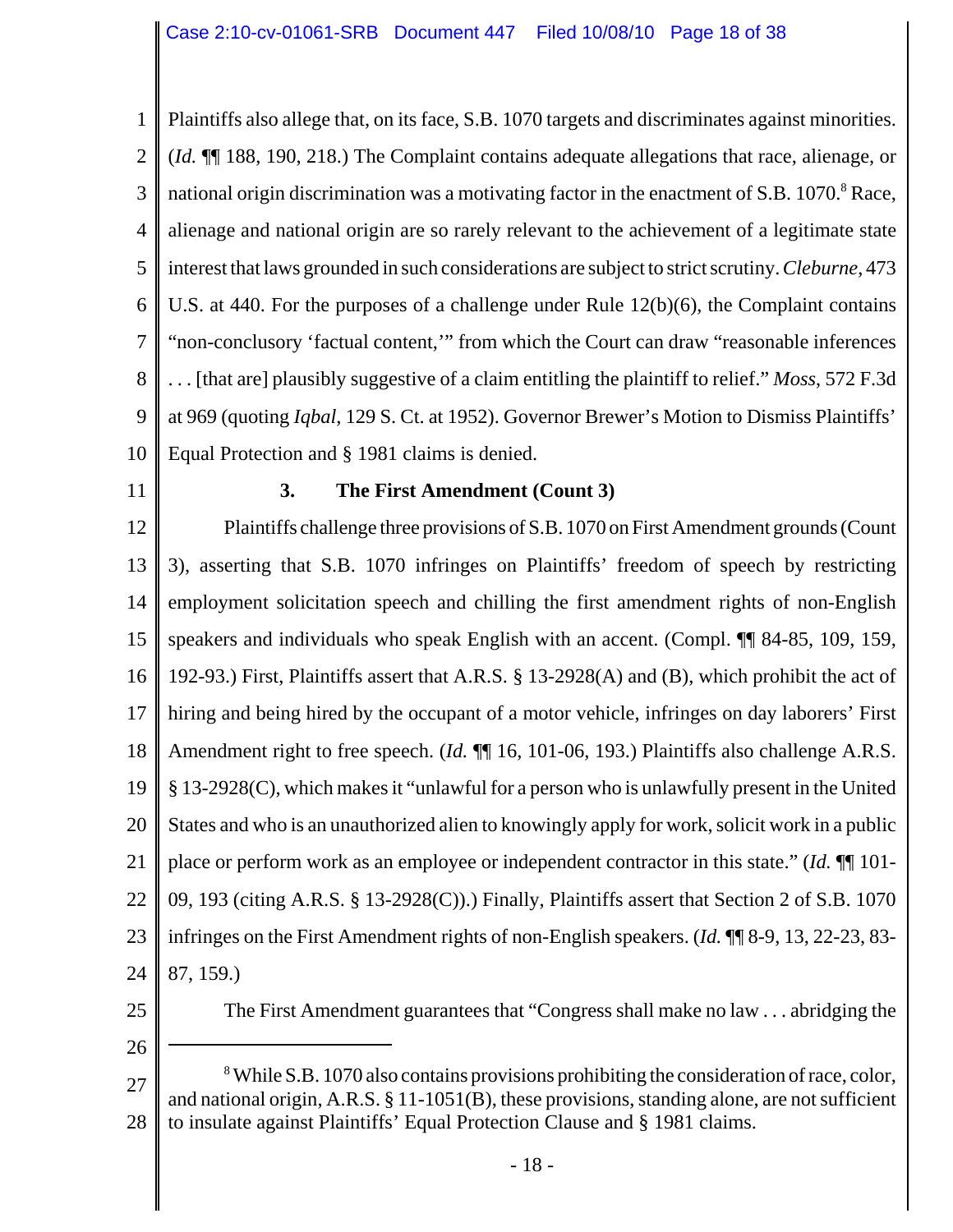1 2 3 4 5 6 freedom of speech." U.S. Const. amend. I.<sup>9</sup> However, "the government may impose reasonable restrictions on the time, place, or manner of protected speech, provided the restrictions 'are justified without reference to the content of the regulated speech, . . . are narrowly tailored to serve a significant governmental interest, and . . . leave open ample alternative channels for communication of the information.'" *Redondo Beach*, 607 F.3d at 1184 (quoting *Ward v. Rock Against Racism*, 491 U.S. 781, 791 (1989)).

7

## **a. Section 5: A.R.S. § 13-2928(A) and (B)**

8 9 10 11 12 13 14 Section 5 of S.B. 1070 makes it unlawful for "an occupant of a motor vehicle that is stopped on a street, roadway, or highway and is impeding traffic to attempt to hire a person for work at another location" and for "a person to enter a motor vehicle in order to be hired if the vehicle is stopped on a street, roadway, or highway and is impeding traffic." A.R.S. §13-2928(A), (B). Plaintiffs assert that "Section 5 of S.B. 1070 creates a content-based regulation of protected speech" by prohibiting and regulating speech soliciting work. (Compl. ¶¶ 102-03.)

15 16 17 18 19 20 21 22 Solicitation is a "form of expression that consists of both expressive content and associated conduct or acts." *Redondo Beach*, 607 F.3d at 1184. "[R]estrictions on acts of solicitation that were passed to support legitimate government concerns unrelated to suppressing any particular message are content neutral." *Id.* at 1185 (citing *ACLU of Nev. v. City of Las Vegas*, 466 F.3d 784, 794 & n.10 (9th Cir. 2006); *Berger v. City of Seattle*, 569 F.3d 1029, 1051 (9th Cir. 2009)). However, "[a] restriction aimed at conduct does not satisfy this content neutrality test . . . when the restriction 'by its very terms, singles out particular content for differential treatment.'" *Id.* at 1186 (quoting *Berger*, 569 F.3d at 1051).

23

24 25 In *Redondo Beach*, the Ninth Circuit Court of Appeals found that an ordinance making it "unlawful for any person to stand on a street or highway and solicit, or attempt to solicit, employment, business, or contributions from an occupant of any motor vehicle" was

26

<sup>27</sup> 28 9 "The Fourteenth Amendment makes this limitation applicable to the states." *City of Ladue v. Gilleo*, 512 U.S. 43, 45 n.1 (1994).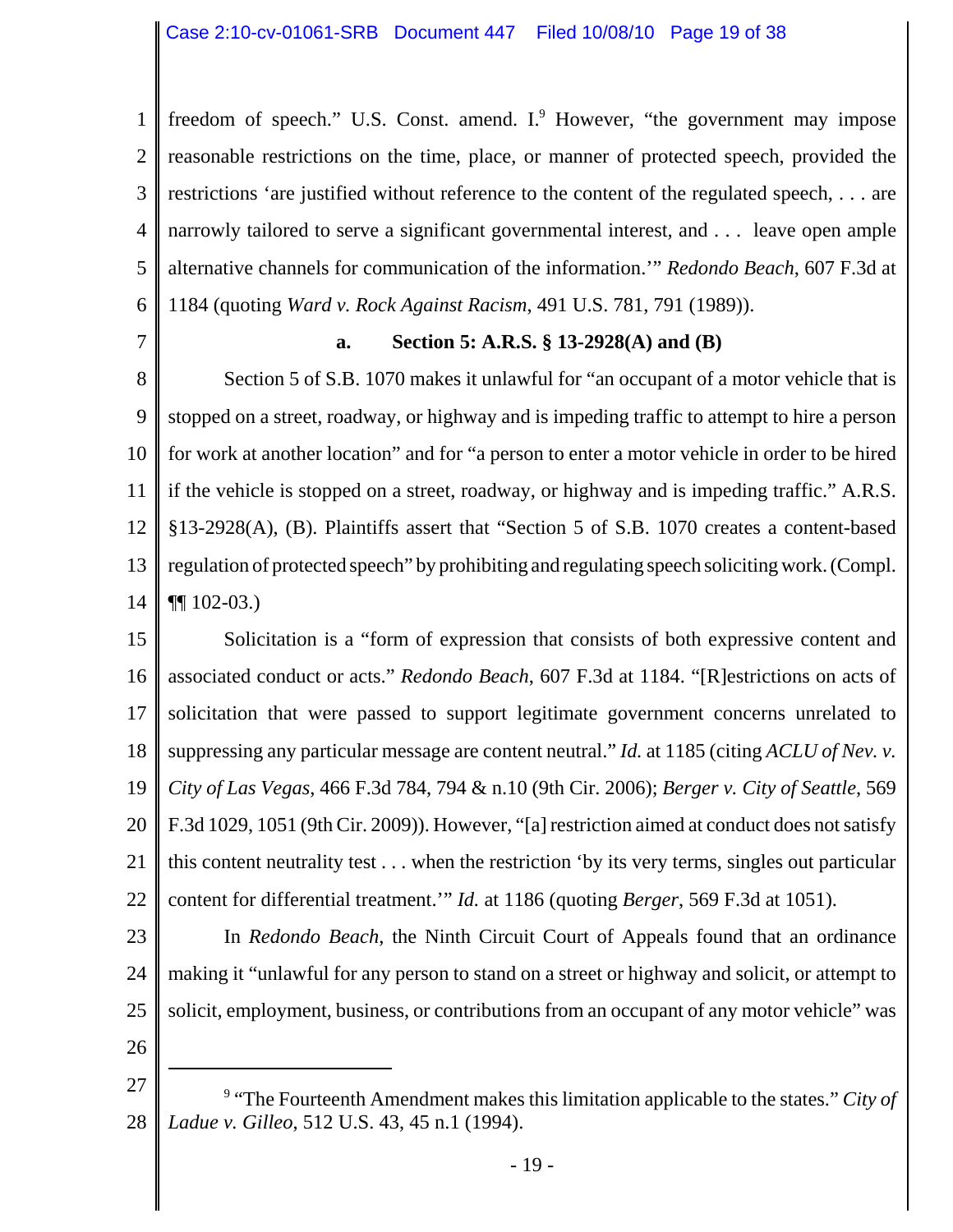1 2 3 4 5 6 7 8 9 10 11 12 a valid, content neutral regulation of speech. 607 F.3d at 1184-93. The *Redondo Beach* court found that the ordinance at issue was "aimed at acts of on-the-spot solicitation" and regulated "broad categories of expression which [did not] require an officer to make . . . a substantive evaluation of a speaker's message." *Id.* at 1188. A.R.S. § 13-2928(A) and (B) are considerably narrower than the Redondo Beach ordinance. Unlike the Redondo Beach ordinance, S.B. 1070 regulates only solicitation related to employment rather than a broad category of solicitation. *See* A.R.S. § 13-2928(A), (B). Importantly, S.B. 1070's provisions are directed only at employment solicitation and not more broadly at the *act* of solicitation. *See ACLU of Nev.*, 466 F.3d at 794 (noting that "[a]lthough courts have held that bans on the act of solicitation are content-neutral, we have not found any case holding that a regulation that separates out words of solicitation for differential treatment is content-neutral" (citation omitted)).

13 14 15 16 17 18 19 20 21 22 23 24 25 A.R.S. § 13-2928(A) and (B) are content-based regulations of speech because the provisions "differentiate[] based on the content of speech," prohibiting only the solicitation of employment. *See id.* at 793-94 (finding that an ordinance prohibiting handbills requesting financial or other assistance but permitting handbills with other content was a "content-based distinction because it single[d] out certain speech for differential treatment based on the idea expressed" (internal quotation and citation omitted)); *see also Berger*, 569 F.3d at 1051 (finding that an ordinance that prohibited street performers from soliciting donations but did not prohibit the performers from communicating other messages was a content-based regulation of speech). As a content-based regulation, A.R.S. § 13-2928(A) and (B) is only valid if it "serves a compelling government interest in the least restrictive manner possible." *Berger*, 569 F.3d at 1053. Plaintiffs have sufficiently stated their claim of a First Amendment violation. Therefore, the Motions to Dismiss Plaintiffs' First Amendment challenge to A.R.S. § 13-2928(A) and (B) are denied.

26

## **b. Section 5: A.R.S. § 13-2928(C)**

27 28 Section 5 of S.B. 1070 also adds A.R.S. § 13-2928(C), which makes it unlawful for "a person who is unlawfully present in the United States and who is an unauthorized alien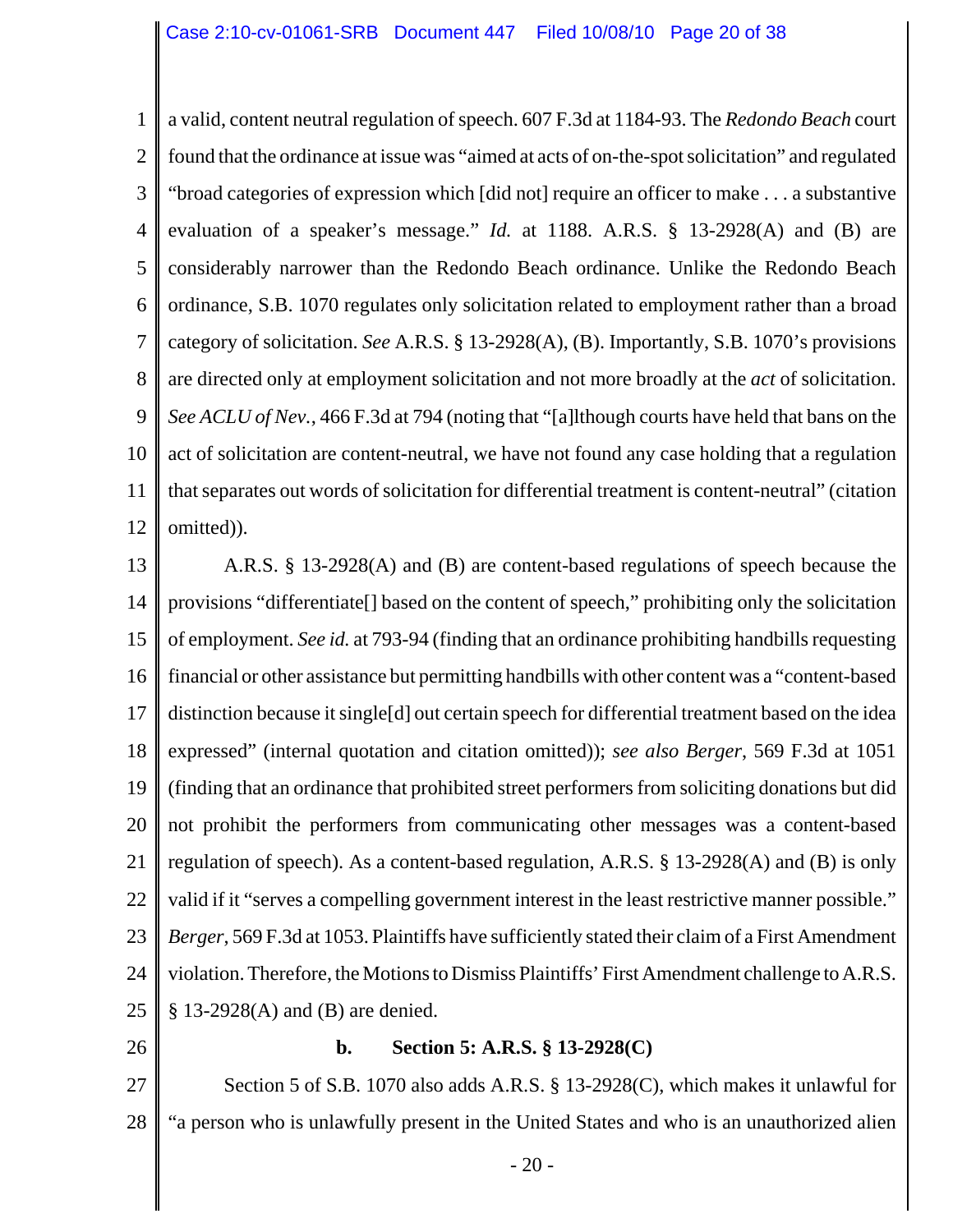1 2 3 4 5 6 7 8 9 to knowingly apply for work, solicit work in a public place or perform work as an employee or independent contractor in this state." Plaintiffs cannot state a claim for violations of the First Amendment based on A.R.S. § 13-2928(C). The Supreme Court has held that individuals who were not authorized to work did not have a right to backpay. *Hoffman Plastic Compounds v. NLRB*, 535 U.S. 137, 151 (2002) (noting that "allowing . . . [an] award of backpay to illegal aliens would unduly trench upon explicit statutory prohibitions critical to federal immigration policy"). Likewise, individuals who are unlawfully present in the United States and unauthorized to work do not have a right to solicit work. *Cf. id.* Plaintiffs' First Amendment challenge to A.R.S. § 13-2928(C) is dismissed.

10

#### **c. Section 2 of S.B. 1070**

11 12 13 14 15 16 17 Section 2 of S.B. 1070 requires law enforcement officers to make a reasonable attempt, when practicable, to determine the immigration status of a person where the officer has lawfully stopped, detained, or arrested the individual and the officer has reasonable suspicion that the person is an alien and is unlawfully present in the United States. A.R.S § 11-1051(B). As discussed above, Plaintiffs lack standing to assert that Section 2 will chill the speech of individuals who do not speak English or who speak English with an accent. *See Laird*, 408 U.S. at 13-14.

18

## **4. The Due Process Clause (Count 6)**

19 20 21 22 23 24 25 26 Governor Brewer moves to dismiss Plaintiffs' due process claim, Count Six of the Complaint. (Brewer MTD at 24-28.) Plaintiffs allege that Section 2 of S.B. 1070 violates the Fourteenth Amendment's guarantee of procedural due process. (Compl. ¶ 206 (alleging that Section 2 "permits state and local law enforcement officials to seize, detain, and transfer individuals without appropriate procedures, thereby depriving Plaintiffs of their liberty without due process of law").). Plaintiffs further allege that Sections 2, 5, and 6 of S.B. 1070 are void for vagueness and point in particular to eight terms or phrases that they claim are impermissibly vague. (*See id.* ¶¶ 206-08.)

- 27
- 28

#### **a. Procedural Due Process**

"The Fourteenth Amendment's Due Process Clause protects persons against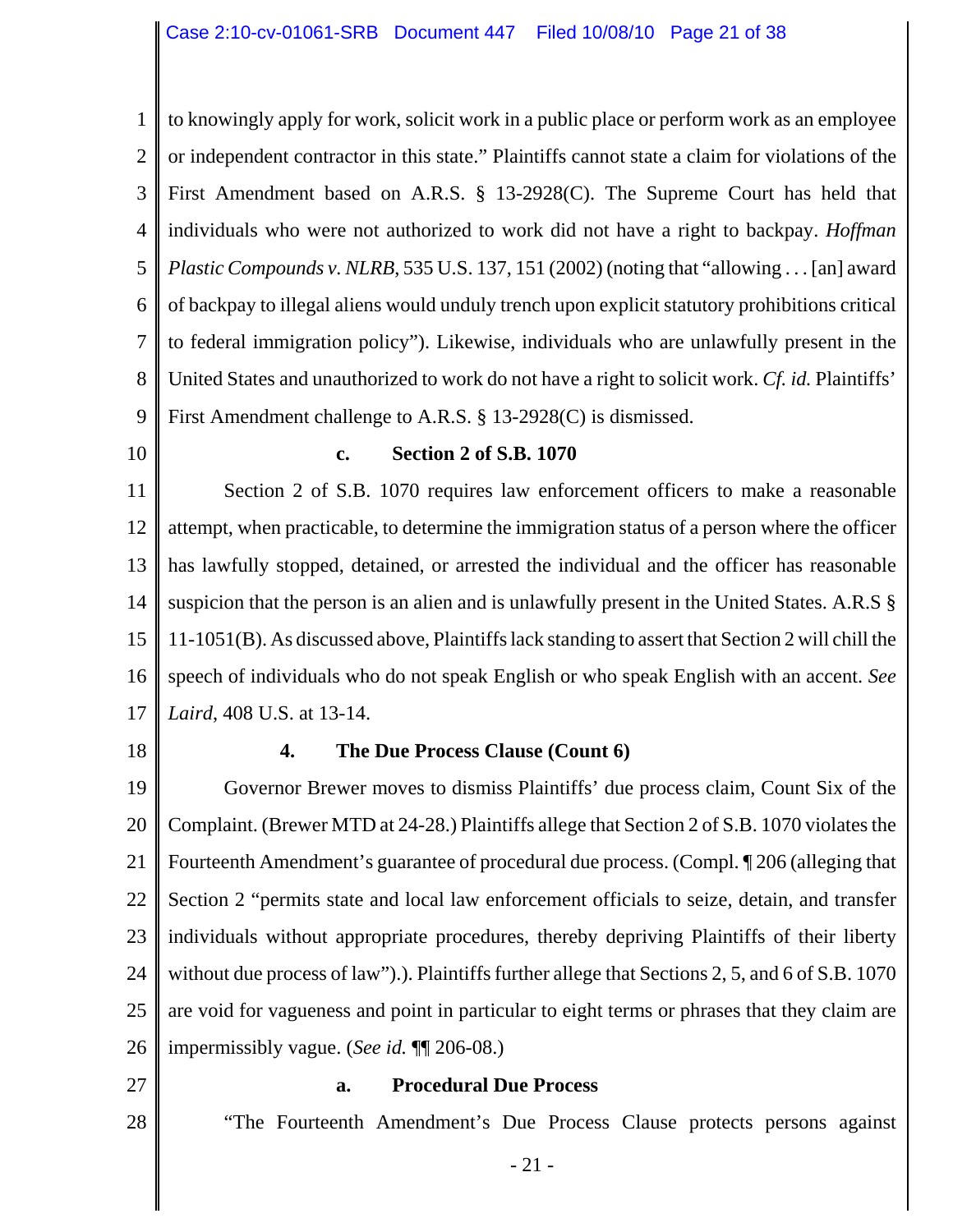1 2 3 4 5 6 7 8 9 10 11 12 13 14 15 16 deprivations of life, liberty, or property; and those who seek to invoke its procedural protection must establish that one of these interests is at stake." *Wilkinson v. Austin*, 545 U.S. 209, 221 (2005). Subsection 2(B) of S.B. 1070 directs police officers to make a reasonable attempt to determine the immigration status of any person who is lawfully stopped, detained, or arrested when the officer has reasonable suspicion that the person might be in the U.S. unlawfully. A.R.S. § 11-1051(B). Subsection 2(B) also states, "Any person who is arrested shall have the person's immigration status determined before the person is released." *Id.* Section 6 of S.B. 1070 permits a police officer to make a warrantless arrest if the officer has probable cause to believe that "the person to be arrested has committed any public offense that makes the person removable from the United States." *Id.* § 13-3883(A)(5). Although Governor Brewer states, "even assuming Plaintiffs can establish a liberty interest," she does not make any arguments regarding the nonexistence of a liberty interest. (Brewer MTD at 24.) Arrest and detention are classic examples of liberty interests protected by the Due Process clause. *See, e.g.*, *Hamdi v. Rumsfeld*, 542 U.S. 507, 529 (2004) (observing that the plaintiff's interest was "the most elemental of liberty interests–the interest in being free from physical detention by one's own government" (citations omitted)).

17 18 19 20 21 22 23 24 Once it is established that a liberty interest is at stake, the Court turns to the question of what process is due to people affected by S.B. 1070. The Supreme Court has held, "Because the requirements of due process are 'flexible and cal[l] for such procedural protections as the particular situation demands,' we generally have declined to establish rigid rules and instead have embraced a framework to evaluate the sufficiency of particular procedures." *Wilkinson*, 545 U.S. at 224 (quoting *Morrissey v. Brewer*, 408 U.S. 471, 481 (1972)). The factors to be considered were set out in *Mathews v. Eldridge*, 424 U.S. 319, 335 (1976):

25 26 27 28 First, the private interest that will be affected by the official action; second, the risk of an erroneous deprivation of such interest through the procedures used, and the probable value, if any, of additional or substitute procedural safeguards; and finally, the Government's interest, including the function involved and the fiscal and administrative burdens that the additional or substitute procedural requirement would entail.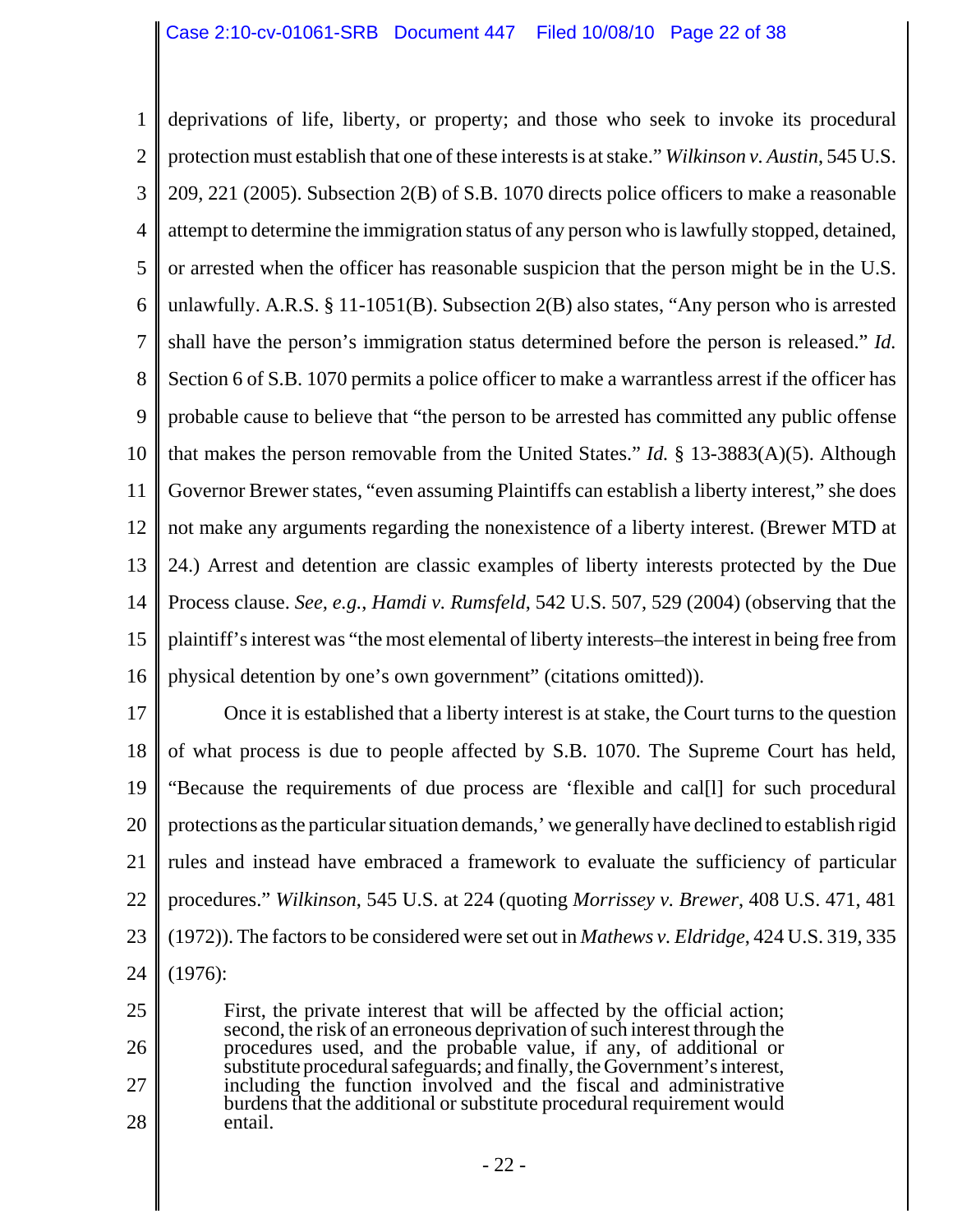1 2 3 4 5 6 7 8 Regarding the first and third factors, Plaintiffs' liberty interests here are "weighty," as is Arizona's interest in promoting the safety and welfare of its citizens. *See Landon v. Plasencia*, 459 U.S. 21, 34 (1982). Plaintiffs focus primarily on the second factor, the risk of an erroneous deprivation, arguing that because a person's immigration status cannot be easily observed or inferred, S.B. 1070 "invites racial profiling and compels law enforcement officers to make subjective and arbitrary decisions as to whom to single-out for immigrationrelated investigation based solely on appearance, race, ethnicity, language, accent, or national origin." (Pls.' Resp. at 32.)

9 10 11 12 13 14 15 16 17 18 19 Plaintiffs have stated a claim that Subsection 2(B) of S.B. 1070 violates their right to procedural due process on its face. S.B. 1070 contains no meaningful procedural safeguards against erroneous deprivations of liberty, and immigration status is not something that is easily ascertainable. A person who is lawfully present in the U.S. may look and act the same way as a person who does not have permission to be in the country, and Plaintiffs' allegations of "subjective and arbitrary" detention decisions by law enforcement agents are plausible. For the purposes of a challenge under Rule 12(b)(6), the Complaint contains "non-conclusory 'factual content,'" from which the Court can draw "reasonable inferences . . . [that are] plausibly suggestive of a claim entitling the plaintiff to relief." *Moss*, 572 F.3d at 969 (quoting *Iqbal*, 129 S. Ct. at 1952). Governor Brewer's Motion is denied as to Plaintiffs' procedural due process claim.

20 21

22

23

24

25

26

27

28

# **b. Vagueness**

Governor Brewer also challenges Plaintiffs' allegation that Sections 2, 5, and 6 of S.B. 1070 contain unconstitutionally vague terms. (Brewer MTD at 25-28.) "It is a basic principle of due process that an enactment is void for vagueness if its prohibitions are not clearly defined." *Grayned v. City of Rockford*, 408 U.S. 104, 108 (1972). There are two ways in which a law may be invalidated on account of vagueness: "First, it may fail to provide the kind of notice that will enable ordinary people to understand what conduct it prohibits; second, it may authorize and even encourage arbitrary and discriminatory enforcement." *City*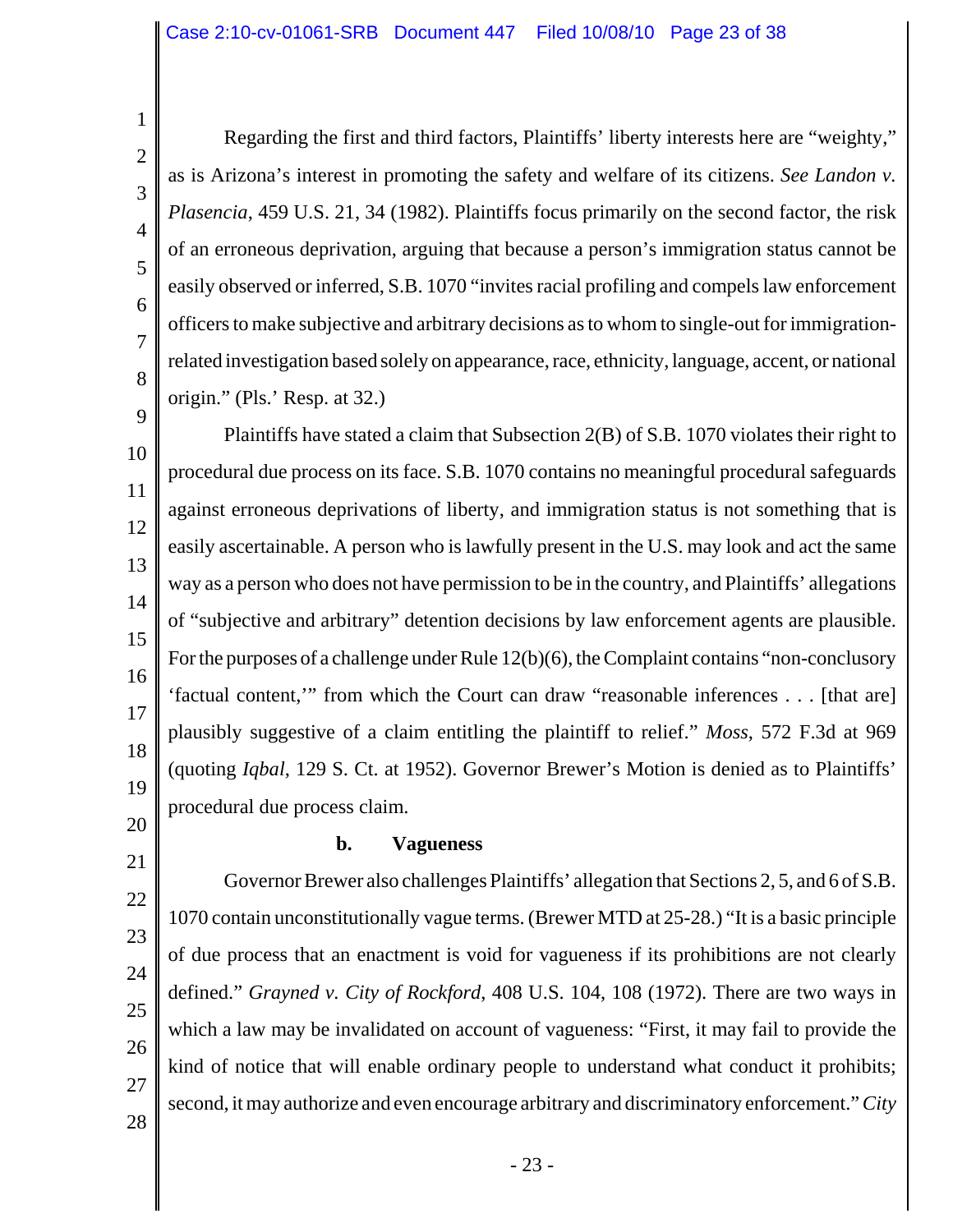1 2 3 4 *of Chi. v. Morales*, 527 U.S. 41, 56 (1999) (citing *Kolender v. Lawson*, 461 U.S. 352, 357 (1983)). Plaintiffs assert that S.B. 1070 contains terms "that are 'so vague and standardless that it leaves the public uncertain as to the conduct it prohibits.'" (Pls.' Resp. at 33 (quoting *City of Chi.*, 527 U.S. at 56).) The Court analyzes the challenged terms in turn.

5

#### **i. Section 2**

6 7 8 9 10 11 12 13 14 15 16 17 18 19 Plaintiffs allege that four terms in Section 2 are impermissibly vague: "reasonable suspicion," "reasonable attempt," "unlawful presence," and "determine the immigration status." (Compl. ¶ 206.) **"Reasonable suspicion"** has long been understood to mean "'a particularized and objective basis' for suspecting the person stopped of criminal activity." *Ornelas v. United States*, 517 U.S. 690, 696 (1996) (quoting *United States v. Cortez*, 449 U.S. 411, 417-18 (1981)). The concept of reasonable suspicion is "fluid" and takes its "substantive content from the particular context[]" in which it is applied. *Id.* (citing *Illinois v. Gates*, 462 U.S. 213, 232 (1983)). Plaintiffs have not alleged any facts suggesting that reasonable suspicion in S.B. 1070 is not properly interpreted as having this long-standing meaning. The Court finds that Plaintiffs have not stated a claim as to this term. The Court also finds that **"reasonable attempt"** is sufficiently clear as used in S.B. 1070. While the language is not precise, it is not arcane, and it permits an appropriate degree of flexibility in implementation and does not prevent "ordinary people [from] understand[ing] what conduct it prohibits." *City of Chi.*, 527 U.S. at 56 (citing *Kolender*, 461 U.S. at 357).

20 21 22 23 24 25 26 27 28 With regard to **"unlawful presence,"** Plaintiffs argue that S.B. 1070 uses the term inconsistently with its definition under federal law. (Pls.' Resp. at 33-34). Under the Immigration and Nationality Act ("INA"), "an alien is deemed to be unlawfully present in the United States if the alien is present in the United States after the expiration of the period of stay authorized by the Attorney General or is present in the United States without being admitted or paroled."  $8 \text{ U.S.C.} \$  $8 \frac{1182(a)(9)(B)(ii)}{2}$ . The INA also sets out various exceptions to time that is included in calculating a period of unlawful presence for purposes of inadmissibility analysis. *See id.* § 1182(a)(9)(B)-(C). S.B. 1070 does not purport to determine the length of time a person is properly considered to have been unlawfully present, but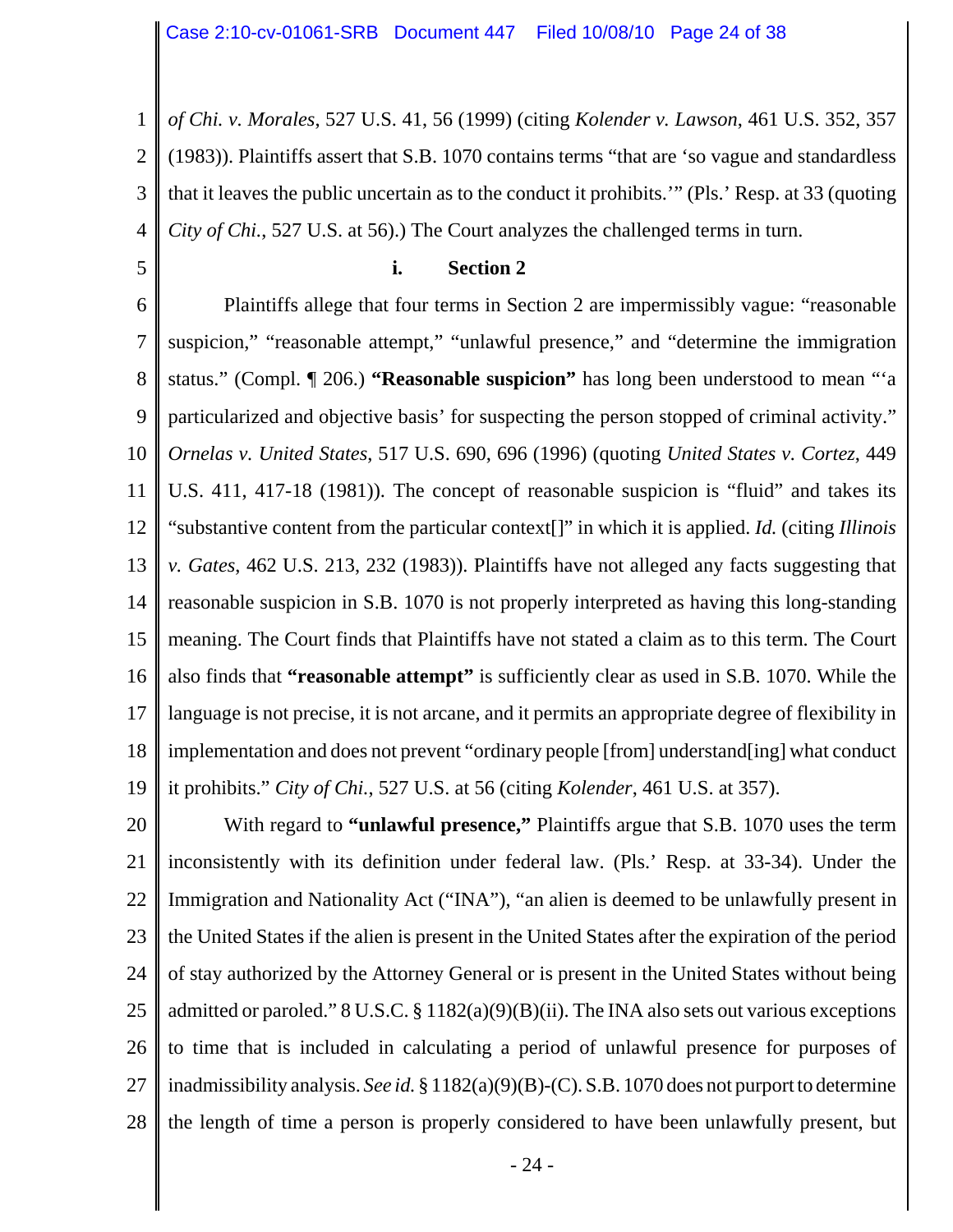1 2 3 4 merely that for some period, they were or are present in the U.S. without permission. Although S.B. 1070 does not contain several of the exceptions contained in the INA, this, alone, does not render the use of the phrase "unlawful presence" vague. Plaintiffs have not stated a claim that "unlawful presence," as used in Section 2, is impermissibly vague.

5 6 7 8 9 10 11 12 13 14 15 16 17 18 Plaintiffs also assert that **"determine the immigration status"** is vague. (Compl. ¶ 206.) S.B. 1070 provides that a person's "immigration status may be determined by: (1) A law enforcement officer who is authorized by the federal government to ascertain an alien's immigration status [or] (2) [t]he United States [I]mmigration and [C]ustoms [E]nforcement or [t]he United States [C]ustoms and [B]order [P]rotection pursuant to 8 [U.S.C. §] 1373(c)." A.R.S. § 11-1051(E). Section 1373(c) of Title 8 provides that federal authorities "shall respond to an inquiry by a Federal, State, or local government agency, seeking to verify or ascertain the citizenship or immigration status of any individual within the jurisdiction of the agency for any purpose authorized by law, by providing the requested verification or status information." S.B. 1070 does not use the phrase "determine the immigration status" inconsistently with federal law because it states that the determination is to be made by a federal agency or federally-authorized law enforcement officer. A.R.S. § 11-1051(E). The Court concludes that "determine the immigration status" is not vague. Governor Brewer's Motion is granted as to Section 2.

19

## **ii. Section 5**

20 21 22 23 24 25 26 27 Plaintiffs allege that two terms in Section 5 are vague: "in furtherance of illegal presence" and "that the immigrant has entered or remained in the United States illegally." (Compl. ¶ 208.) With regard to **"in furtherance of illegal presence,"** the Court finds that this phrase is not so vague as to violate the due process guarantee of the Fourteenth Amendment. The Court gives the words their ordinary meaning, *Perrin v. United States*, 444 U.S. 37, 42 (1979) (citation omitted), and observes that a parallel provision of federal immigration law also uses the phrase "in furtherance" of illegal entry or presence in discussing criminal penalties for similar actions. *See* 8 U.S.C. § 1324(a)(1)(A)(ii).

28

The Court further concludes that Plaintiffs have not stated a claim that the phrase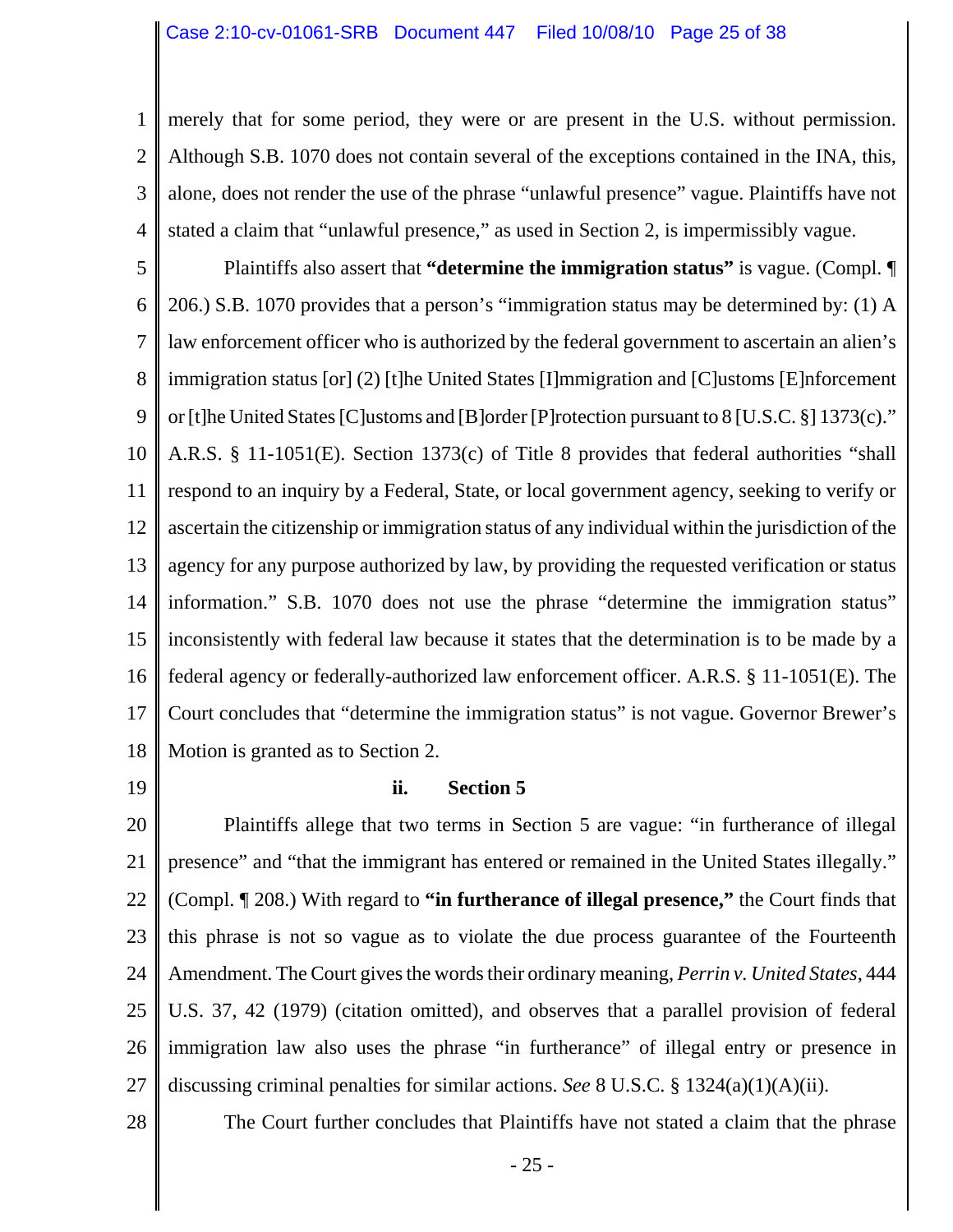| 1              | "that the alien has come to, has entered or remains in the United States illegally" is                                                                        |
|----------------|---------------------------------------------------------------------------------------------------------------------------------------------------------------|
| $\overline{2}$ | unconstitutionally vague. Giving the words their ordinary meaning, this phrase is not so                                                                      |
| 3              | unclear as to not give a person of ordinary intelligence knowledge of what conduct is                                                                         |
| $\overline{4}$ | prohibited. Section 5 makes various actions unlawful if done by a person who knows or                                                                         |
| 5              | recklessly disregards the fact that a person "has come to, has entered or remains in the United                                                               |
| 6              | States illegally." A.R.S. § 13-2929(A). This phrase is not vague. Like "in furtherance of                                                                     |
| $\overline{7}$ | illegal presence," a phrase very similar to the one in question appears in federal immigration                                                                |
| 8              | law. See 8 U.S.C. § 1324(a)(1)(A)(ii)-(iii) (providing criminal penalties for any person who,                                                                 |
| 9              | "knowing or in reckless disregard of the fact that an alien has come to, entered, or remains                                                                  |
| 10             | in the United States in violation of law," transports, moves, conceals, harbors, or shields the                                                               |
| 11             | alien). Governor Brewer's Motion is granted as to Section 5.                                                                                                  |
| 12             | <b>Section 6</b><br>iii.                                                                                                                                      |
| 13             | Plaintiffs challenge two terms in Section 6: "public offense" and "removable."                                                                                |
| 14             | (Compl. ¶ 207.) In full, Section 6 of S.B. 1070 amends A.R.S. § 13-3883 to permit an officer                                                                  |
| 15             | to arrest a person without a warrant if the officer has probable cause to believe that "the                                                                   |
| 16             | person to be arrested has committed any public offense that makes the person removable                                                                        |
| 17             | from the United States." A.R.S. $\S$ 13-3883(A)(5).                                                                                                           |
| 18             | "Public offense" is defined in Arizona state law as follows:                                                                                                  |
| 19             | [C]onduct for which a sentence to a term of imprisonment or of a fine is<br>provided by any law of the state in which it occurred or by any law, regulation   |
| 20             | or ordinance of a political subdivision of that state and, if the act occurred in<br>a state other than this state, it would be so punishable under the laws, |
| 21             | regulations or ordinances of this state or of a political subdivision of this state<br>if the act had occurred in this state.                                 |
| 22             | <i>Id.</i> § 13-105(26). While Plaintiffs claim that this phrase, on its own, is vague, their real                                                            |
| 23             | argument has to do with the way it is used in conjunction with the next phrase: "that makes"                                                                  |
| 24             | the person <b>removable</b> from the United States." <i>Id.</i> § 13-3883(A)(5); (see also Pls.' Resp. at                                                     |
| 25             | 34-35.) Plaintiffs argue that "there is no list of state crimes 'that make[] [a] person removable                                                             |
| 26             | from the United States."" (Pls.' Resp. at 34 (first alteration added).) Plaintiffs also argue that                                                            |
| 27             | "whether a state offense makes a person 'removable' requires a complex factual and legal                                                                      |
| 28             |                                                                                                                                                               |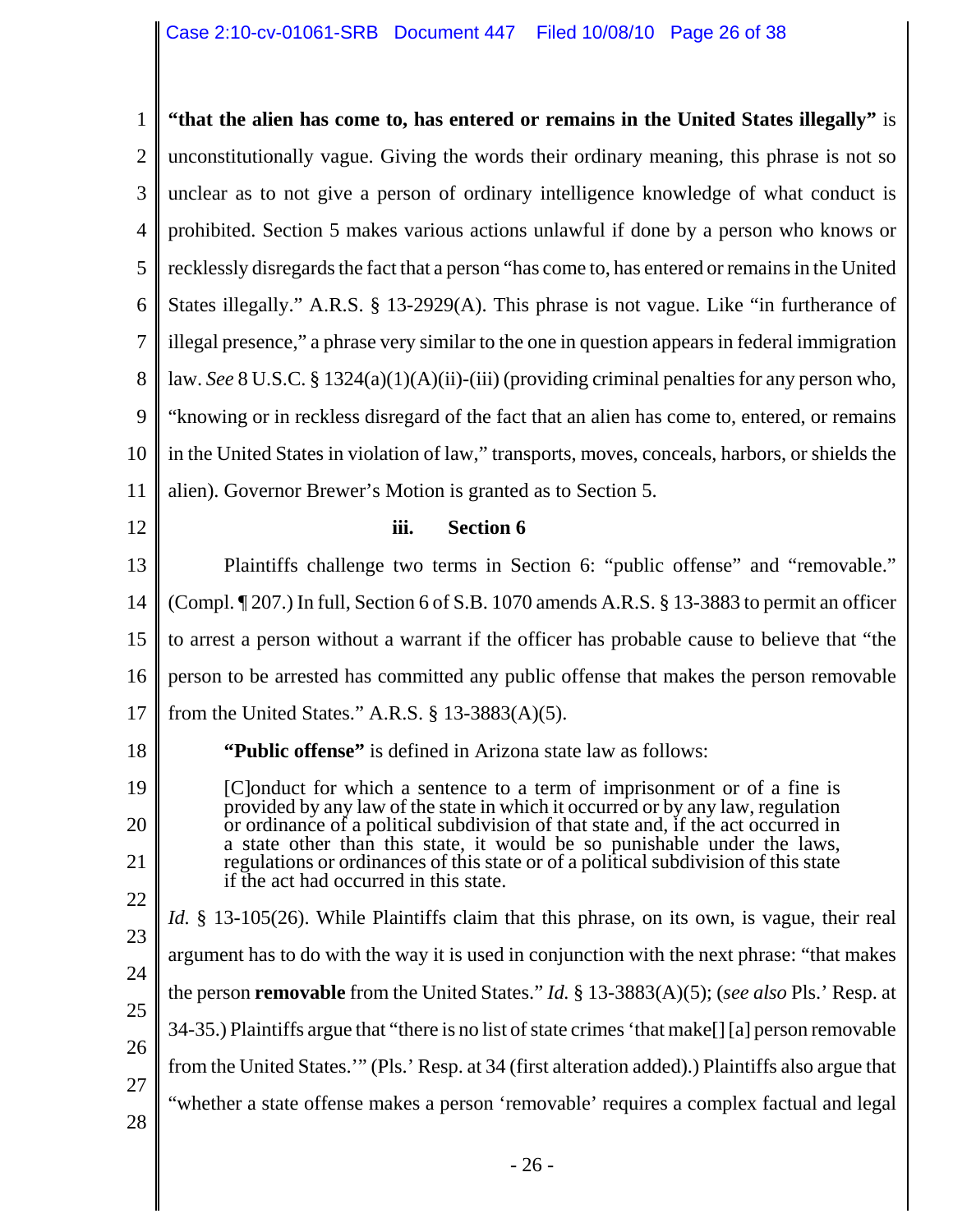| 1              | analysis." (Id.) Governor Brewer asserts that both terms have definitions in federal law and                                                                |
|----------------|-------------------------------------------------------------------------------------------------------------------------------------------------------------|
| $\overline{2}$ | are intended to be applied with those meanings. (Brewer MTD at 27.)                                                                                         |
| 3              | The Court finds that Plaintiffs have stated a claim that Section 6 is void for vagueness.                                                                   |
| $\overline{4}$ | Because A.R.S. § 13-3883 already provides for the warrantless arrest of a person who                                                                        |
| 5              | commits a felony, misdemeanor, petty offense, or one of certain criminal violations in                                                                      |
| 6              | connection with a traffic accident, the effect of Section 6 on warrantless arrest authority is                                                              |
| 7              | somewhat opaque. Whatever the goal of Section 6 was, the Court concludes that its meaning                                                                   |
| 8              | is not clear from the statutory language. Crucially, there is no logical meaning for the                                                                    |
| 9              | provision that avoids the problem pointed out by Plaintiffs, namely that an officer making                                                                  |
| 10             | the decision to effect a warrantless arrest is unable to determine whether a public offense                                                                 |
| 11             | makes a person removable from the United States.                                                                                                            |
| 12             | Justice Alito has commented that                                                                                                                            |
| 13             | providing advice on whether a conviction for a particular offense will make an                                                                              |
| 14             | alien removable is often quite complex. "Most crimes affecting immigration<br>status are not specifically mentioned by the [Immigration and Nationality Act |
| 15             | (INA)], but instead fall under a broad category of crimes such as <i>crimes</i> involving moral turpitude or aggravated felonies." M. Garcia & L. Eig, CRS  |
| 16             | Report for Congress, Immigration Consequences of Criminal Activity (Sept.<br>20, 2006) (summary) (emphasis in original).<br>As has been widely              |
| 17             | acknowledged, determining whether a particular crime is an "aggravated felony" or a "crime involving moral turpitude [(CIMT)]" is not an easy task.         |
| 18             | Padilla v. Kentucky, 130 S. Ct. 1473, 1488 (2010) (Alito, J., concurring) (some citations                                                                   |
| 19             | omitted). Within the complicated scheme of determining removability, some federal officials                                                                 |
| 20             | are, under certain circumstances, authorized to change the immigration consequences of the                                                                  |
| 21             | commission of a public offense and cancel or suspend the removal of an alien. See, e.g., 8                                                                  |
| 22             | U.S.C. §§ 1229b(a), 1253(a)(3). Ultimately, immigration court judges and federal appeals                                                                    |
| 23             | court judges determine whether an alien's offense makes an alien removable. See id. §                                                                       |
| 24             | 1182(a)(2) (describing crimes that qualify as grounds for inadmissibility); <i>id.</i> § 1227(a)(2)                                                         |
| 25             | (describing crimes that qualify as grounds for deportation).                                                                                                |
| 26             | Plaintiffs have stated a claim that Section 6 is void for vagueness because they have                                                                       |
| 27             | alleged facts sufficient to show that this provision "fail[s] to provide the kind of notice that                                                            |
| 28             | will enable ordinary people to understand what conduct it prohibits." City of Chi., 527 U.S.                                                                |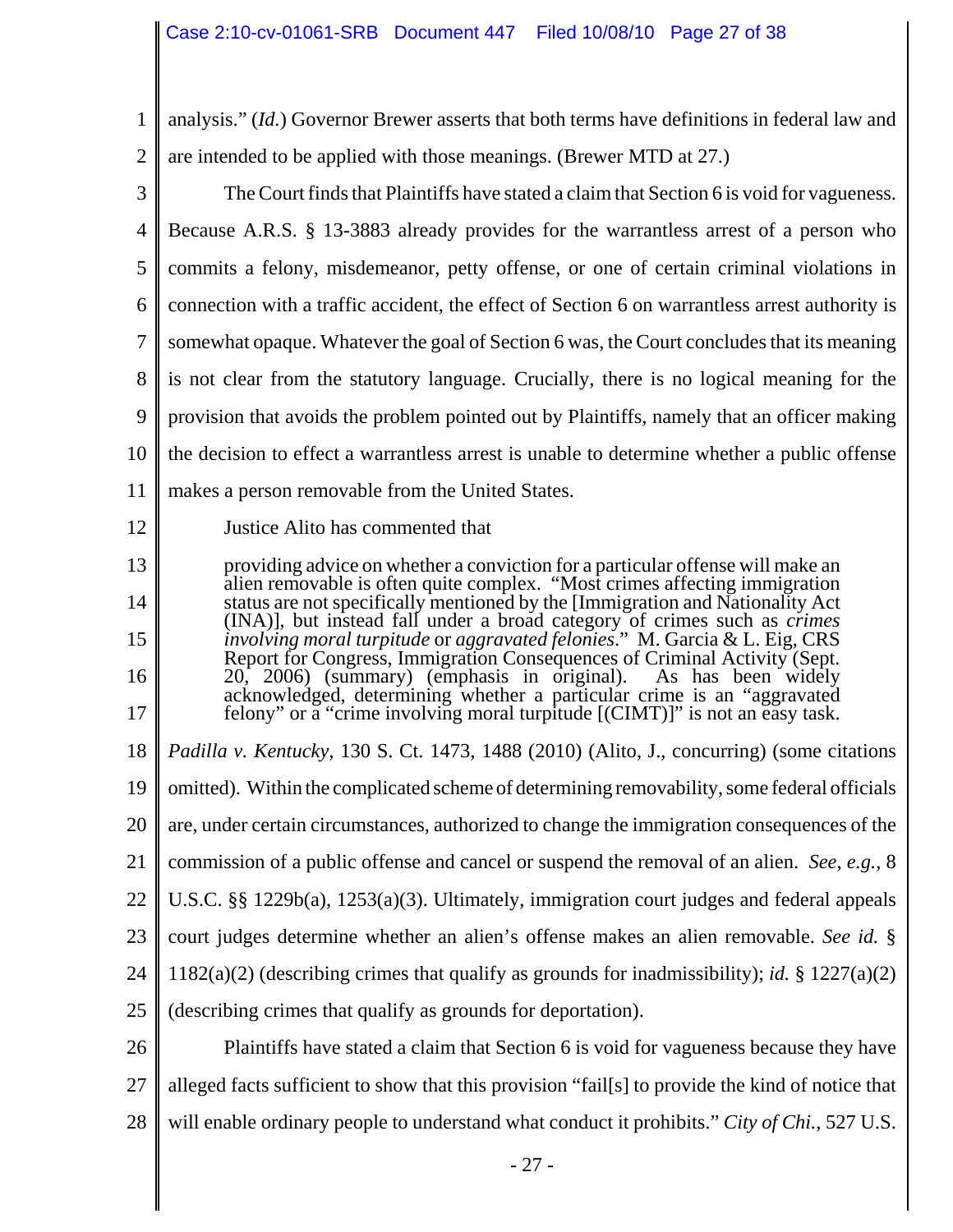1 2 3 4 at 56 (citing *Kolender*, 461 U.S. at 357). Even a person with extensive experience in law enforcement and a background in immigration law might not be able to determine easily whether a public offense makes a person removable from the United States. Governor Brewer's Motion is denied as to Section 6.

5

6

# **5. The Fourth Amendment and Article II, § 8 of the Arizona Constitution (Counts 4 and 5)**

7 8 9 10 11 12 13 14 15 16 17 18 19 Governor Brewer moves to dismiss Plaintiffs' claims that S.B. 1070 violates the Fourth Amendment and Article II, § 8 of the Arizona Constitution. (Brewer MTD at 21-24.) The Complaint alleges that Section 2 of S.B. 1070 requires officers to conduct unreasonable seizures of individuals and authorizes officers to detain individuals without lawful authority and transport them into federal custody, all in violation of the Fourth Amendment. (Compl. ¶¶ 196, 198.) The Complaint also alleges that Sections 2 and 6 violate the Fourth Amendment by permitting "warrantless seizures of individuals in the absence of probable cause that they have committed crimes." (*Id.* 197.) The Complaint further states that unspecified portions of S.B. 1070 violate the Arizona Constitution by "requiring that officers conduct investigatory stops without reasonable suspicion of criminal activity," permitting "warrantless seizures of individuals in the absence of probable cause that they have committed crimes," and extending "this broad, warrantless arrest authority to the context of an individual's home." (*Id.* ¶¶ 201-03.)

20 21 22 23 24 25 The Fourth Amendment protects the right to be free from unreasonable searches and seizures and states that warrants must be supported by probable cause. U.S. Const. amend. IV.10 Article II, § 8 of the Arizona Constitution states: "No person shall be disturbed in his private affairs, or his home invaded, without authority of law." Arizona courts have interpreted Article II, § 8 of the state constitution as providing broader protection against searches and seizures than the Fourth Amendment to the U.S. Constitution. *See Moulé ex rel. Moulé v. Paradise Valley Unified Sch. Dist. No. 69*, 863 F. Supp. 1098, 1102 (D. Ariz. 1994)

26

<sup>27</sup> 28 10 The Fourth Amendment is applied to the states via the Fourteenth Amendment. *City of Ontario, Cal. v. Quon*, 130 S. Ct. 2619, 2624 (2010).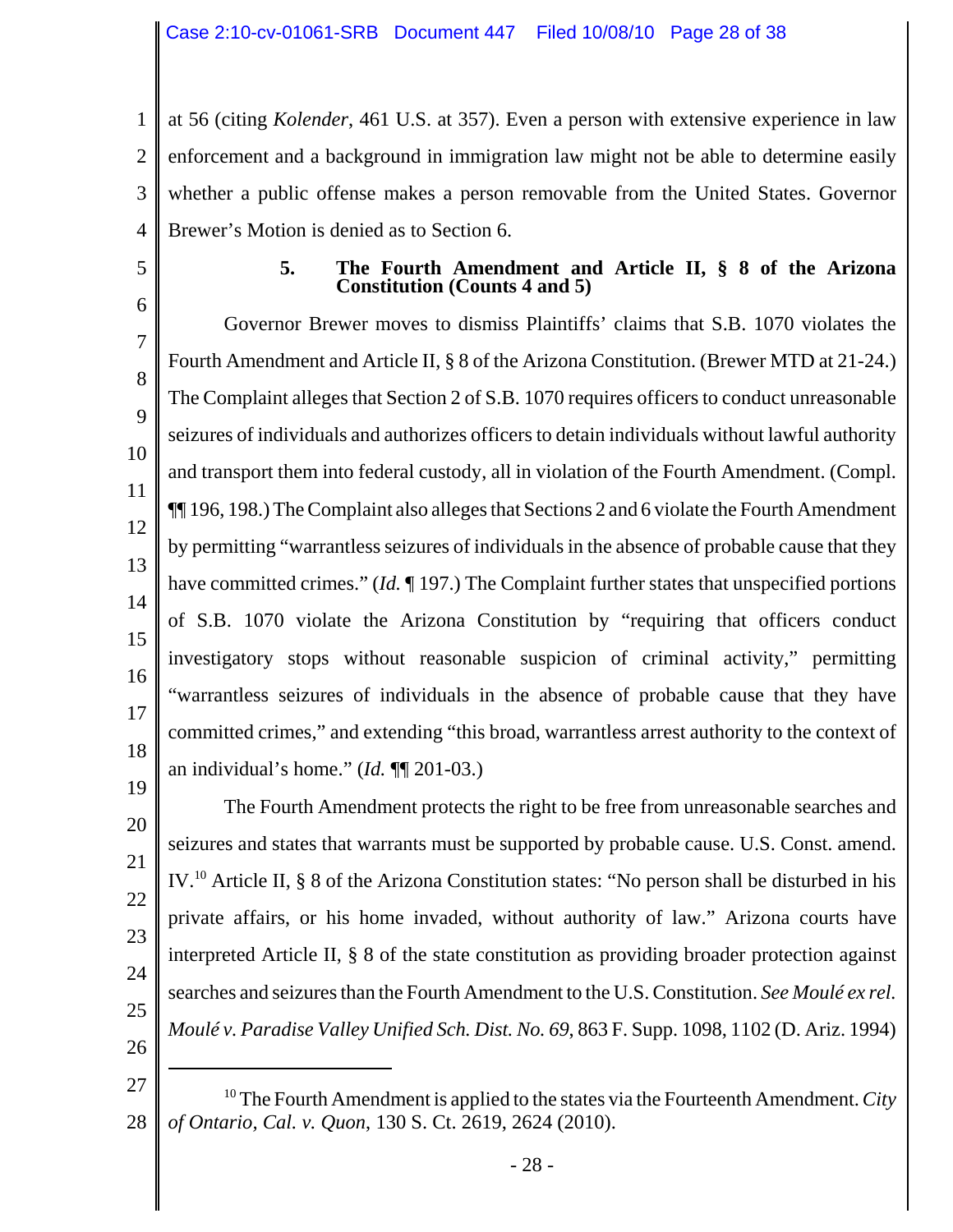1 (citing Arizona state law), *rev'd on other grounds*, 66 F.3d 335 (9th Cir. 1995).<sup>11</sup>

2

# **a. Fourth Amendment**

3 4 5 6 7 8 9 10 11 12 13 14 Governor Brewer argues that Section 2 does not authorize unreasonable seizures in violation of the Fourth Amendment because it is not unreasonable to inquire about immigration status in connection with an otherwise lawful stop, detention, or arrest. (Brewer MTD at 22.) The Court assumes that Plaintiffs challenge Subsection 2(B), as none of the other subsections appears to significantly implicate the Fourth Amendment. The Supreme Court has held that questioning by police does not constitute a discrete Fourth Amendment event, such that police would need independent reasonable suspicion to ask the questions. *See Muehler v. Mena*, 544 U.S. 93, 100-01 (2005). The questioning at issue in *Muehler* related to immigration status, among other things. *Id.* Subsection 2(B) pertains to situations in which the police have already made a *lawful* stop, detention, or arrest, and Subsection 2(B) also requires reasonable suspicion of unlawful presence in the United States. This theory for violation of the Fourth Amendment is unavailing.<sup>12</sup>

15

Plaintiffs also argue that the extension of a person's detention during the time it takes

16

22

23 24 25 26 27 28  $12$  Plaintiffs argue that Subsection 2(B) applies to lawful stops and detentions for civil violations as well, so subsequent questioning regarding immigration status is a violation of the Fourth Amendment. (Pls.' Resp. at 35.) However, Subsection 2(B) requires reasonable suspicion that the person is unlawfully present, which provides an additional basis for the inquiry. Given the fact that investigatory questioning, on its own, does not typically implicate the Fourth Amendment, the Court finds that Plaintiffs have not stated a claim that Subsection 2(B) violates the Fourth Amendment on this theory. *See Hiibel v. Sixth Judicial Dist. Ct.*, 542 U.S. 177, 185 (2004) ("Asking questions is an essential part of police investigations. In the ordinary course a police officer is free to ask a person for identification without implicating the Fourth Amendment.")

<sup>17</sup> 18 19 20 21 <sup>11</sup> Where state and federal constitutional provisions are not coterminous, courts are directed to attempt to avoid federal constitutional questions by instead resolving the case on state constitutional grounds, if possible. *See Ellis v. City of La Mesa*, 990 F.2d 1518, 1524 (9th Cir. 1993). Here, because the Arizona Constitution is more protective of the right to be free from searches and seizures than the Fourth Amendment is, the Court begins with the federal analysis. If the Court were to conclude that Plaintiffs had stated a claim that S.B. 1070 violates Article II, § 8 of the Arizona Constitution, the federal issue would still have to be addressed because the Fourth Amendment affords less protection.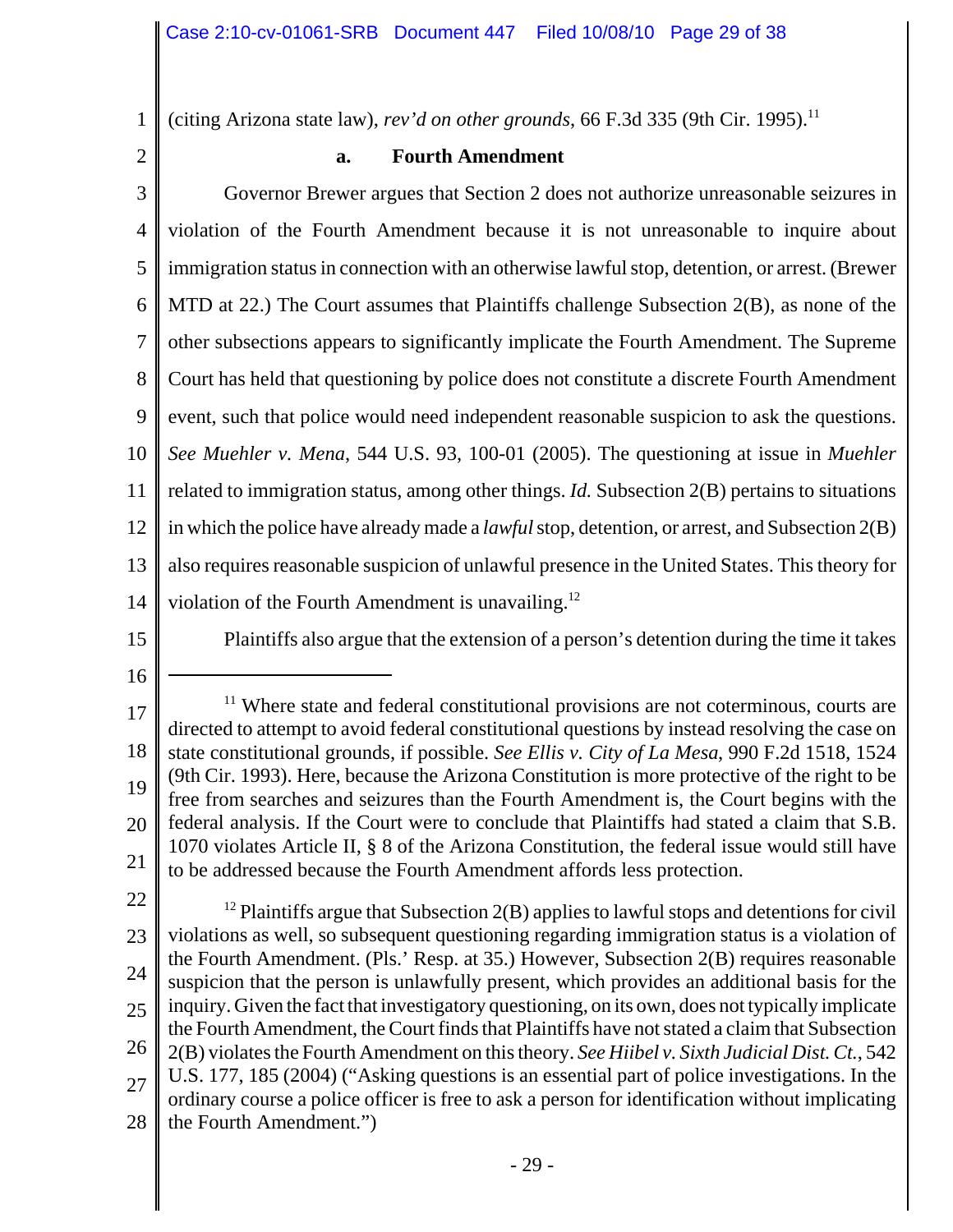1 2 3 4 5 6 7 8 9 10 11 12 13 to investigate and verify the person's immigration status makes an investigatory stop into an arrest. (Pls.' Resp. at 35-36.) The Court finds this argument more persuasive and concludes that Plaintiffs have stated a claim that Subsection 2(B) violates the Fourth Amendment because it impermissibly extends detention time for people who are stopped, detained, or arrested while their immigration status is checked if the officer has reasonable suspicion that the person is unlawfully present. Plaintiffs have alleged facts supporting a plausible inference that this extension arguably changes the encounter from an investigatory stop permitted under *Terry v. Ohio*, 392 U.S. 1, 30 (1983), into an arrest. In order to make an arrest, the Fourth Amendment requires the officer to have probable cause, a much higher standard than the reasonable suspicion required in Subsection 2(B). *See Devenpeck v. Alford*, 543 U.S. 146, 152 (2004) ("In conformity with the rule at common law, a warrantless arrest by a law officer is reasonable under the Fourth Amendment where there is probable cause to believe that a criminal offense has been or is being committed." (citations omitted)).

14 15 16 17 18 19 20 21 22 23 This reasoning also applies to the second sentence of Subsection 2(B): "Any person who is arrested shall have the person's immigration status determined before the person is released." A.R.S. § 11-1051(B). Plaintiffs have stated a claim that this requirement also violates the Fourth Amendment because they have alleged facts plausibly suggesting that it will lengthen detention time for arrestees while their immigration status is determined. Arizona law permits law enforcement officers to cite and immediately release people arrested for certain offenses. A.R.S. § 13-3903. Given that, using this procedure, people are technically "arrested" but never booked into jail or perhaps even transported to a law enforcement facility, detention time for this category of arrestee will be extended during an immigration status verification.<sup>13</sup>

24

25 26 27 <sup>13</sup> The Court also notes that information from another related case indicates that the number of people impacted by this procedure is substantial. (*See Escobar v. City of Tucson*, No. CV 10-249-TUC-SRB, Doc. 9, City of Tucson's Answer & Cross-cl. ("*Escobar* Answer & Cross-cl."), ¶ 38 (stating that during fiscal year 2009, Tucson used the cite-and-release procedure provided by A.R.S. § 13-3903 to "arrest" and immediately release 36,821 people).)

28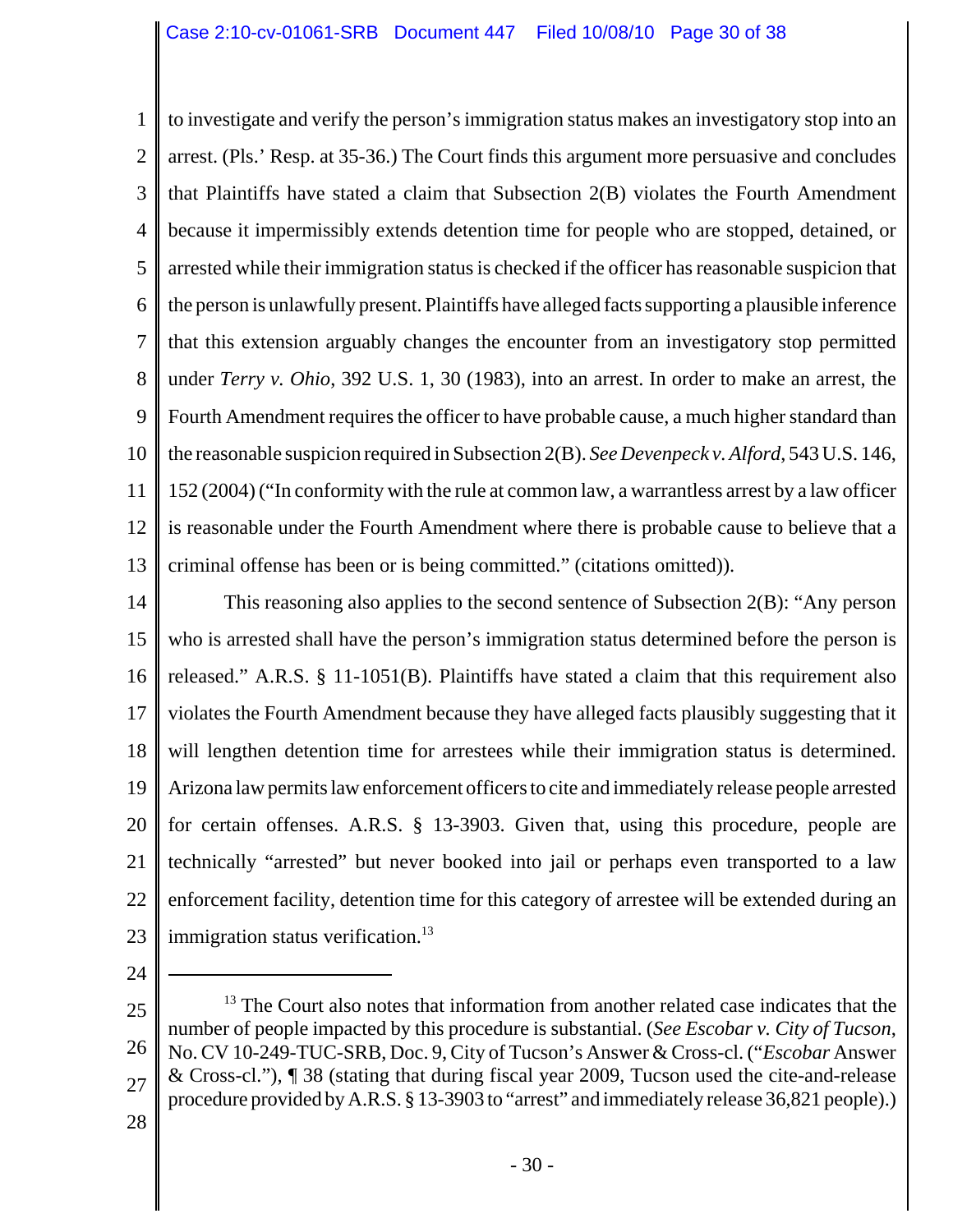1 2 3 4 5 6 7 8 9 Section 6 amends A.R.S. § 13-3883 to permit officers to make warrantless arrests if the officer has probable cause to believe that "the person to be arrested has committed any public offense that makes the person removable from the United States." A.R.S. § 13- 3883(A)(5). Governor Brewer asserts that "[t]he commission of a public offense that makes a person removable from the United States will often involve the commission of a crime." (Brewer MTD at 22-23 (citing 8 U.S.C. § 1227).) Therefore, Governor Brewer argues, as a warrantless arrest is proper if the officer has probable cause to believe that the person committed a crime, Section 6 can be applied in a constitutional manner, and for purposes of a facial challenge, Plaintiffs have not stated a claim. (Brewer MTD at 23.)

10 11 12 13 14 15 16 17 18 19 20 21 22 23 As discussed in more detail with regard to Plaintiffs' vagueness arguments, it is unclear how Section 6 alters the authority officers in Arizona already have to make warrantless arrests, and Plaintiffs have stated a claim that the provision is unconstitutionally vague because there is no list of crimes that make a person removable from the U.S., a complicated determination ultimately made by federal officials, not a state law enforcement officer in the field. *See supra* Part II.B.4.b.iii. The Court finds that, for the same reason, Plaintiffs have stated a claim that Section 6 violates the Fourth Amendment. Plaintiffs have alleged sufficient facts suggesting that, because an Arizona law enforcement officer cannot make a determination that a public offense makes the person removable from the U.S., any arrest made under Section 6 would, in fact, not be based on probable cause that the public offense makes the arrestee removable from the U.S. *See Devenpeck*, 543 U.S. at 152.14 Plaintiffs have stated a claim that Sections 2 and 6 violate the Fourth Amendment in that they permit unconstitutional seizures and detentions. Governor Brewer's Motion is denied in this regard.

24

Governor Brewer also moves to dismiss Plaintiffs' claim that Section 2 improperly

25

26 27 28 <sup>14</sup> The Court notes again that under other subsections of A.R.S. § 13-3883(A), officers may already make warrantless arrests if they have probable cause to believe that the person to be arrested committed a felony, misdemeanor, petty offense, or certain criminal traffic violations. *See* A.R.S. § 13-3883(A)(1)-(4).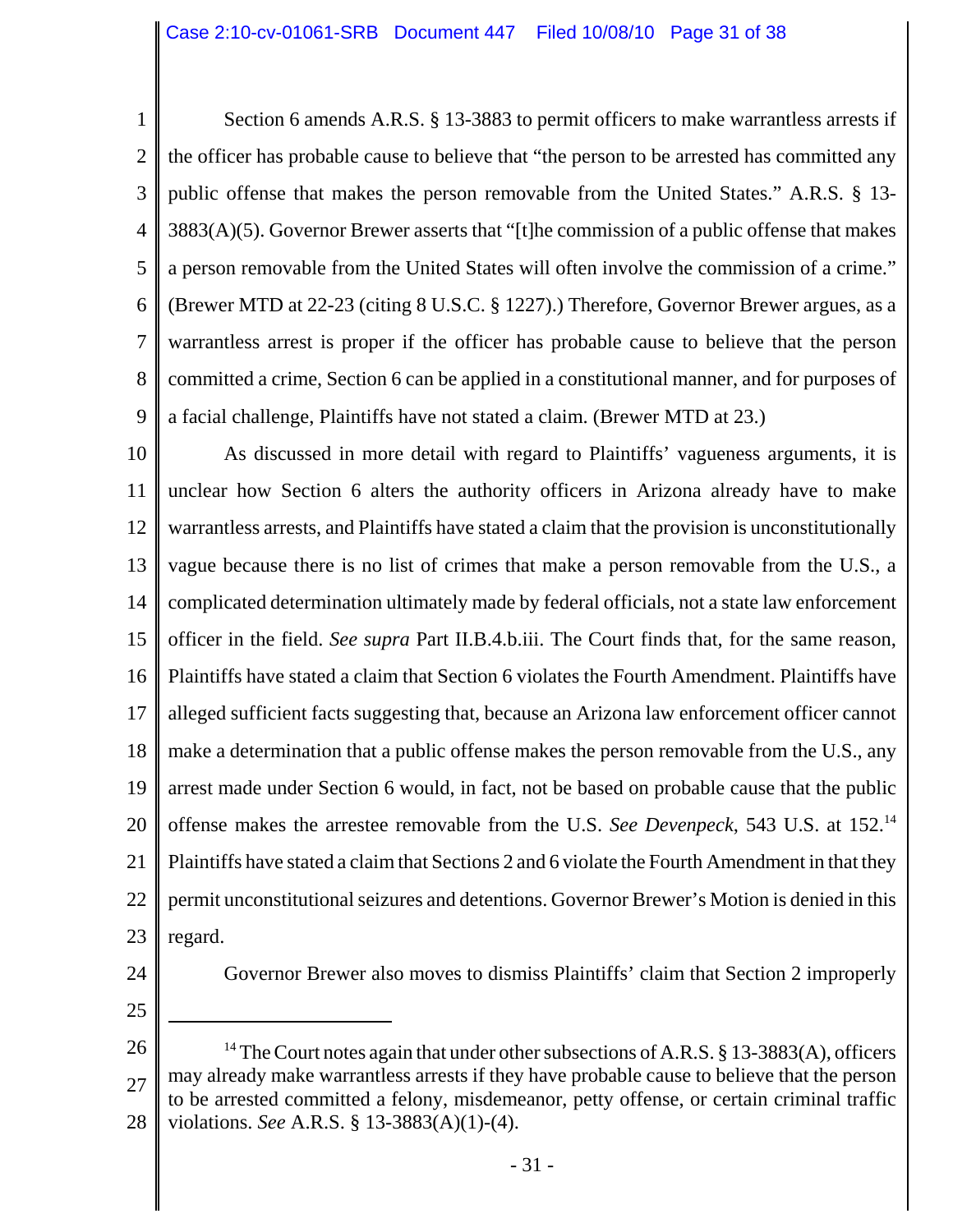1 authorizes state law enforcement officials to "transport individuals into federal custody."

2 (Brewer MTD at 23; *see also* Compl. ¶ 198.) Section 2 provides that

> a law enforcement agency may securely transport an alien whom the agency has received verification is unlawfully present in the United States and who is in the agency's custody to a federal facility in this state or to any other point of transfer into federal custody that is outside the jurisdiction of the law enforcement agency.

6 7 8 9 10 11 12 13 14 A.R.S. § 11-1051(D). Plaintiffs do not address this theory in their Response and cite no authority stating that state law enforcement agencies may not transport a lawfully-detained person in their custody. Section 2(D) requires that verification of the person's unlawful presence be obtained and that the person already be in the agency's custody before the transportation occurs. Plaintiffs have not stated a claim that this provision plausibly violates the Fourth Amendment. *See United States v. Means*, 252 F. App'x 830, 834 (9th Cir. 2007) (unpublished) ("[Plaintiff] cites no authority holding the transportation of a lawfully detained individual violates the Fourth Amendment, and we have found none."). Governor Brewer's Motion is granted as to this argument.

15

3

4

5

# **b. Article II, § 8**

16 17 18 19 20 21 22 23 24 25 26 27 Most of Plaintiffs' arguments regarding the state constitution mirror those related to the Fourth Amendment, so the Court's analysis of the federal standard applies. *See Moulé*, 863 F. Supp. at 1102. However, Governor Brewer also moves to dismiss Plaintiffs' state constitutional claim that "S[.]B[.] 1070 violates the Arizona Constitution's guarantee by requiring that officers conduct investigatory stops without reasonable suspicion of criminal activity." (Brewer MTD at 24; Compl. ¶ 201.) The Complaint does not specify which provision of S.B. 1070 is being challenged under this theory, or for that matter, under the Arizona Constitution generally. (Compl. ¶¶ 199-203.) Assuming that this challenge relates to Subsection 2(B), the Court finds that Plaintiffs have not stated a claim sufficient to withstand a challenge under Rule  $12(b)(6)$ . Nowhere does Subsection  $2(B)$  state that officers may or must conduct "investigatory stops" without reasonable suspicion. Governor Brewer's Motion is granted as to this theory.

28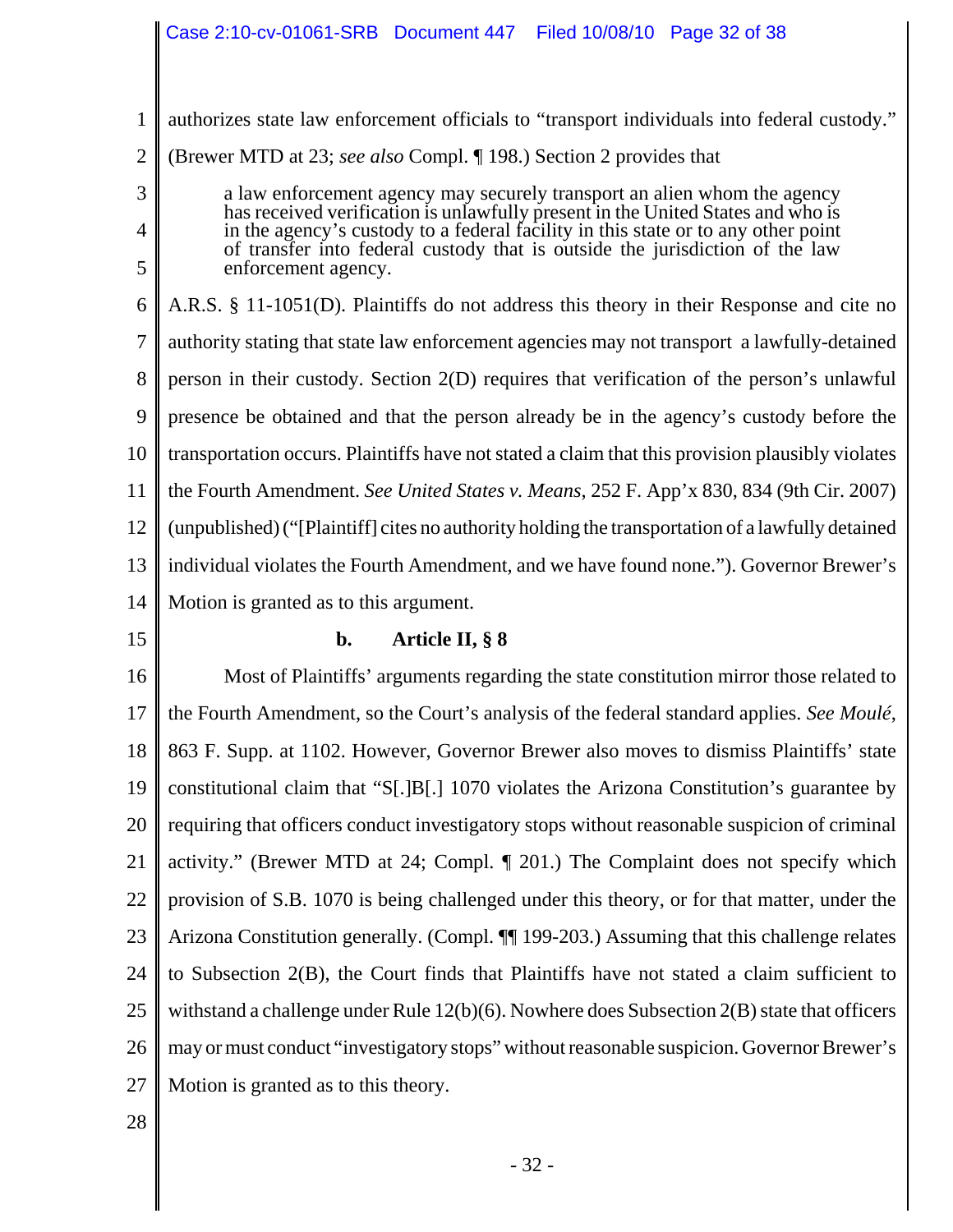1

# **6. Right to Travel (Count 7)**

2 3 4 5 6 The right to travel from one state to another is a fundamental right arising from various clauses of the U.S. Constitution, including the Privileges and Immunities Clause of Article IV and the Privileges and Immunities Clause of the Fourteenth Amendment. *Att'y Gen. of N.Y. v. Soto-Lopez*, 476 U.S. 898, 901-02 (1986). As discussed above, no Plaintiff has standing to assert a claim for violations of the right to travel. *See supra* Part II.A.1.a.iii.

7

## **C. Additional Challenges to Plaintiffs' Claims**

8 9 10 11 12 13 14 15 16 17 18 Defendants Babeu and Walsh also assert that Plaintiffs have failed to plead a short and plain statement of the claim as required by Federal Rule of Civil Procedure 8. (Pinal Cnty. Defs.' MTD at 3-4.) This argument is essentially a challenge to the sufficiency of Plaintiffs' Complaint. The sufficiency of the Complaint is discussed above. *See supra* Part II.B. Defendant Arpaio also asserts that "designating this action as a 'Class Action' is inappropriate . . . because if [S.B.] 1070 is declared unconstitutional, it will be so for everyone, not just 'class members.'" (Arpaio MTD at 9-10.) Defendant Arpaio's challenge to the appropriateness of alleging these claims as a class action is without merit. As Plaintiffs point out, class actions commonly challenge the constitutionality of legislation. *See, e.g.*, *Plyler v. Doe*, 457 U.S. 202 (1982). Further, the appropriateness of class certification has not yet been determined.

19

## **D. Plaintiffs' Motion for Preliminary Injunction**

20 21 22 23 24 25 26 27 28 Plaintiffs' Motion for Preliminary Injunction was filed on June 21, 2010. Plaintiffs make three main arguments in their Motion: (1) S.B. 1070 is preempted by federal immigration law (Pls.' Mot. at 9-24); (2) S.B. 1070 violates the constitutional right to travel (*id.* at 24-28); and (3) S.B. 1070 violates the First Amendment (*id.* at 28-32). The Court entered a preliminary injunction in the related case *United States v. Arizona*, CV 10-1413- PHX-SRB, on July 28, 2010. (*See* USA Order at 35-36.) In that Order, the Court found that the United States was likely to succeed on the merits of its argument that certain portions of S.B. 1070 were preempted by federal law, that the United States was likely to suffer irreparable harm in the absence of injunctive relief, and that the balance of equities tipped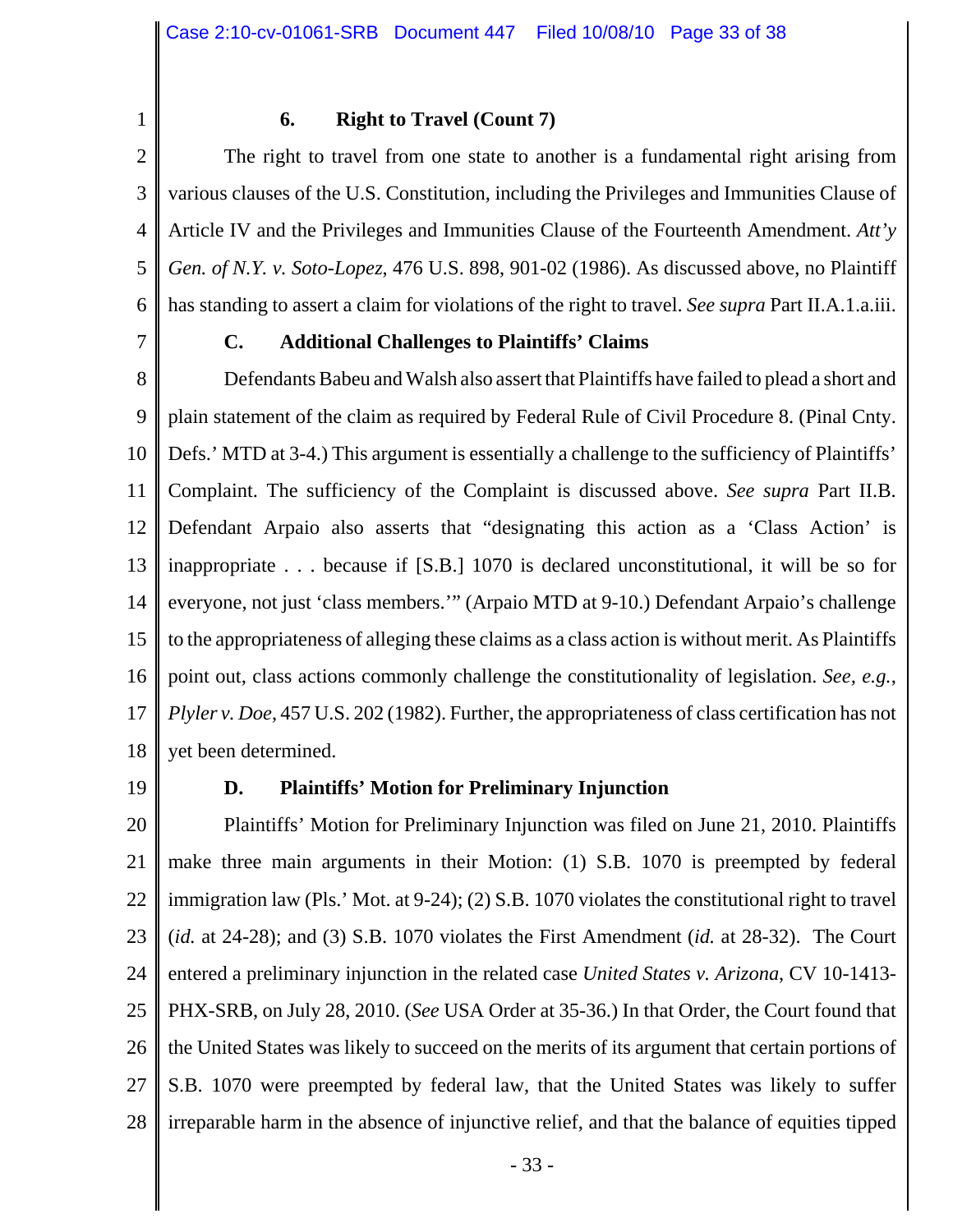|                | Case 2:10-cv-01061-SRB Document 447 Filed 10/08/10 Page 34 of 38                                                                                                                                                                                                             |  |
|----------------|------------------------------------------------------------------------------------------------------------------------------------------------------------------------------------------------------------------------------------------------------------------------------|--|
|                |                                                                                                                                                                                                                                                                              |  |
| 1              | in the United States's favor considering the public interest. (See id. at 4.) Therefore, the                                                                                                                                                                                 |  |
| $\overline{2}$ | Court preliminarily enjoined the following Sections of S.B. 1070:                                                                                                                                                                                                            |  |
| 3              | <u>Portion of Section 2 of S.B. 1070</u><br>A.R.S. § 11-1051(B): require<br>requiring that an officer make a reasonable attempt to                                                                                                                                           |  |
| 4              | determine the immigration status of a person stopped,<br>detained or arrested if there is a reasonable suspicion that                                                                                                                                                        |  |
| 5<br>6         | the person is unlawfully present in the United States, and<br>requiring verification of the immigration status of any<br>person arrested prior to releasing that person                                                                                                      |  |
| 7              | Section 3 of S.B. 1070<br>A.R.S. § 13-1509:<br>creating a crime for the failure to apply for or carry alien<br>registration papers                                                                                                                                           |  |
| 8<br>9         | Portion of Section 5 of S.B. 1070<br>A.R.S. § 13-2928(C):<br>creating a crime for an unauthorized alien to solicit,<br>apply for, or perform work                                                                                                                            |  |
| 10<br>11<br>12 | Section 6 of S.B. 1070<br>$\overline{A.R.S. \S 13-3883(A)(5)}$ :<br>authorizing the warrantless arrest of a person where there<br>is probable cause to believe the person has committed a<br>public offense that makes the person removable from the<br><b>United States</b> |  |
| 13<br>14       | (Id.)                                                                                                                                                                                                                                                                        |  |
| 15             | Plaintiffs in the instant matter do not substantively challenge any provisions of S.B.                                                                                                                                                                                       |  |
| 16             | 1070 that were not enjoined by the Court in the USA Order, although Plaintiffs do challenge                                                                                                                                                                                  |  |
| 17             | the relevant provisions on some different grounds. (See Hr'g Tr. 34:8-37:15, July 22, 2010;                                                                                                                                                                                  |  |
| 18             | see also Pls.' Mot. at 3-5, 9-32.) Plaintiffs acknowledge that the Court's findings regarding                                                                                                                                                                                |  |
| 19             | the preliminary injunction entered in <i>United States v. Arizona</i> , if applied to their Motion for                                                                                                                                                                       |  |
| 20             | Preliminary Injunction, "would fully resolve Plaintiffs' request for preliminary relief." (Pls.'                                                                                                                                                                             |  |
| 21             | Req. at 1.) Plaintiffs seek a ruling on their Motion for Preliminary Injunction in order to                                                                                                                                                                                  |  |
| 22             | apply the USA Order to Defendants not named in United States v. Arizona and to enable                                                                                                                                                                                        |  |
| 23             | these Plaintiffs "to participate fully and have their voices heard in litigation in the Court of                                                                                                                                                                             |  |
| 24             | Appeals that could effectively decide many of their claims." (Id. at 2.) The Court finds that                                                                                                                                                                                |  |
| 25             | Plaintiffs' Motion for Preliminary Injunction is rendered moot by the preliminary injunction                                                                                                                                                                                 |  |
| 26             | entered in <i>United States v. Arizona</i> . No additional provisions of S.B. 1070 are specifically                                                                                                                                                                          |  |
| 27             | challenged by these Plaintiffs, so there is nothing else to enjoin.                                                                                                                                                                                                          |  |
| 28             | Further, the Court concluded <i>supra</i> that Plaintiffs' arguments regarding the                                                                                                                                                                                           |  |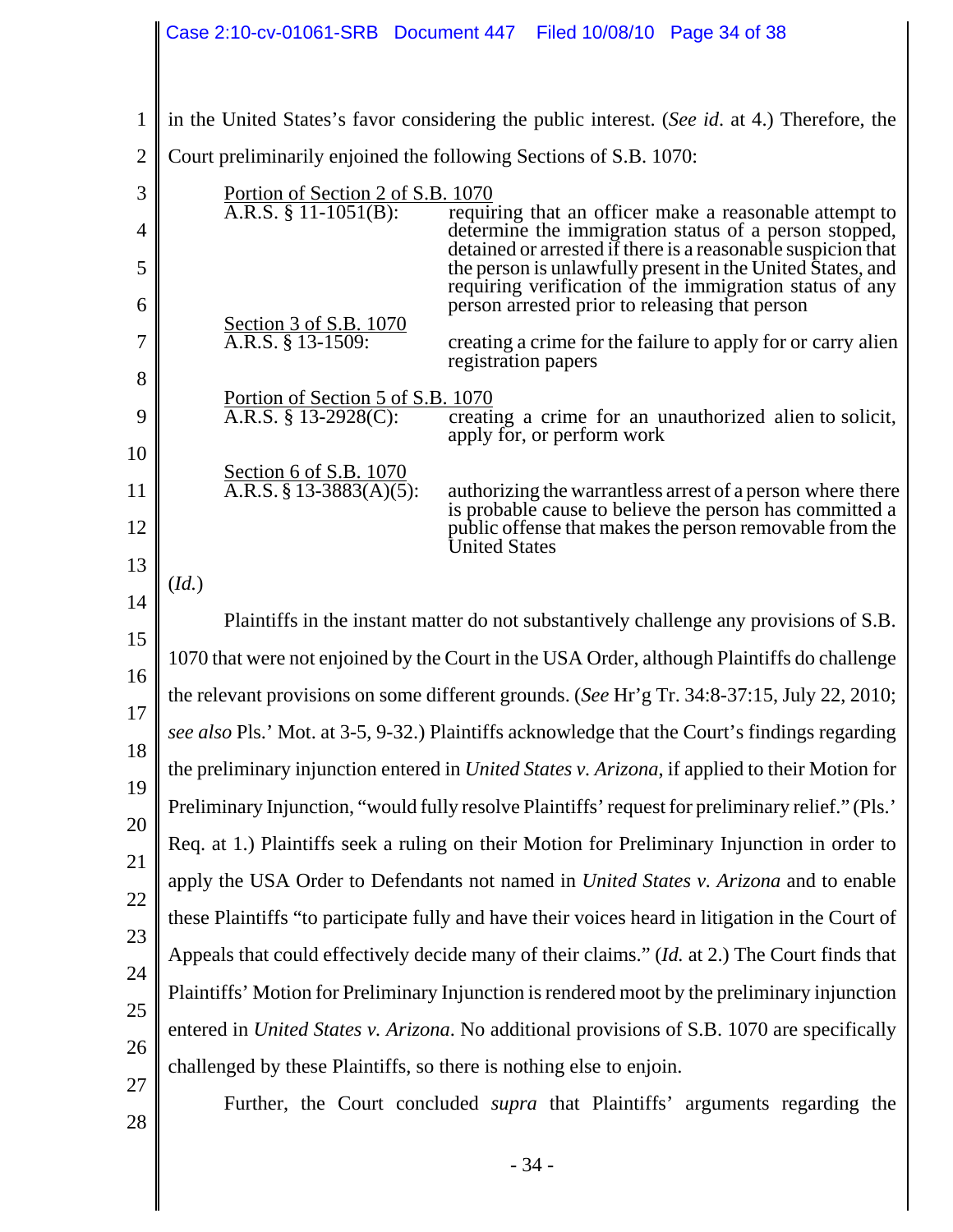1 2 3 4 5 6 7 8 9 constitutional right to travel and the First Amendment challenge to A.R.S. § 13-2928(C) are unavailing. Although the Court denied Governor Brewer's Motion to Dismiss Plaintiffs' First Amendment claim against A.R.S. § 13-2928(A) and (B), Plaintiffs stated at the hearing on these Motions that they did not seek to preliminarily enjoin these provisions on First Amendment grounds. (*See* Hr'g Tr. 81:21-23 (Plaintiffs' counsel: "[I]n light of *Redondo Beach*, we would withdraw our First Amendment P.I. request with respect to subsections (a) and (b) at this time.").) Plaintiffs' preemption arguments are no different from those made by the United States in *United States v. Arizona*, which were thoroughly addressed in the USA Order.

10 11 12 13 14 15 16 17 18 If Plaintiffs' Motion were not moot, the Court would have found one additional theory persuasive in considering whether to enjoin Subsection 2(B) of S.B. 1070 prior to its enactment, namely the Fourth Amendment challenge. (*See* USA Order at 16 n.6 ("The Court is also cognizant of the potentially serious Fourth Amendment problems with the inevitable increase in length of detention while immigration status is determined, as raised by the plaintiffs in *Friendly House, et al. v. Whiting, et al.*, No. CV 10-1061-PHX-SRB.").) The Intervenor Defendants responded to this argument in their Response to *Amicus Curiae* Briefs Filed in Support of Plaintiffs' Motion for Preliminary Injunction ("Defs.' *Amicus* Resp.") (Doc. 402).

19 20 21 22 23 24 25 26 27 28 "A plaintiff seeking a preliminary injunction must establish that he is likely to succeed on the merits, that he is likely to suffer irreparable harm in the absence of preliminary relief, that the balance of equities tips in his favor, and that an injunction is in the public interest." *Winter v. Natural Res. Def. Council, Inc.*, 129 S. Ct. 365, 374 (2008) (citations omitted). *Amicus Curiae* Arizona Attorneys for Criminal Justice ("AACJ") explains in its Brief in Support of Plaintiffs' Motion for Preliminary Injunction the ways in which the mandatory immigration determination upon arrest provisions of Subsection 2(B) implicate the Fourth Amendment and lead to Plaintiffs' likelihood of success on the merits of this theory. (*See* Doc. 336, Proposed *Amicus Curiae* Br. by Ariz. Att'ys for Criminal Justice in Supp. of Pls.' Mot. ("AACJ Br.") at 3-6, 9-10; Doc. 282, Order Granting Mot. for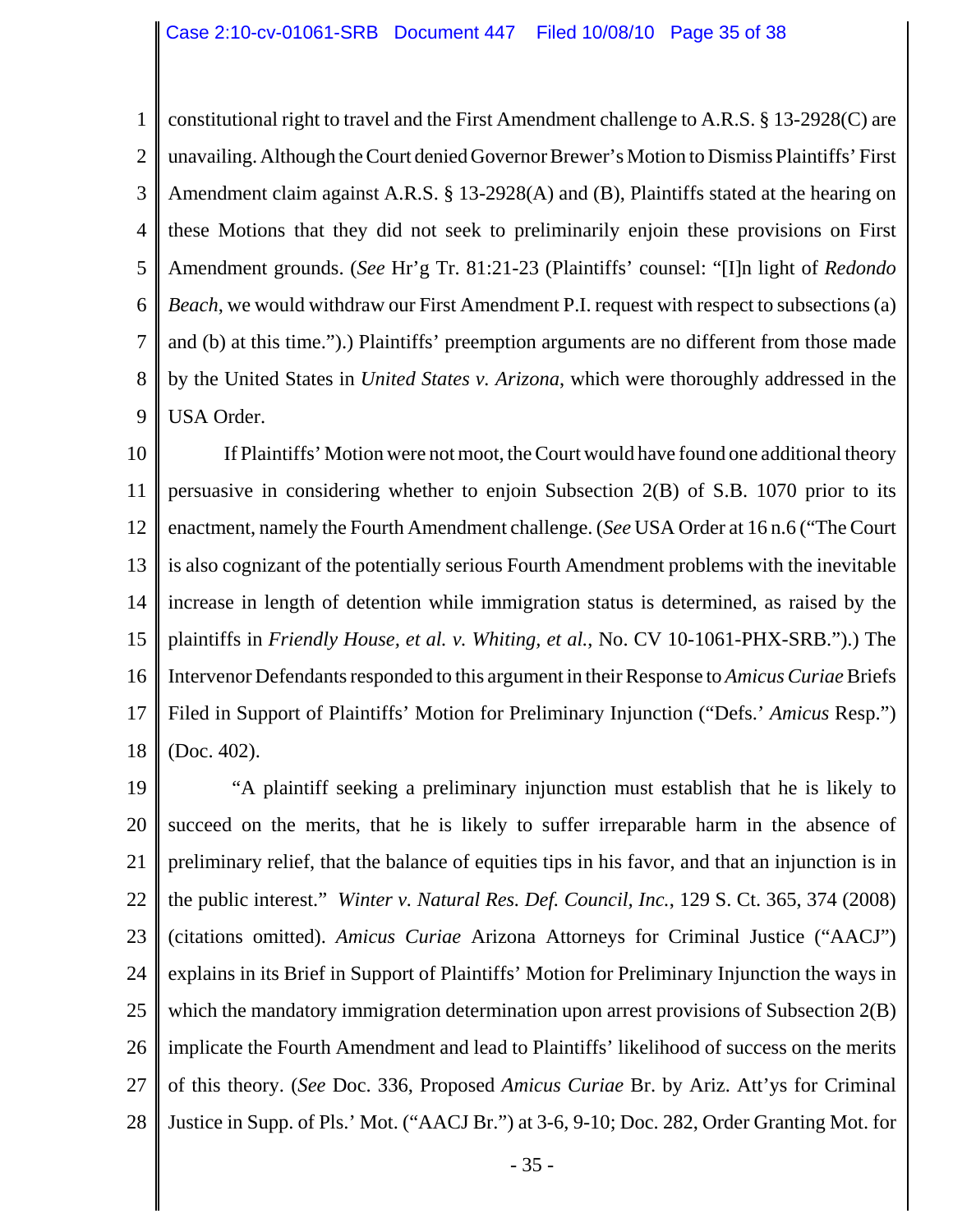|                | Case 2:10-cv-01061-SRB Document 447 Filed 10/08/10 Page 36 of 38                                                                                                                                                                                |  |
|----------------|-------------------------------------------------------------------------------------------------------------------------------------------------------------------------------------------------------------------------------------------------|--|
|                |                                                                                                                                                                                                                                                 |  |
| 1              | Leave to File Amicus Curiae Br.) <sup>15</sup>                                                                                                                                                                                                  |  |
| $\overline{2}$ | AACJ argues that Subsection 2(B) violates the Fourth Amendment by requiring police                                                                                                                                                              |  |
| 3              | to detain people longer than constitutionally permissible in order to determine immigration                                                                                                                                                     |  |
| $\overline{4}$ | status. (AACJ Br. at $4-5$ .) Subsection $2(B)$ provides:                                                                                                                                                                                       |  |
| 5              | For any lawful stop, detention or arrest made by [an Arizona] law enforcement                                                                                                                                                                   |  |
| 6              | official or law enforcement agency in the enforcement of any other law<br>or ordinance of a county, city or town of this state where reasonable suspicion<br>exists that the person is an alien and is unlawfully present in the United States, |  |
| 7              | a reasonable attempt shall be made, when practicable, to determine the<br>immigration status of the person, except if the determination may hinder or                                                                                           |  |
| 8              | obstruct an investigation.                                                                                                                                                                                                                      |  |
| 9              | A.R.S. § 11-1051(B). Subsection 2(B) also states, "Any person who is arrested shall have the                                                                                                                                                    |  |
| 10             | person's immigration status determined before the person is released." <i>Id.</i>                                                                                                                                                               |  |
| 11             | The Court finds compelling AACJ's argument that Subsection 2(B) of S.B. 1070                                                                                                                                                                    |  |
| 12             | "transforms investigatory stops into <i>de facto</i> arrests without probable cause." (AACJ Br. at                                                                                                                                              |  |
| 13             | 9.) The Court addressed this argument above, in the context of Defendants' Motion to                                                                                                                                                            |  |
| 14             | Dismiss, finding that Plaintiffs had stated a claim sufficient to withstand a motion under Rule                                                                                                                                                 |  |
| 15             | 12(b)(6), and the Court now considers whether Plaintiffs are likely to succeed on the merits                                                                                                                                                    |  |
| 16             | of this theory. The requirement that police officers make a reasonable attempt to determine                                                                                                                                                     |  |
| 17             | the immigration status of any person lawfully stopped, detained, or arrested when the officer                                                                                                                                                   |  |
| 18             |                                                                                                                                                                                                                                                 |  |
| 19             | <sup>15</sup> District courts have broad discretion to appoint or reject amici curiae. Hoptowit v.                                                                                                                                              |  |
| 20             | Ray, 682 F.2d 1237, 1260 (9th Cir. 1982), abrogated in part on other grounds by Sandin v.<br>Connor, 515 U.S. 472 (1995). Amici may properly "take a legal position and present legal                                                           |  |
| 21             | arguments in support of it." Funbus Sys., Inc. v. Cal. Pub. Utils. Comm'n, 801 F.2d 1120,                                                                                                                                                       |  |
| 22             | 1125 (9th Cir. 1986) (citation omitted). The Ninth Circuit Court of Appeals has held, "In the<br>absence of exceptional circumstances we do not address issues raised only in an amicus                                                         |  |
| 23             | brief." Artichoke Joe's Grand Cal. Casino v. Norton, 353 F.3d 712, 719 n.10 (2003) (citing<br>Swan v. Peterson, 6 F.3d 1373, 1383 (9th Cir. 1993)). In this case, the Fourth Amendment                                                          |  |
| 24             | challenge is contained in the Complaint, has been responded to in the preliminary injunction                                                                                                                                                    |  |
| 25             | context by Defendants, and is discussed purely to demonstrate that this theory would have<br>been compelling had the Court not already entered a preliminary injunction of the pertinent                                                        |  |
| 26             | provision on other grounds and instead engaged in a full Fourth Amendment analysis with                                                                                                                                                         |  |
| 27             | regard to preliminary injunctive relief. (See Compl. ¶ 3, 194-98; Defs.' Amicus Resp. at 5.)<br>The Fourth Amendment challenge was also addressed by the parties in their briefing on                                                           |  |
| 28             | Governor Brewer's Motion to Dismiss. (See Brewer MTD at 21-24; Pls.' Resp. at 35-37.)                                                                                                                                                           |  |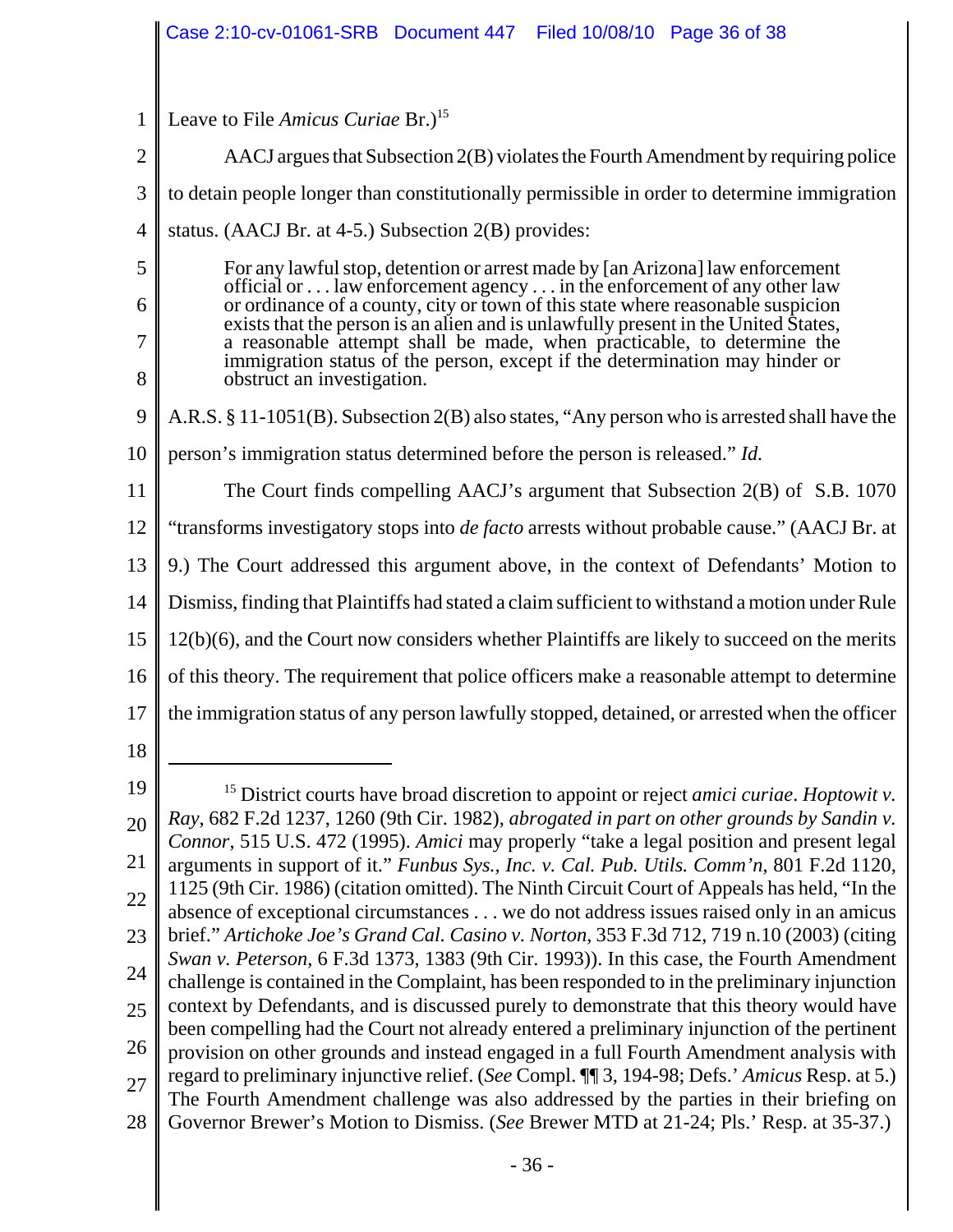1 2 3 4 5 6 7 8 has reasonable suspicion to believe that the person is unlawfully present appears, on its face, to likely increase detention time for many people who are stopped, detained, or arrested. As AACJ points out, detaining people for the additional time necessary to make a determination of immigration status will change the encounter for many from an investigatory *Terry* stop into an arrest, for which the police officer would need to have probable cause, *not* the reasonable suspicion required by S.B. 1070. (*See id.* at 9-10); *Herring v. United States*, 129 S. Ct. 695, 698 (2009) (observing that the Fourth Amendment "usually requires the police to have probable cause or a warrant before making an arrest").

9 10 11 12 13 14 15 16 The second sentence of Subsection 2(B) states: "Any person who is arrested shall have the person's immigration status determined before the person is released." A.R.S. § 11-1051(B). This provision is mandatory ("shall") and does not pertain only to people who are arrested and booked into a jail. The Court observes that serious questions also exist as to whether this sentence violates the Fourth Amendment. *See Dunaway v. New York*, 442 U.S. 200, 212 (1979) (holding that extensions of investigatory stops beyond the scope permitted in *Terry* must be based on consent or probable cause (citing *United States v. Brignoni-Ponce*, 422 U.S. 873, 881-82 (1975)).

17 18 19 20 21 22 23 24 25 Requiring Arizona law enforcement officials and agencies to determine the immigration status of every person who is arrested will, on its face, impermissibly expand the scope of detention for many arrestees because their liberty will be restricted while their status is checked. As stated above, many people each year are technically "arrested" but never booked into jail or perhaps even transported to a law enforcement facility, and detention time for this category of arrestee will inevitably be extended during an immigration status verification. (*See Escobar* Answer & Cross-cl., ¶ 38 (stating that during fiscal year 2009, Tucson used the cite-and-release procedure provided by A.R.S. § 13-3903 to "arrest" and immediately release 36,821 people).)

26 27 28 Since the Court previously found that the United States was likely to succeed on its challenge to this provision on preemption grounds, rendering Plaintiffs' Motion for Preliminary Injunction moot, the Court does not engage in a full preliminary injunction